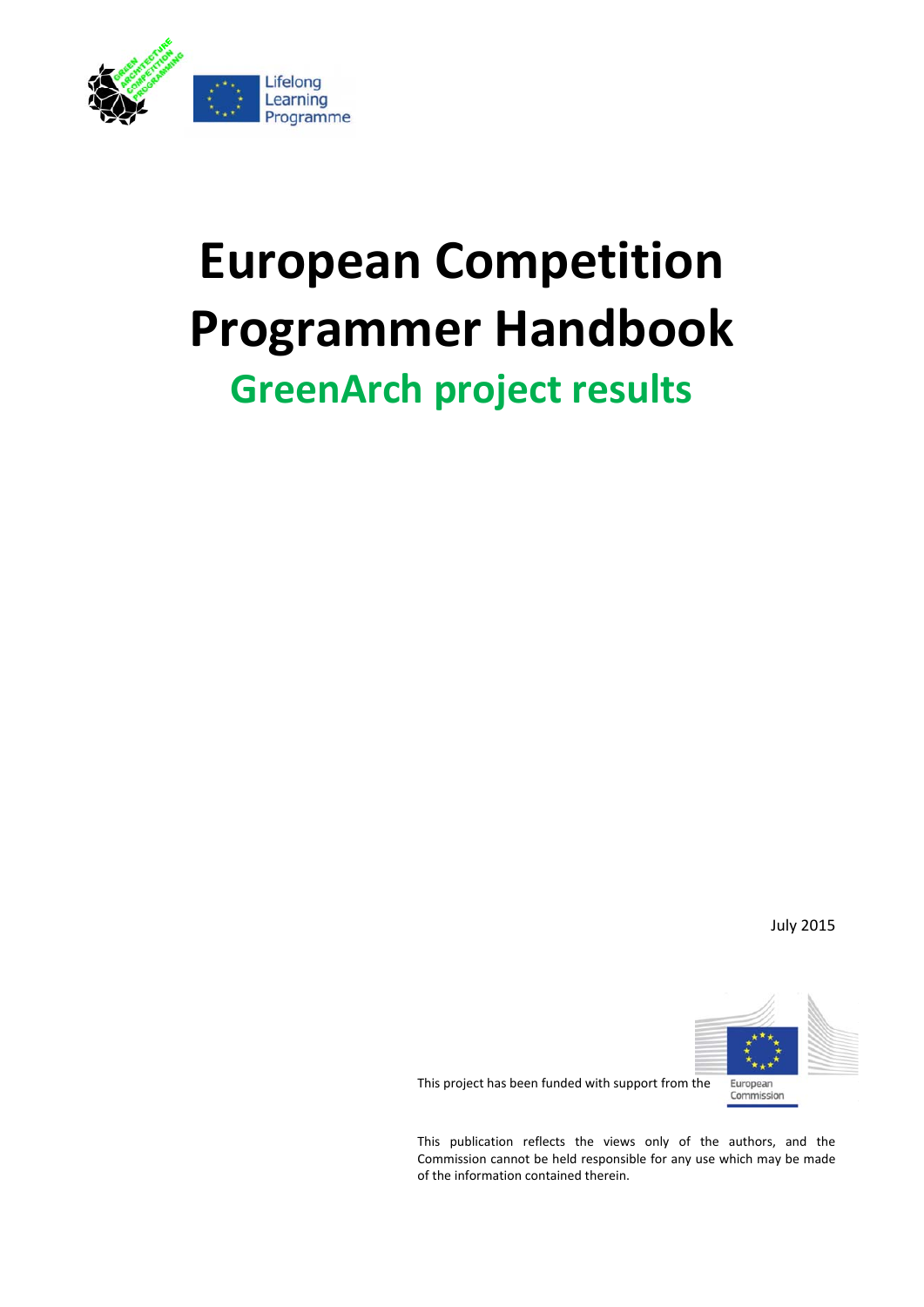

### **CONTENTS**

| <b>EXECUTIVE SUMMARY</b>                                                                        | $\mathbf{2}$ |
|-------------------------------------------------------------------------------------------------|--------------|
| AIMS AND OBJECTIVES                                                                             | 2            |
| <b>SUMMARY OF RECOMMENDATIONS</b>                                                               | 3            |
| European digital networks for architecture competitions<br>1.                                   | 3            |
| 2.<br>Architect competition programmers                                                         | 3            |
| 3.<br>Design contests.                                                                          | 3            |
| 4.<br>Micro, SME, young, and emergent architects                                                | 4            |
| 5.<br>Raising the EU threshold values.<br>6.                                                    | 4<br>4       |
| Progressing GreenArch<br><b>CONTEXT - COMPETITION PROCEDURES IN EUROPE AND THEIR DEFINITION</b> | 5            |
| THE GENERAL FRAMEWORK IN EUROPE                                                                 | 5            |
| <b>GREEN PUBLIC PROCUREMENT IN COMPETITION PROGRAMMING</b>                                      | 9            |
| PUBLIC PROCUREMENT AND ARCHITECTURE COMPETITIONS IN GREENARCH PARTNERS' COUNTRIES               | 10           |
| Introduction                                                                                    | 10           |
| Czech Republic                                                                                  | 12           |
| France                                                                                          | 12           |
| UK                                                                                              | 13           |
| Spain                                                                                           | 16           |
| Italy                                                                                           | 19           |
| <b>GREENARCH PROJECT</b>                                                                        | 20           |
| <b>THE PLATFORM</b>                                                                             | 20           |
| Introduction and principles                                                                     | 20           |
| Description of the tool                                                                         | 20           |
| CORE PROJECT ACTIVITIES: PROFESSIONAL TRAINING AND MENTORING                                    | 22           |
| The professional training program                                                               | 22           |
| Context                                                                                         | 22           |
| Programming                                                                                     | 23           |
| Objectives                                                                                      | 23           |
| Training                                                                                        | 24           |
| Training evaluation                                                                             | 26           |
| The mentoring activity                                                                          | 27           |
| Introduction                                                                                    | 27           |
| <b>Short Course</b><br>Long Course                                                              | 27<br>28     |
| Online course                                                                                   | 29           |
| The Mentor and the mentee                                                                       | 29           |
| <b>TARGETED FUTURE ORGANIZATIONS</b>                                                            | 31           |
| THE FUTURE OUTPUTS AND IMPACTS OF THIS PROJECT                                                  | 31           |
| <b>DETAILED RECOMMENDATIONS</b>                                                                 | 33           |
| European digital networks for architecture competitions<br>1.                                   | 33           |
| 2.<br>Architect competition programmers                                                         | 35           |
| 3.<br>Design contests.                                                                          | 35           |
| 4.<br>Micro, SME, young, and emergent architects                                                | 35           |
| 5.<br>Raising the EU threshold values.<br>7.                                                    | 36<br>37     |
| Progressing GreenArch                                                                           |              |
| <b>BIBLIOGRAPHY</b>                                                                             | 38           |
| <b>CREDITS</b>                                                                                  | 40           |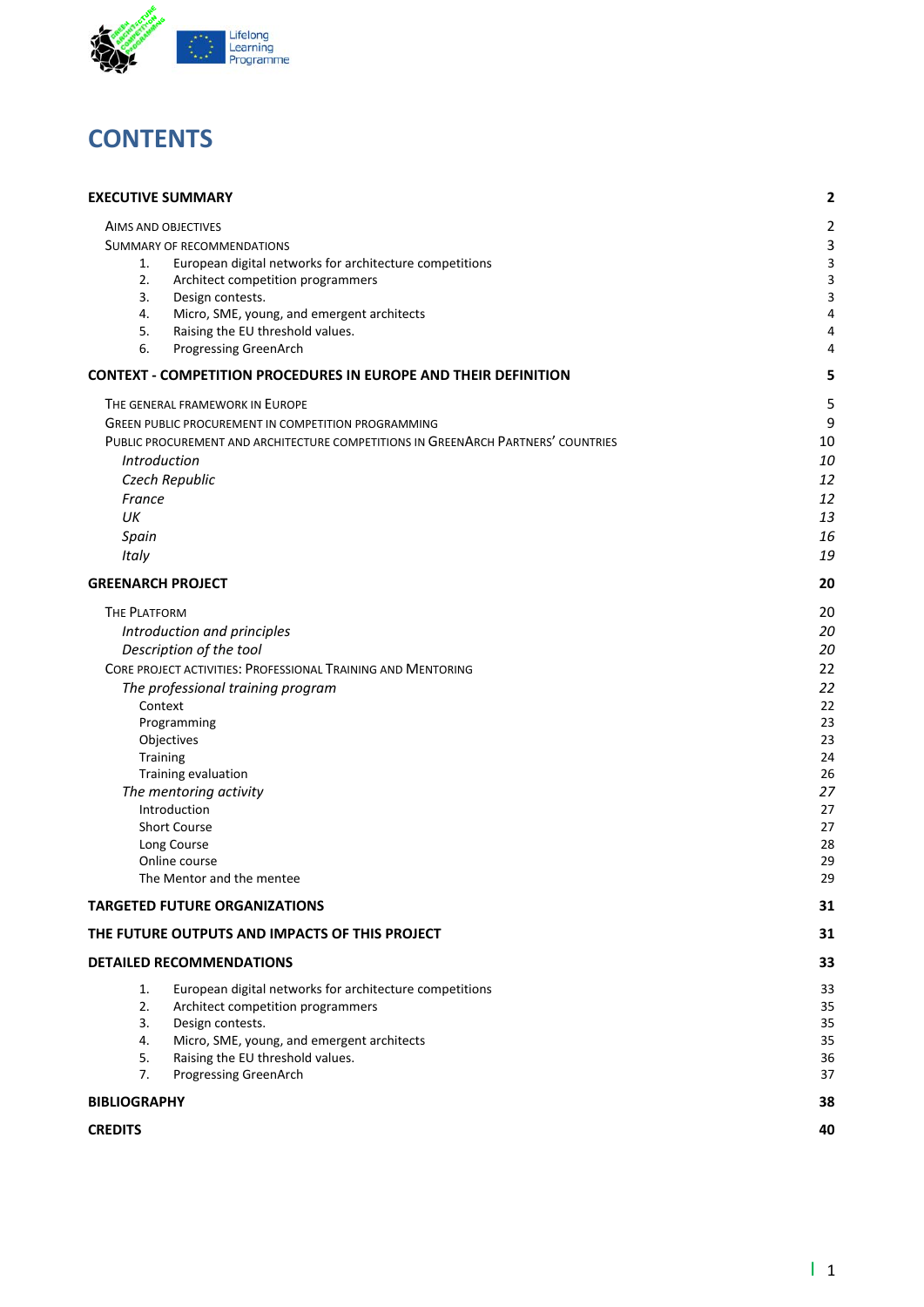

### **EXECUTIVE SUMMARY**

### **Aims and objectives**

GreenArch is a 2013 financed European project involving partners from France, Spain, UK and Czech Republic and other associated partners from Italy and UK.

GreenArch started from the consideration of the need of young architects to find a better place in national and European contexts, to acquire relevant practical experience and support their integration into the labour market.

Very often, young Architects are attracted by design contests but have limited knowledge of the competitions complex system.

Under the Greenarch project the participant partners have shared the knowledge on their experiences and views on design contests.

The project principally aims at providing more opportunities for all architects, especially young architects, to better understand the European design contests system.

The main objectives of the project focused on the improvement of:

- The built environment
- The profession of architecture and the service offered to clients
- The brief
- The access to competition
- Creating opportunities for the newly qualified architects and those approaching new business ventures
- The competition programming training
- Networking across Europe for those Architects interested to bid and work together across geographical boundaries

GreenArch has brought together significant architectural engagement from across Europe. From this process of meetings, discourse, joint research and evaluation participants have unanimously agreed a set of recommendations that represent their common priorities and objectives for public and private sector competitions that are addressed to European architects and policy makers.

An increasing emphasis on risk, particularly acute since 2008, has constrained European economies and blocked growth. Improving access, quality, effectiveness and efficiency, and reducing risk in competitive processes can increase opportunities contributing to growth, innovation, value and sustainability in our built environment producing lasting benefits for civil society and its wellbeing.

In summary, Architects working together across Europe might enhance the numbers and quality of architectural competitions to:

- Improve access, opportunity, societal engagement and quality;
- Reduce waste and increase sustainability;
- Support and enhance growth.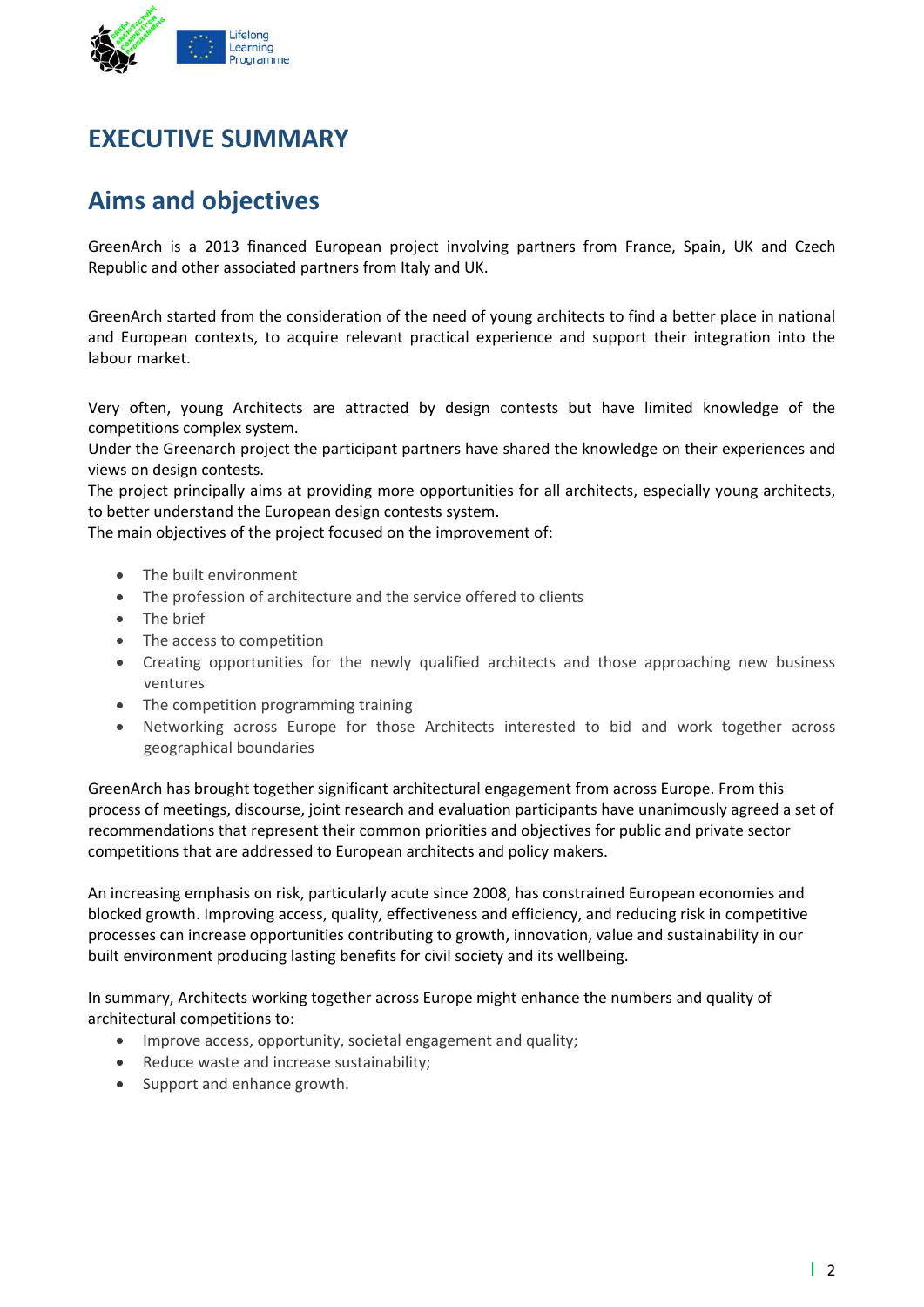

### **Summary of recommendations**

GreenArch summary recommendations are set out below more detailed recommendations follow.

#### **1. European digital networks for architecture competitions**

#### **Recommendation 1**

*A digital portal for construction design professionals should be established for pan EU level operation to enhance collaboration, knowledge sharing, guidance, educational initiatives, professional engagement, transparency, research and access whilst being able to provide feedback on digital migration.* 

GreenArch believe that there is much more that could and should be done to build on the reforms of the new Directive 2014/24/EU to further improve opportunities.

To sustain better outputs in architecture and construction at all levels sector specific pan‐European digital platforms need developing. This platform offers opportunity to further sustainable competition practices, disseminate pedagogy, offer remote support and training, deliver online competitions guidance, increase cross border interaction, collaborations, develop policy research, evaluations, comparative analysis and feedback reporting and develop multiple innovative resources, that might extend over the whole construction life cycle etc. These could allow issue, transmission, exchange and repositories of submissions along with facilitation of the European single e‐Procurement Passport.

#### **2. Architect competition programmers**

#### **Recommendation 2**

*An advanced, accessible and high level educational program for architectural competition programmers and advisors should be developed so that project briefs and competition programming, knowledge, guidance and best practices might be improved prior to competitive tendering.* 

Procedures for selection of architectural services are recognized as distinct. A Europe wide need has also been identified to improve construction outputs, the services architects can offer clients and architects engagement in competitions. The lack of adequate preparation and briefing prior to awarding design commissions through competitive tendering is identified as a deficiency and a key stage that needs to be addressed further. This educational programme would contribute towards professionalizing and improving competition programming services. Courses for competition programmers could be delivered across the digital network.

#### **3. Design contests.**

#### **Recommendation 3**

*Preferably construction design and planning services should be acquired by anonymous selection and assessment through design contests with a majority of independent jurors. A third of all jurors should be architects or where another particular professional qualification is required at least a third of the jury shall have that or an equivalent qualification.*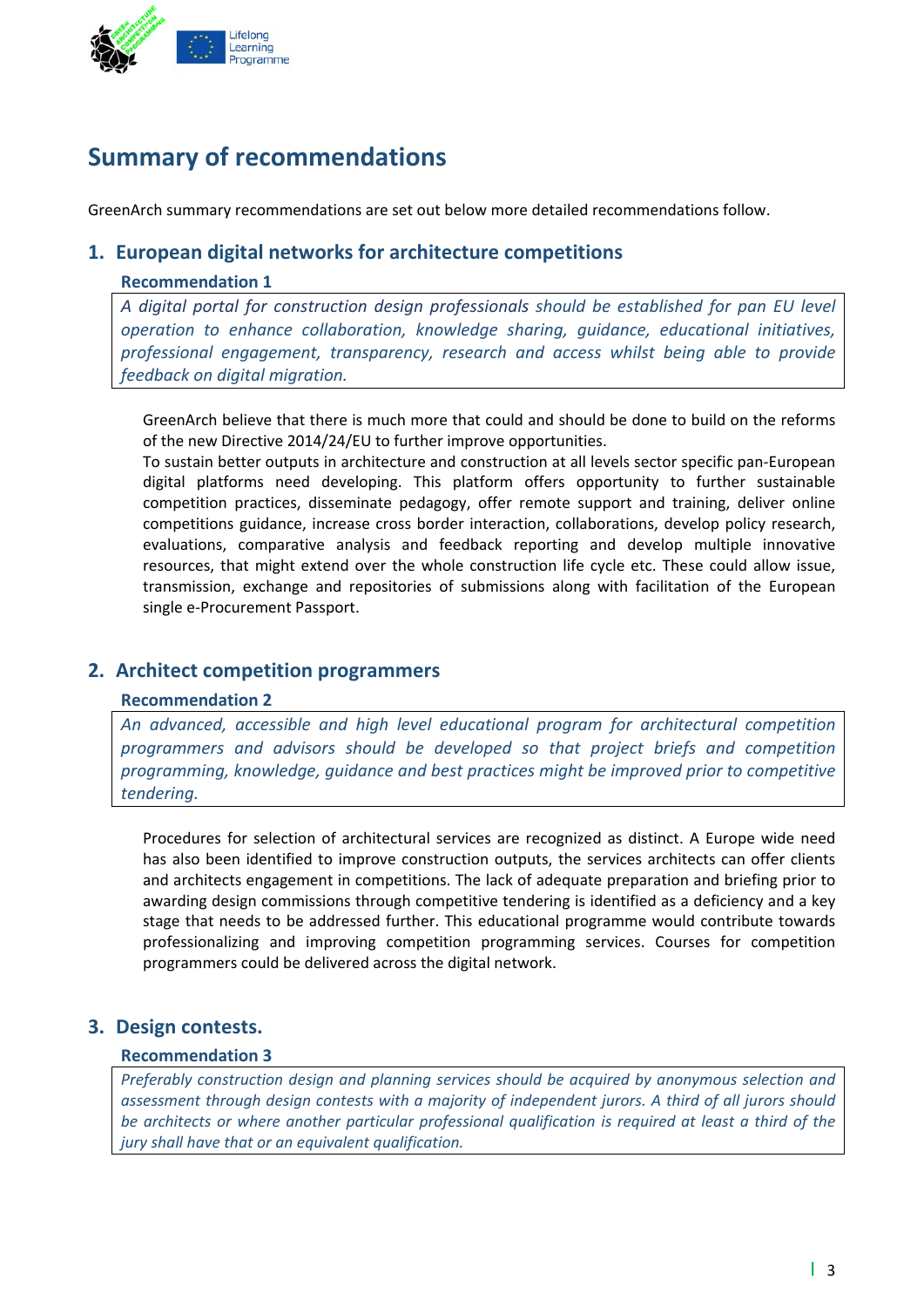

For delivering the most cherished and best value architecture, design contests are unmatched. They can successfully deliver quality, sustainability, best value, improved access and support innovation. There use should be further promoted as the default method for the procurement of architectural services.

#### **4. Micro, SME, young, and emergent architects**

#### **Recommendation 4**

*More still needs to be done to provide opportunity and create a level and proportionate playing field for Micro, SME, young and emergent architects to allow them to compete within the European market.* 

Increasing access improves competition, encourages innovation and by allowing business progression contributes to growth.

#### **5. Raising the EU threshold values.**

#### **Recommendation 4**

*EU threshold value and specifically those for service contracts should be raised to a value equivalent to* the median of contract award values. In this context however the EU should legislate to ensure all *public competitions above euro 20k be advertised transparently in standard formats across pan European portals.*

We welcome and support the commitment made in Directive 2014/24/EU (Art 92) towards raising EU threshold values. At lower contract values, the disproportionate cost and complexity of public procurement processes and procedures is contributing to the exclusion of young architects, SMEs and micro businesses from competitions.

A less proscriptive legislative approach to lower value contracts requires that they be advertised publically to ensure the principles of transparency are maintained simply and easily, with acceptance of greater risk, and reliance placed on intelligent commissioning and probity by national legislation. For EU service contracts procured at the median values the economic cost of the transactions (c. 8%) reach a more reasonable and proportionate viability.

#### **6. Progressing GreenArch**

#### **Recommendation 5**

*A commission should be created including the GreenArch participant parties in order to further develop, promote, consult on and realise the summary and detail recommendations contained in this report.*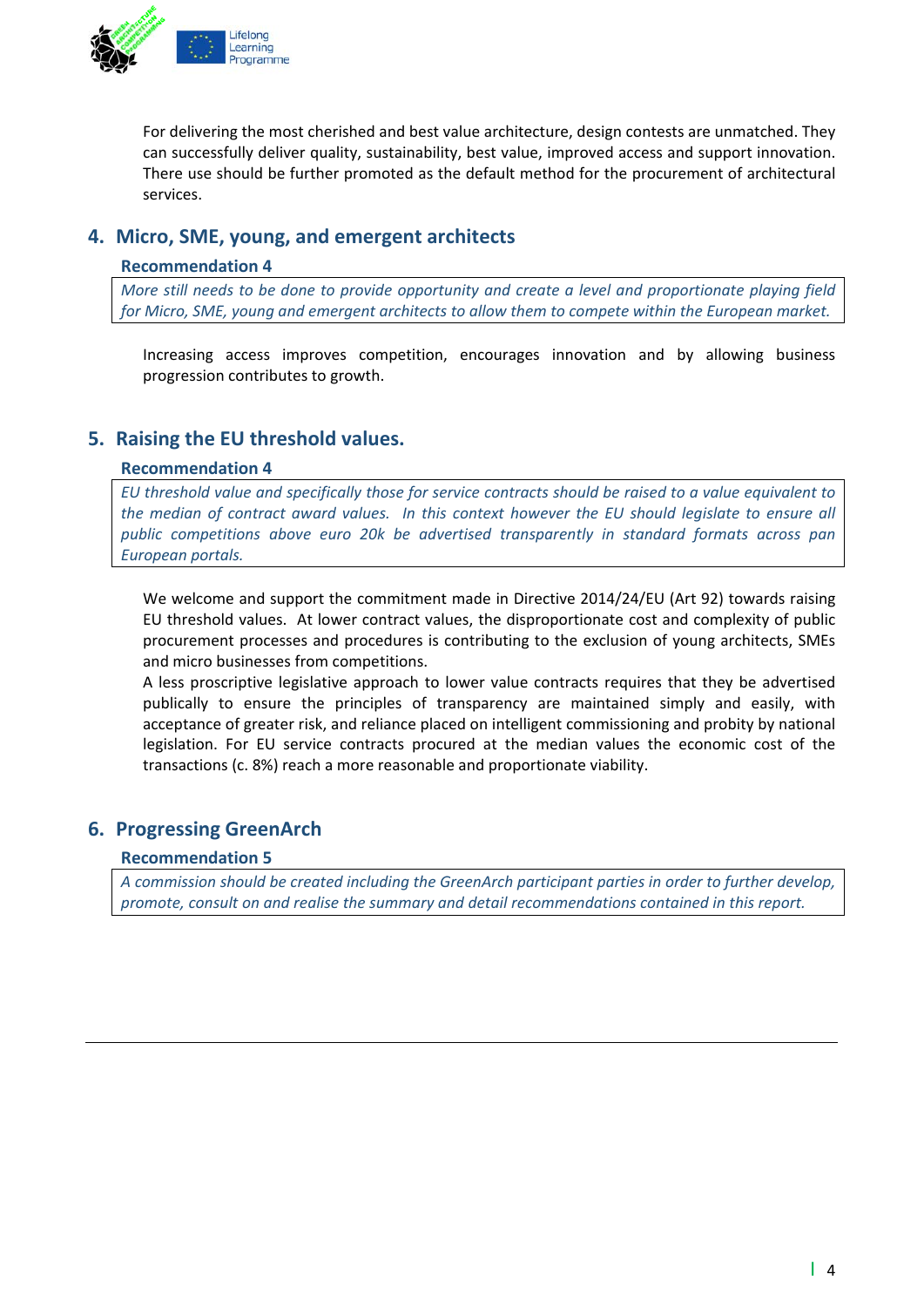

### **CONTEXT ‐ COMPETITION PROCEDURES IN EUROPE AND THEIR DEFINITION**

### **The general framework in Europe**

Private architectural competitions are unregulated at EU level, but public architectural competitions in Europe are part of a complex legal system. Recent evidence collated by the commission in preparation for the reform of the EU procurement directives has highlighted that this system can have significant negative impacts reducing:

- Transparency, efficiency, effectiveness, proportionality and quality of the award selection processes which in turn adversely impact on the value of the final built work;
- Access and working opportunities particularly for architects who are micro businesses and SMEs. This arrests innovation, competition, growth and business progression as over 95% of EU architects are either SME's or micro businesses.
- Sustainability, cohesion, growth and innovation of works and projects delivered in relation to their particular social, economic and cultural contexts.

When discussing competitions at an international level public and private European architectural commissioning has to account for a wide variety of national differences. These are primarily differences in culture and language, but national legal frameworks are also material. Together these differences are all reflected in national procedures, processes and practices. But to work together to improve competitive commissioning across Europe requires a better basic and common understanding of the unitary laws which define procedures, processes, mappings, data evaluation and methods, etc. for all those engaged with public competitions in Europe.

In the procurement Directives, most particularly the reformed Public Contracts Directive 2014/24/EU, a standard European legal framework already exists for the acquisition of works, supplies or services. This also specifies the limited scope for member state subsidiarity (national non mandatory practices). The new directive substantially reforms the previous directive.

The legislation is principled upon transparency, equal treatment, proportionality, free movement of labour and best value. The Directives provide common definitions of legal language, procedures, instruments, processes and criteria which all EU member states are required to adopt.

In general, the Directive provides information, valid for all public competitions, about:

- Scope, definitions and general principles;
- Procedures;
- Techniques and instruments for procedures;
- Preparation;
- Transparency;
- Choice and award of participants.

The Directive specifies **7 types of competition procedure** suitable for use in selecting architects:

#### **1. OPEN PROCEDURE (Directive Art. 27):**

Any interested economic operator may submit a tender in response to a call for competition. The minimum time limit for the receipt of tenders shall be 35 days from the date on which the contract notice was sent. The tender shall be accompanied by the information for qualitative selection that is requested by the contracting authority;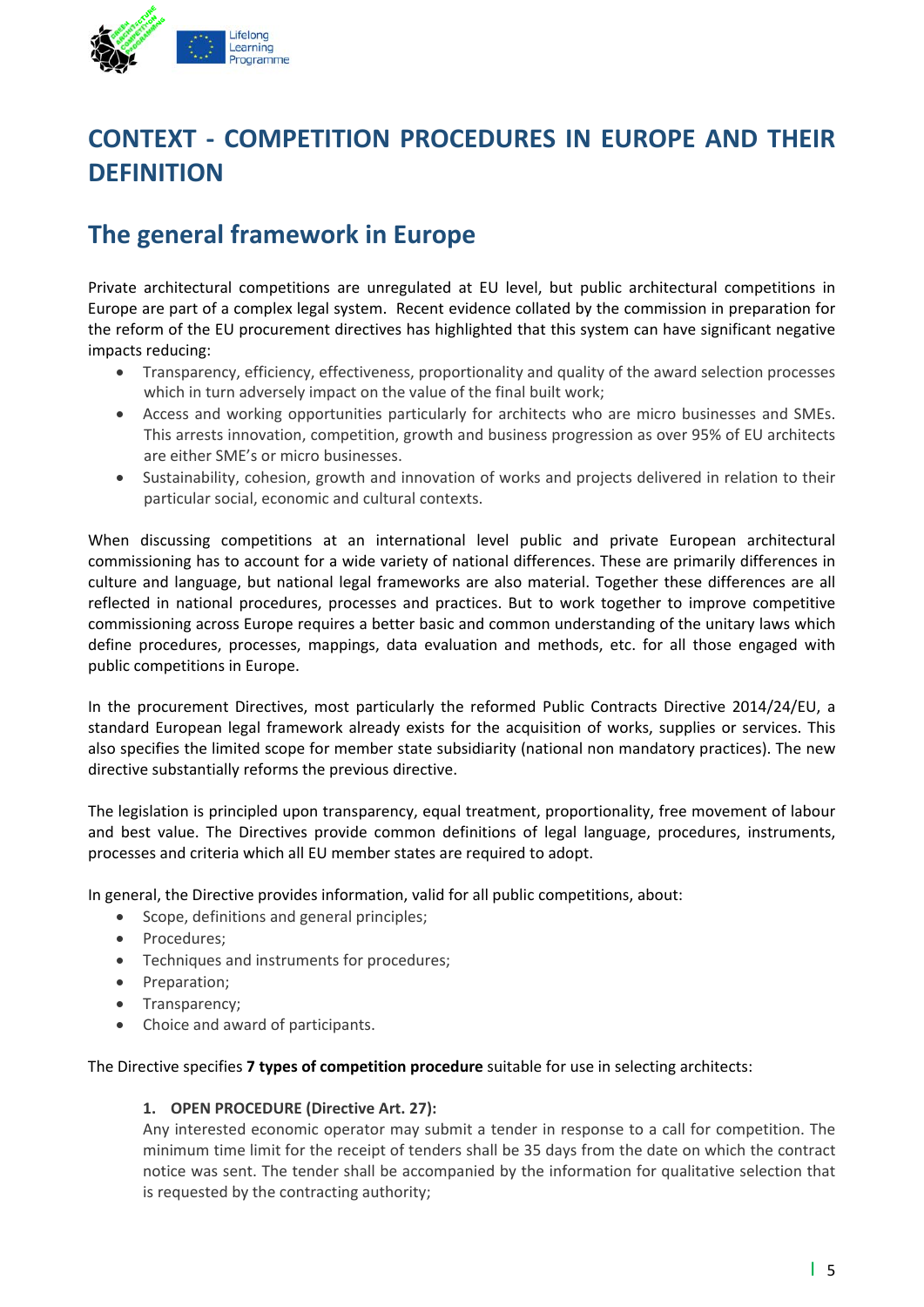

#### **2. RESTRICTED PROCEDURE** *(Directive Art. 28)***:**

Any economic operator may submit a request to participate in response to a call for competition containing specific information for qualitative selection. The minimum time limit for receipt of requests to participate shall be 30 days from the date on which the contract notice or, where a prior information notice is used as a means of calling for competition, the invitation to confirm interest was sent. Only those economic operators invited to do so by the contracting authority following its assessment of the information provided may submit a tender. Contracting authorities may limit the number of suitable candidates to be invited to participate in the procedure;

#### **3. COMPETITIVE PROCEDURE WITH NEGOTIATION** *(Directive Art. 29):*

Any economic operator may submit a request to participate in response to a call for competition containing the information for qualitative selection that is requested by the contracting authority. In the procurement documents, contracting authorities shall identify the subject-matter of the procurement by providing a description of their needs and the characteristics required of the supplies, works or services to be procured and specify the contract award criteria. They shall also indicate which elements of the description define the minimum requirements to be met by all tenders. The information provided shall be sufficiently precise to enable economic operators to identify the nature and scope of the procurement and decide whether to request to participate in the procedure. The minimum time limit for receipt of requests to participate shall be 30 days from the date on which the contract notice or, where a prior information notice is used as a means of calling for competition, the invitation to confirm interest was sent.

#### **4. COMPETITIVE DIALOGUE** *(Directive Art. 30)***:**

Any economic operator may submit a request to participate in response to a contract notice by providing the information for qualitative selection that is requested by the contracting authority. The minimum time limit for receipt of requests to participate shall be 30 days from the date on which the contract notice was sent. Contracting authorities shall open, with the participants selected, a dialogue the aim of which shall be to identify and define the means best suited to satisfying their needs. They may discuss all aspects of the procurement with the chosen participants during this dialogue. During the dialogue, contracting authorities shall ensure equality of treatment among all participants. To that end, they shall not provide information in a discriminatory manner which may give some participants an advantage over others. This procedure is rarely used in most EU common practice;

#### **5. INNOVATION PARTNERSHIP** *(Directive Art. 31):*

Any economic operator may submit a request to participate. The contracting authority may decide to set up the innovation partnership with one partner or with several partners conducting separate research and development activities. The innovation partnership shall aim at the development of an innovative product, service or works and the subsequent purchase of the resulting supplies, services or works, provided that they correspond to the performance levels and maximum costs agreed between the contracting authorities and the participants. The partnership shall be structured in successive phases following the sequence of steps in the research and innovation process, which may include the manufacturing of the products, the provision of the services or the completion of the works. This procedure has been introduced in 2014;

#### **6. USE OF THE NEGOTIATED PROCEDURE WITHOUT PRIOR PUBLICATION** *(Directive Art. 32)***:**

This procedure may be used for public works contracts, public supply contracts and public service contracts only in very specific circumstances; where no tenders or no suitable tenders or no requests to participate or no suitable requests to participate have been submitted in response to an open procedure or a restricted procedure and provided various conditions are met. This procedure is rarely used in most EU common practice but is particularly valuable for use at the conclusion of a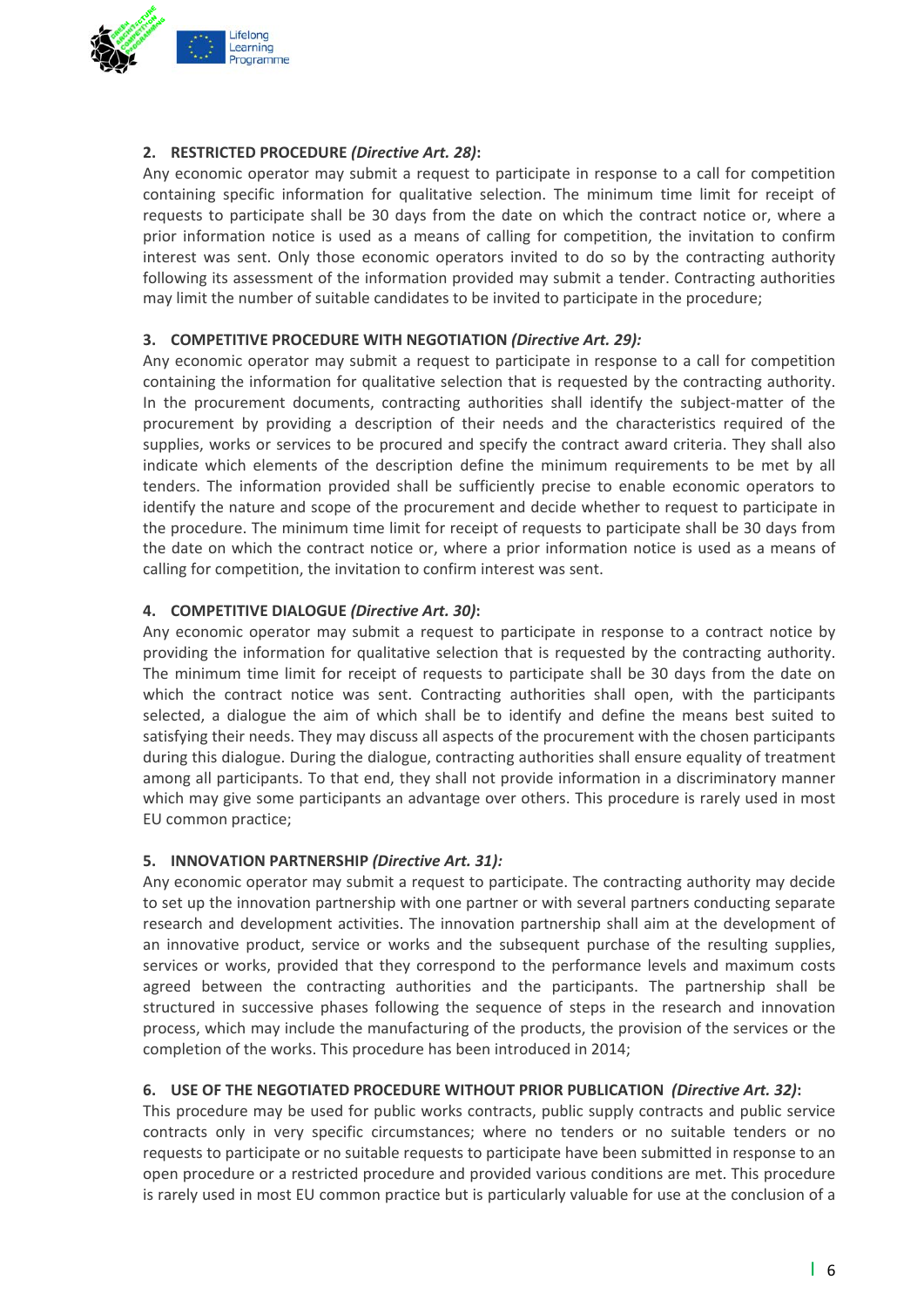

of design contests (which is specifically allowed for).

#### **7. DESIGN CONTESTS.** *(Directive Art. 79 – 82)*

Design Contests are a legally unique and distinctive type of competition for use specifically in architectural, spatial and design commissioning with different rules, processes and procedures*.* But they are now rarely used except in a few countries. Selection is based on scrutiny of an anonymous design and submission determined by a jury of whom at least  $1/3^{rd}$  shall have the same or an equivalent qualification as the contestants.

EU architects do not often use the defined legal language and commonly refer to an architectural "competition" when meaning aa architectural "design contest". In international architectural discourse this creates some confusion whilst there are also many architects who believe all competitions are design contests.

To support better understanding and engagement the European architectural profession should change its use of language by clarifying and embedding use of architectural 'design contests' for this procedure, separately from all other architectural competitions.

The Open or Restricted procedures (Items 1 & 2) above may be used on their own.

Procedures Items 3 & 4, above have notices issued with either an Open or Restricted procedures (Items 1 & 2) above;

It is specifically allowed that Item 6 may be used after Design Contests (Item 7).

The described procedures in Items 2, 3, 4 and 5 give rise by default to multiple competition stages.

The unitary definitions, legal practice and mappings under the EU Procurement Directives provide a standard platform, for engagement with understanding competition procedures, practices processes research and guidance. The architectural professions in most member states however do not always map their national competition systems to this primary EU legislation. More consistent use and understanding of this standard legal framework by European architects would improve collaboration, cross border trading, knowledge sharing, reporting and policies, whilst providing new opportunities for national practices that would inform both private and public sectors.

To deliver the necessary growth and opportunity that can benefit to civil society, stakeholders, clients, culture and the profession, European architects would benefit from working better together across the EU to embed reforms. Cooperation in reform is important at both quantitative and qualitative levels as the construction industry is a large proportion of our economies. For example in the UK, the construction industry accounts for almost 10% of GDP, with some 40% of this being in the public sector. The proportions are similar in other EU nations.

Public construction procurement has also been shown to be very expensive and inefficient, and frequently delivers buildings that are unsustainable and of sub-standard design quality, in a market with significant barriers to fair competitive access. General procurement processes have been costing up to 29% of a contracts value, for contracts at the thresholds: this means that nearly 1 in every 4 construction projects at threshold values is lost to the procurement cost. The reforms proposed within the new directive provide a vital opportunity for changing procurement culture and practice as in the current economic climate growth is a clear imperative.

Construction professionals across the EU all have very similar profiles: they are mainly micro businesses or SMEs (small and medium enterprises). But these firms along with new entrants to the market have not been getting equal opportunities to participate in public competitions. There have been many glass ceilings. Fair competitive access by SMEs and micro businesses to public contracts would imply they win a proportion of contracts equal to their weight in the economy, but this is not happening. Their market access to public procurement falls well below their access within the economies as a whole; in the EU the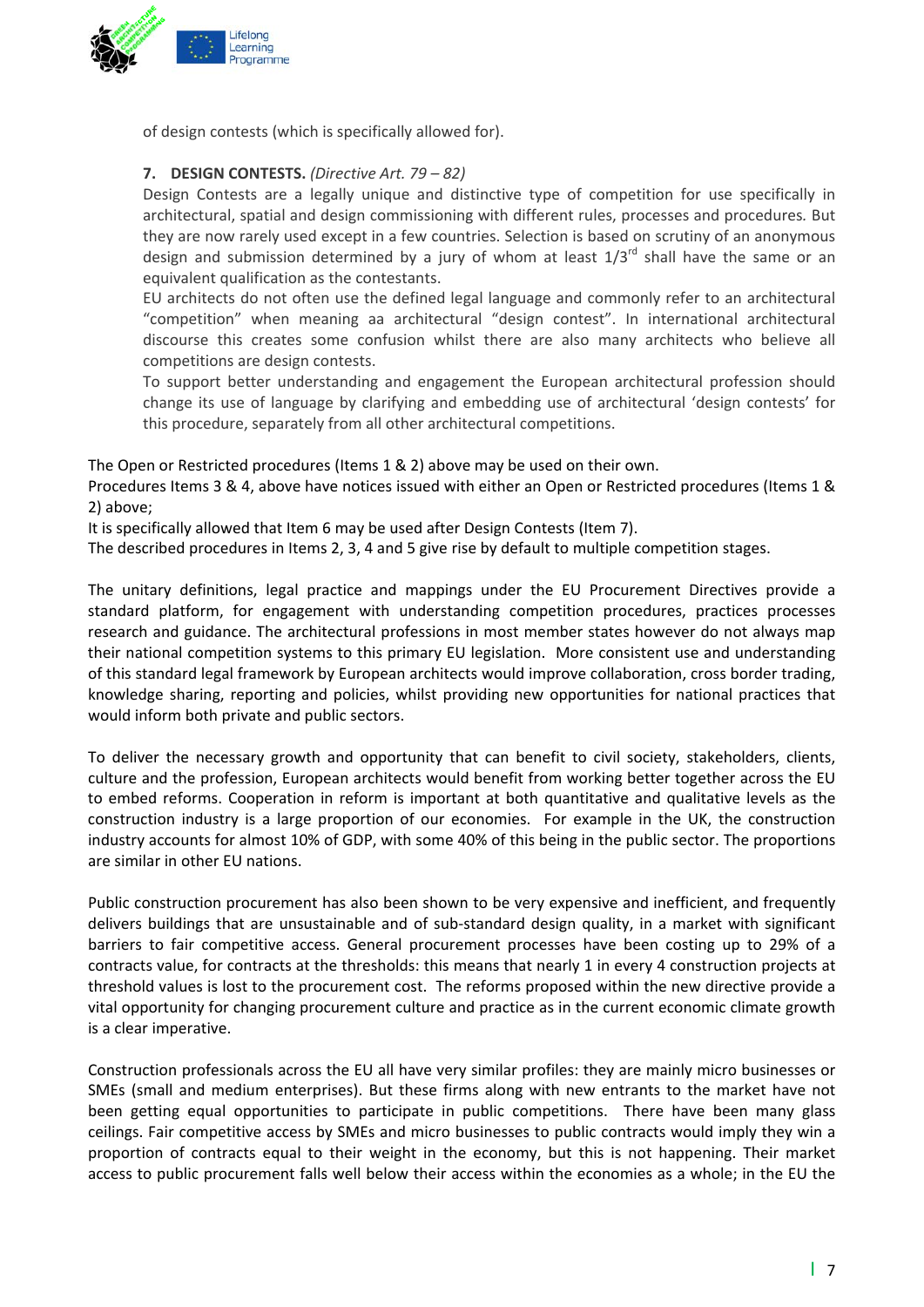

average is 19% below, in UK 25% below, in Italy 33% below, in Czech Republic 34% below, in Spain 42% below (ref. image below). The new EU Directive has, in part, sought to address this with new provisions.



#### **Image 01:**

50

SME's share in the total value of public procurement (across all sectors) relative to their share of the private sector in the economies as a whole. **Credits:** 'Evaluation of SME Access to Public Procurement Markets in the EU' coordinated by DG Enterpries and industry submitted by GHK Sept 2010. Abstraction by Walter Menteth, http://www.projectcompass.co.uk/

The migration to digital procurement proposed under Directive 2014/24/EU offers new possibilities for transformative reform that should be considered.

E‐Procurement is now fully embedded within the Directive. This requires and incentivises all states to move towards paperless fully digital procurement processes and practices. This also potentially promises significant improvements in access, reductions in cost, greater efficiencies and better transparency that can improve knowledge sharing and research whilst informing best practices across all spheres. The European single digital passport is a further aspect of this development which might ease cross border trading.

There is also clear focus on whole life cycle value and the cost to environmental externalities at the procurement stage; while Communication (COM (2008) 400) "Public Procurement for a better environment" principles have now also been embedded within the new directives so that the three issues which define sustainability; economic, environmental and social are now far better accounted in the European directives that define competition programming and contract awards.

Member states have until 18 April 2016 to adopt the reformed new directive.

Project Compass in collaboration with Architectuur Lokaal in the Netherlands provide an example through their portal www.thefulcrum.eu of a pathfinding sector specific digital procurement initiative. This potentially disruptive innovation has been set up recently to provide a framework and collaborative portal for trans-European digital procurement, which can develop forward research, feedback, intelligence, guidance and a range of other fully online digital procurement initiatives. It is currently covering only the architectural sectors in the UK and the Netherlands although it is hoped to organically expand. This system is also now open to not for profit digital portal organisations from other member states.

The available evidence shows an ongoing need to improve guidance, simplify practice, enhance access, reduce costs, increase effectiveness, efficiencies and transparency, raise the EU threshold values and creatively migrate to digital e‐procurement. To effect the necessary changes the reforms presaged by the EU Directives can only be implemented successfully by challenging existing and embedded procurement culture and by facilitating initiatives forward.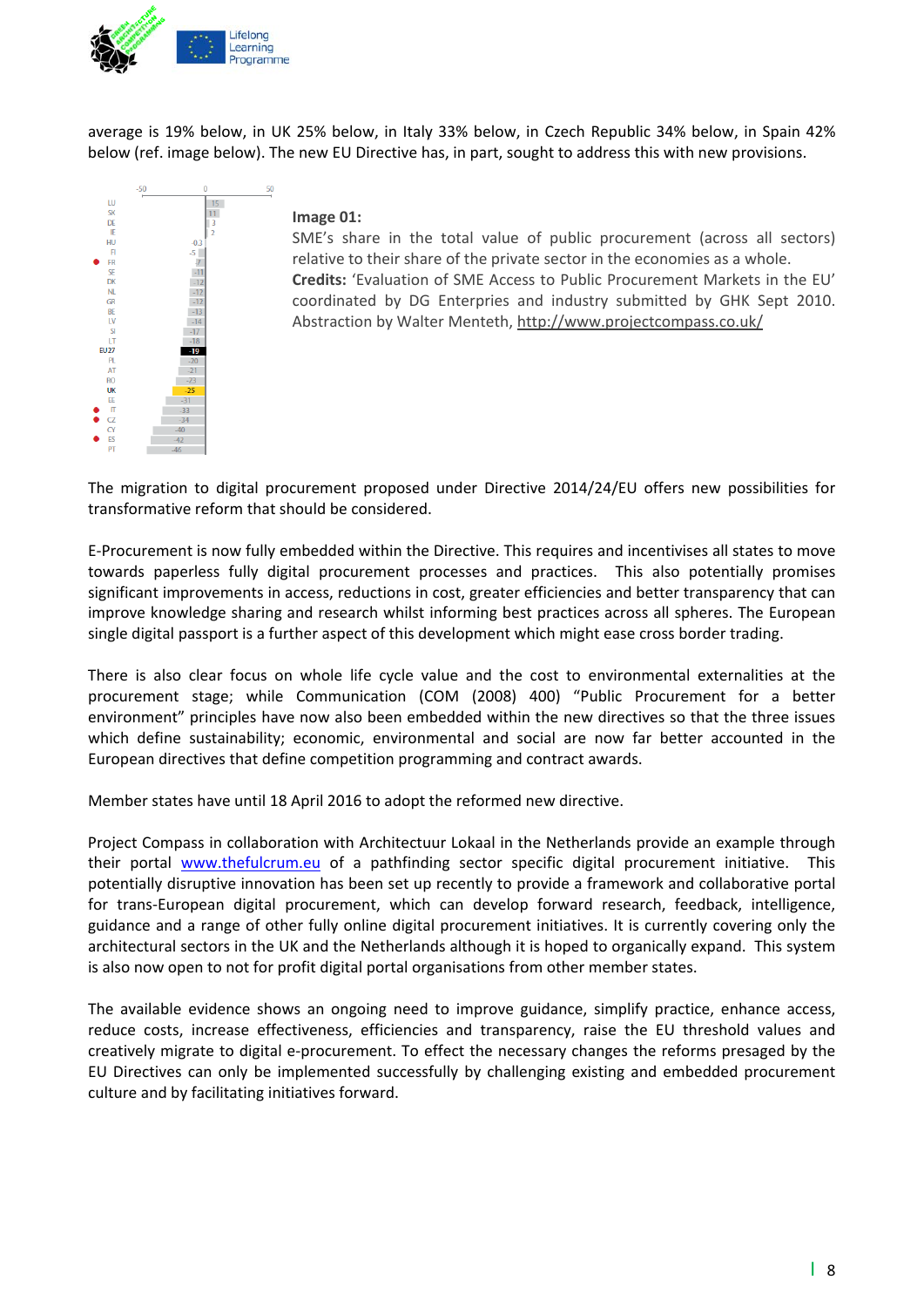

### **Green public procurement in competition programming**

Communication (COM (2008) 400) "Public Procurement for a better environment", defines Green Public Procurement as a process whereby public authorities seek to procure goods, services and works with a reduced environmental impact throughout their life cycle when compared to goods, services and works with the same primary function that might otherwise be procured. Its implementation can give a huge contribution to sustainability, in terms of consumption and production, and influence the market. In some sectors, public purchasers command a dominant market share so their decisions have considerable impact.

Green Public Procurement (GPP) has been a voluntary instrument supporting selection criteria, providing guidance and references developed to facilitate their use in public tenders. While the adopted EU GPP criteria aim to reach a good balance between environmental performance, cost considerations, market availability and ease of verification, procuring authorities may choose, according to their needs and ambition level, to include all or only certain requirements in their tender documents.

The format for the purchasing recommendations comes in the form of two sets of criteria:

- **Core criteria** for use by any Member States contracting authority addressing the key environmental impacts for the product in question and designed for use with minimal additional verification or cost.
- **Comprehensive criteria** are for those procurers wishing to purchase the best products available on the market. These may require additional verification or slight cost increase compared to other products of equal function.

Within both criteria, the guidance follows the various stages of a public procurement procedure and explains how best to integrate environmental criteria at each stage:

- **Subject matter:** The title of the tender, including a short description of the product, works or service to be procured;
- **Technical Specifications;** such as a detailed description of the requirement and standard to which goods, works or services should conform; and description of the (specific environmental criteria, including hurdles and levels that need to be met for specific products);
- **Selection Criteria;** to identify appropriate suppliers and assess the capacity / ability of the bidders to perform the contract;
- **Award Criteria;** such as on which basis the contracting authority will compare the offers and base its award;
- **Contract Performance Clauses;** that is the conditions that must be met in the execution of the contract (how the goods or services are to be supplied, information or instructions on the products to be provided by the supplier …).

Construction design, project planning, services, water and product specification of relevance to architects are all addressed by this instrument which has relevance in the preparation of briefs, competition programming, and from the start of design through to post occupancy completion.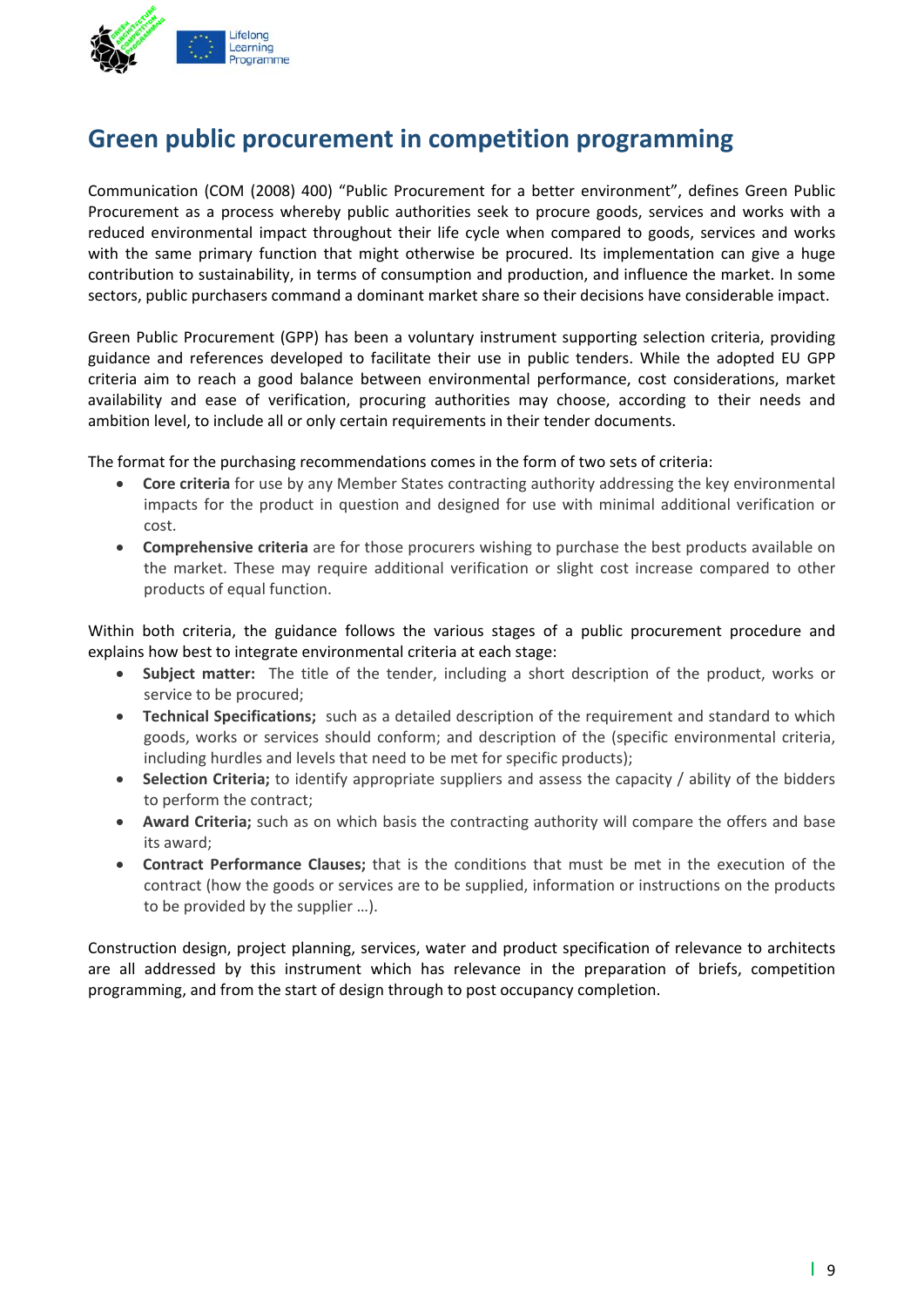

### **Public procurement and architecture competitions in GreenArch Partners' countries**

### *Introduction*

Some common features and differences emerged from meetings, discussions and presentations shared among the participant countries regarding how competitions are programmed and managed.

**The EU regulatory framework.** The thresholds for a public procurement competition procedure are fixed under the terms of the European directives. These are applied at national level and, in some cases, in regional regulatory systems. Private Commissioners are not bound by the legislation or thresholds of the EU Directives.

The participant countries use different **types of public competition** to a greater or lesser extent. Variations arise according to:‐

- The size/cost/complexity of the project.
- The degree by which financial risk will be apportioned to contractors.
- The legal status of architects in individual countries i.e. whether the function, or title, or both of architects is protected by the countries legislation.
- National, regional and local regulations, standing orders, guidance, practices and culture.
- The financing of a project whether public; or public/public; or public/private partnership; or private.
- Whether they are open or restricted competition procedures and the type if any of other procedures
- Whether competitions are held in one or two phases.
- The type of commission sought on award of a contract; whether for the direct appointment of an architect, an architect along with other consultants, or a prime contractor with an architect (and design team) along with their contractual relationship to the client.
- The type of instruments used with competition procedures, whether for lots and/or frameworks where allowed for in the EU Procurement Directives.

In national practices there is therefore a notably wide range of procedural variations. These are allowed for by the Directives (ref: "The General Framework in Europe").

#### From the experiences of GreenArch participants it was agreed that the following are some key **BEST COMPETITION PRACTICES**:

- Ensuring the competition and project briefings are sufficiently precise, well-structured, clear, and adequate for the task in hand, that the topics are well focused, information is well communicated and is free and easily accessible. The French MOP (maitrise d'ouvrage publique) law would appear uniquely to provide an example of how this maybe done at national level.
- Ensuring the competition and project financing and budgets are realistic and well estimated, and that these are agreed prior to launching any competition.
- A well advised client will adequately resource the competition stage procedures and their preparation.
- The requirements for any competitive submissions should be strictly proportional to the task in hand.
- A programme/time scale that is appropriate and reasonable for the clients and necessary for preparing, authorising and validating briefs prior to the launch of a competitive procedure.
- A programme/time scale that is appropriate and reasonable for the competition contestants to do the necessary work making the competitive submission.
- A knowledgeable and well informed client body versed in the specifics of architects' and the construction industries activities and services.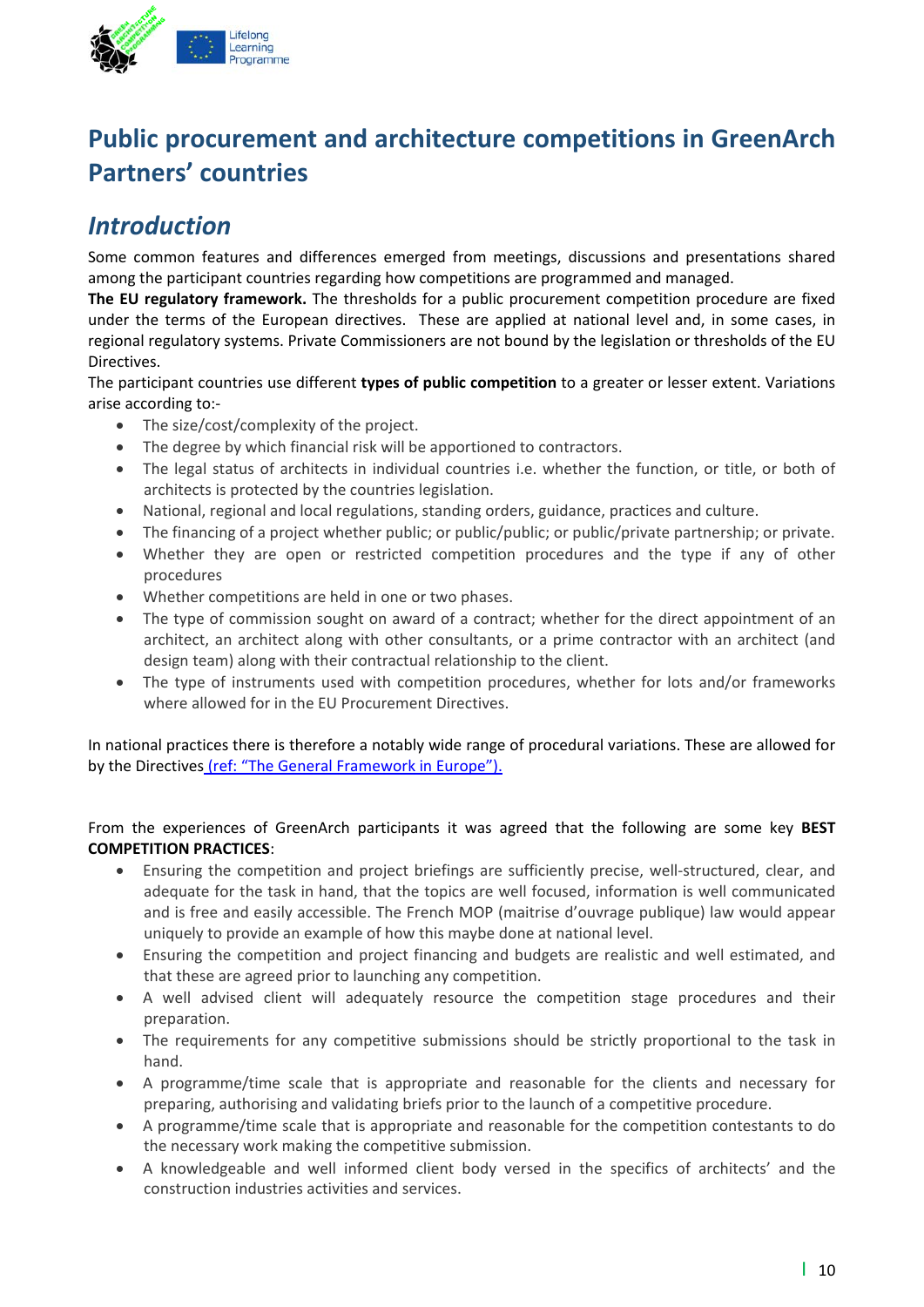

- The terms of the architects and consultants appointment are clearly, simply and fairly specified at the outset, using member states standard terms of employment, and those terms are proportional to the project, the risk and the outputs sought.
- All stakeholders and public authorities having a material interest in a project should be consulted (and where necessary there authority and support received) both prior to the launching of a competition procedure and at the shortlisting stage. Wider engagement can be both necessary and important for success.
- Programme times are strictly adhered to.
- Competition submissions are evaluated on design quality.
- The award evaluation criteria should be clearly expressed with objective values;
- Feedback, Memorandum and or minutes recording the assessment of competition submissions are publically accessible and available;
- In response to any brief competitors should be able to submit a statement of their vision along with any evaluation or design submission.

#### **For Design Contests**:

- When undertaken appropriately open design contests being based on design quality provided opportunity to achieve the widest access and best overall outputs from a competitive process.
- A well‐considered and impartial jury having a minimum 1/3 experienced architects having no conflict of interest with contestants or the client body;
- To attract the best caliber of entrants Design Contest should include reasonable honorariums for adequately rewarding contestants; and that all prizes should be proportional to the effort required in making the submission.

#### Some of the **WORST PRACTICE** were also identified:

- Unprofessional, poorly defined and imprecise briefs that lack clarity and focus having notices and communications which generate misunderstanding;
- The project being inadequately advertised, or having documents that can only be acquired by payment of an entry fees, and/or use the incorrect NUTS and/or CPV codes that impact upon their transparency.
- Competitors expending time, intellect and cost on entering and winning awards for projects that are not subsequently built. This frequently arises due to poor budgetary analysis and/or a lack of stakeholder commitments or approvals. It also occurs eg were frameworks awards are won and were architects are not subsequently called off.
- Some countries reported competitors only being awarded commissions for architectural services to a short fragmentary stage in a projects' construction. Typically this might be for achieving planning approval and where the cost of the competition submission was barely recompensed by the value of the commission subsequently awarded.
- Design quality is not the most important evaluation criteria; with resourcing, insurance, experience and/or other risk evaluations being regarded as predominant criteria.
- Work done by competitors is not paid for or rewarded in any reasonable way.
- Competitions that require competitors to undertake a disproportionate amount of unnecessary work. This is particularly the case with e.g. the use of nonstandard PQQs in 2 stage restricted procedures and where highly advanced stage design submissions are required prior to shortlisting.
- Programme timings are not adhered to.
- Clients/juries have an unreal expectation of what might be deliverable and/or are supported by inadequately qualified advisors.
- The evaluation criteria are not clear, and/or not applied transparently and/or not verified by the assessors.
- The competition winner does not comply with or departs significantly from the competition brief;
- Design Contests. A jury which does not take a consensual approach. For example where a juror/client representative deliberates alone in the jury (e.g. a mayor holding an intransigent view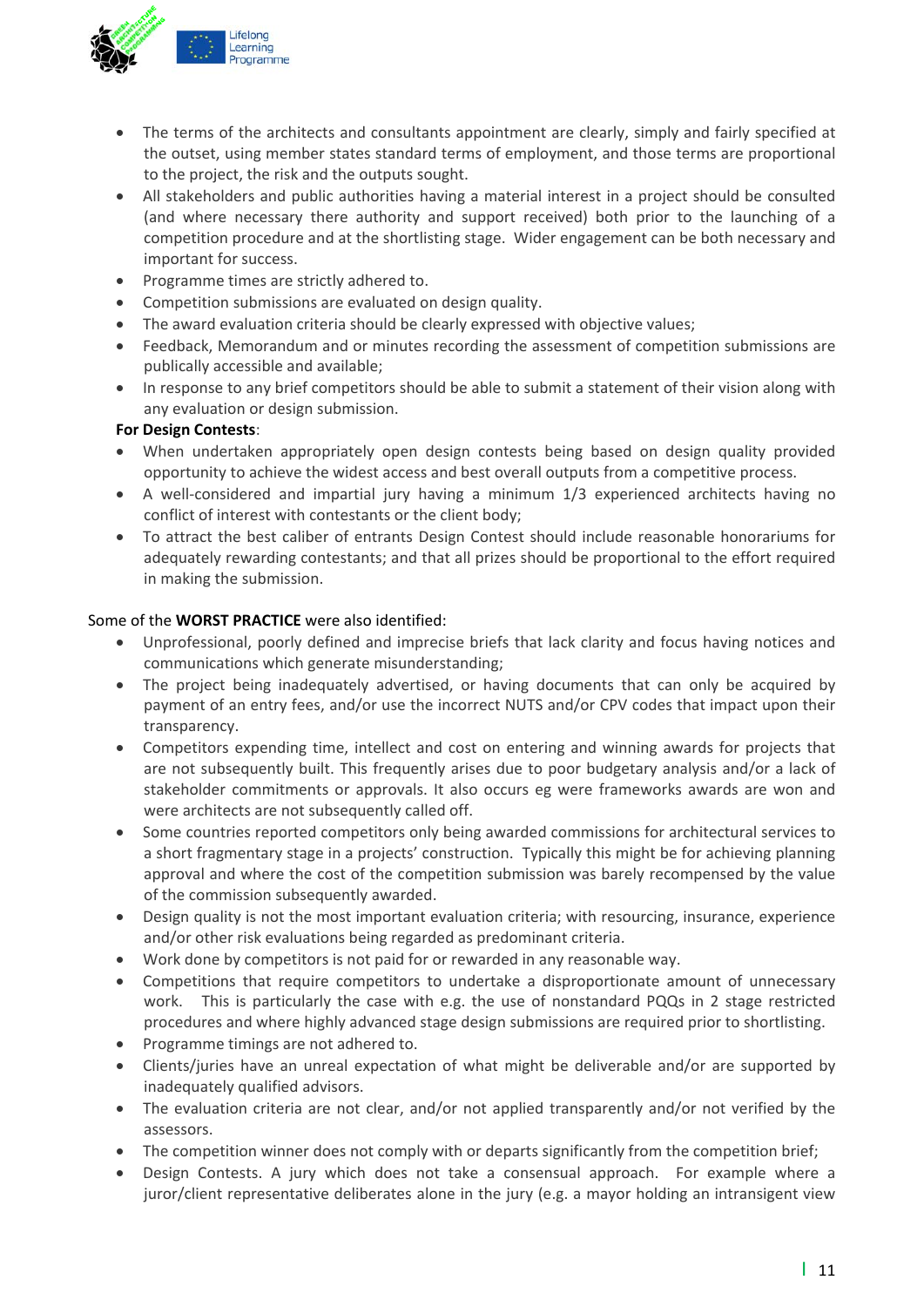

who wants to compel the jury to vote according to his will).

This process of knowledge sharing, analysis and research into how to improve architectural competitions at both national and European level was ultimately concluded by the **RECOMMENDATIONS** contained elsewhere in this document.

GreenArch participants provided the following accounts of their national competition frameworks and procurement practices as a descriptions of the context that informed the conclusions in this document.

### *Czech Republic*

The system in which architects operate in the Czech Republic is regulated by the common EU law on public procurement integrated in the Czech law under the Act 136/2006 Coll. Competitions have to also be in accordance with the Competition Regulations (last updated in 2013) – issued and controlled by the Czech Chamber of Architects (cka.cz).

There are several perspectives through which the types of architectural competitions in Czech Republic can be categorized, according to:

- Specific topics of reference (urbanistic, architectural, constructional or their combination);
- Activity requirements (project design or idea/concept);
- Participation: it can be open (always anonymous), invited (can be both anonymous and non‐ anonymous) or their combination;
- Typology: one‐round or two‐round competitions.

In order to be officially approved by the Chamber the Jury, the competition must reach a majority of independent architect jurors. Based on the type of a competition, the whole procedure lasts from 6 to 30 weeks.

Competitions are organized by a department of the public authority or by companies commissioned by it. So far, there is not recognized the role of the programmer. The prize-winning teams are invited to a closed negotiation with the procurer (public administration). The procedure is always individually adjusted by the procurer for each competition, although it has to follow the law and has to be transparent. Thus it is possible for the commission to be given to any of the teams.

During the last few years around 30 architectural competitions were held on average, but no detailed statistics or data are available: only recently there are a few facts and figures about architectural competitions maintained by the Czech Chamber of Architects. In the Czech Republic more than half of the architects are "young". However there are also no concentrated statistics on the number of graduates from architecture school and their actual involvement in the profession.

### *France*

Public procurement rules result from the EU Directive 2004/17/CE.

This directive has been transposed into the internal French law with the 2006 Public Market Code and the 2005, December the 30th Ordinance for the public authorities which are not submitted to the Code but using public funds (social housing company, public establishment). This EU Directive fixes the thresholds to choose the procurement's procedure.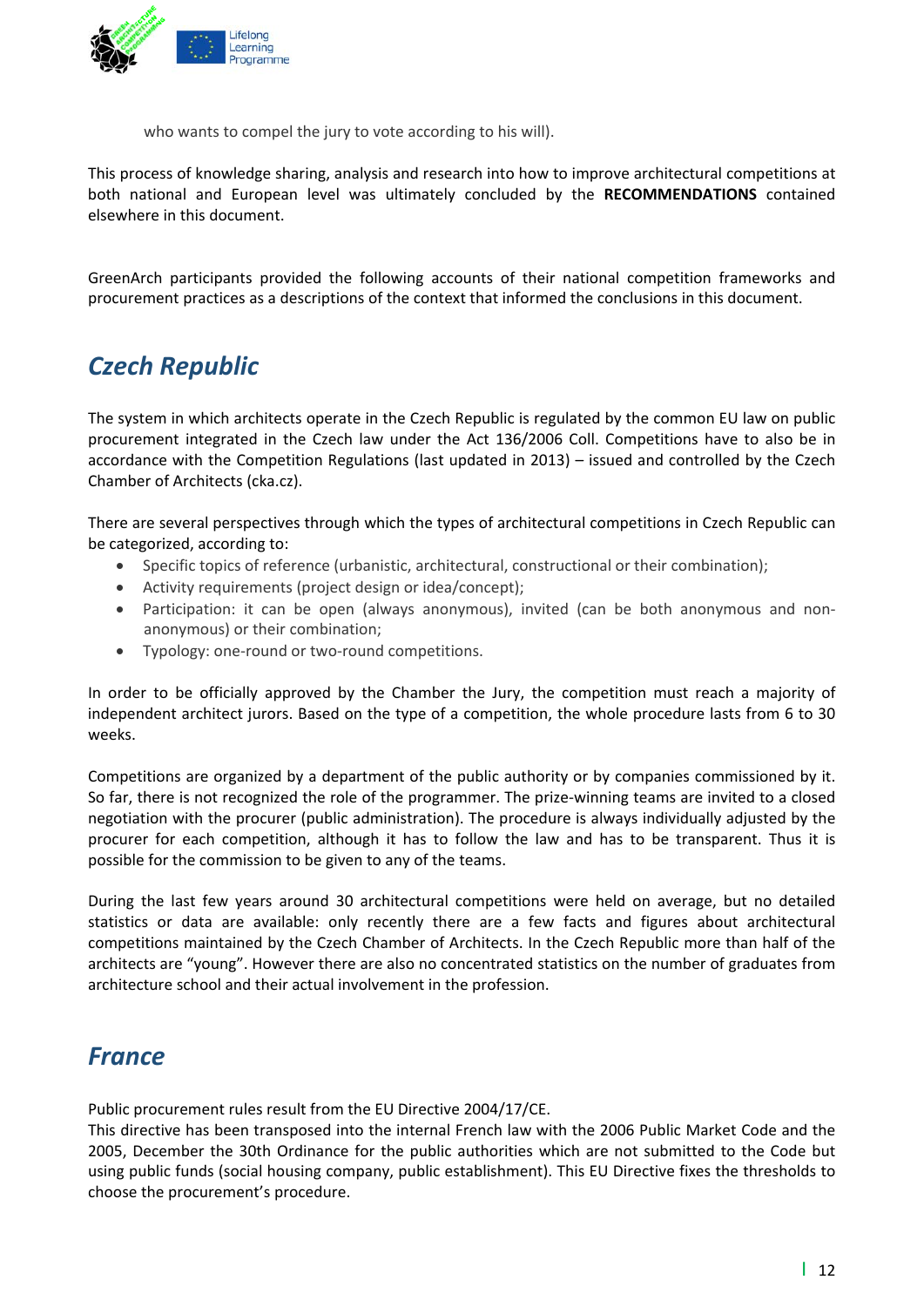

The rules are about to change in 2016 with the transposition of EU directive 2014/24/CE. The Council of the Architects' Order stands for maintaining the particularity of architecture competitions within public procurement.

Two more laws apply in France for architectural public contracts (as they are classified as specific procedure procurement):

- Law 77‐2 from 1977/01/03 dedicated to architecture
- Law MOP (public contracting authority) from 1985/07/12 concerning the relations between public contracting authority and architects.

#### Public procurement are published on bidding platform.

According to the thresholds, architecture's procurement can be launched with various procedures:

- Open procedures among them Tenders;
- Restricted procedures between selected candidates such as Competitive dialogue, Negotiated procedure, Tenders or Design contests.

#### In particular, a restricted design contest allows for:

- The choice of a project design rather than assessment being judged on financial criteria or the teams experience and composition.
- improve the architectural quality, creating healthy competition between the participants
- A democratic and accountable procedure, with the project being assessed by a jury, a third of which are architects
- Creating decent professional conditions for the selected candidates. Indeed, as the architects produce a preliminary design (graphic documents, brief and sometimes model), they will receive an allowance representing at least 80% of the estimated price of the working phase (this allowance will be deducted off the winner's global fees).

French architecture competitions are usually divided into two phases: the first to select a limited number of teams and the second to select the best project. These design contests are compulsory for any contract whose architectural fees exceed 134 000€ VAT (State's contracts) or 207 000€ VAT (Local authorities' contracts ‐ except for those not including conception, or for renovation only).

The competition procedure lasts at least 6 months from the information notice to the attribution of the market. In the meanwhile, the public contracting owner may be assisted by advisory support or specialists such as a consulting engineers. The jury can be assisted in their deliberations by appropriate experts.

The competition market mixes public and private bodies: when an authority needs a public equipment financed by a private company, it build the equipment at its own cost. Thus, the authority pays a rent for 20 or 30 years and, at the end, the property of the equipment comes back to the authority.

The role of the competition programmer is well recognized and specific training courses already exist.

### *UK*

The main UK procurement legislation and guidance concerning the criteria used in competitive selections can be found in the documents listed below:

- The Public Contracts Regulations 2015 (England and N. Ireland). This includes the UK transposition of Directive 2014/24/EU. Scotland and Wales are devolved.
- PAS 91 (see 1.3.3 below) A standardised form providing mandatory and recommended criteria for selection stage in a restricted procedure.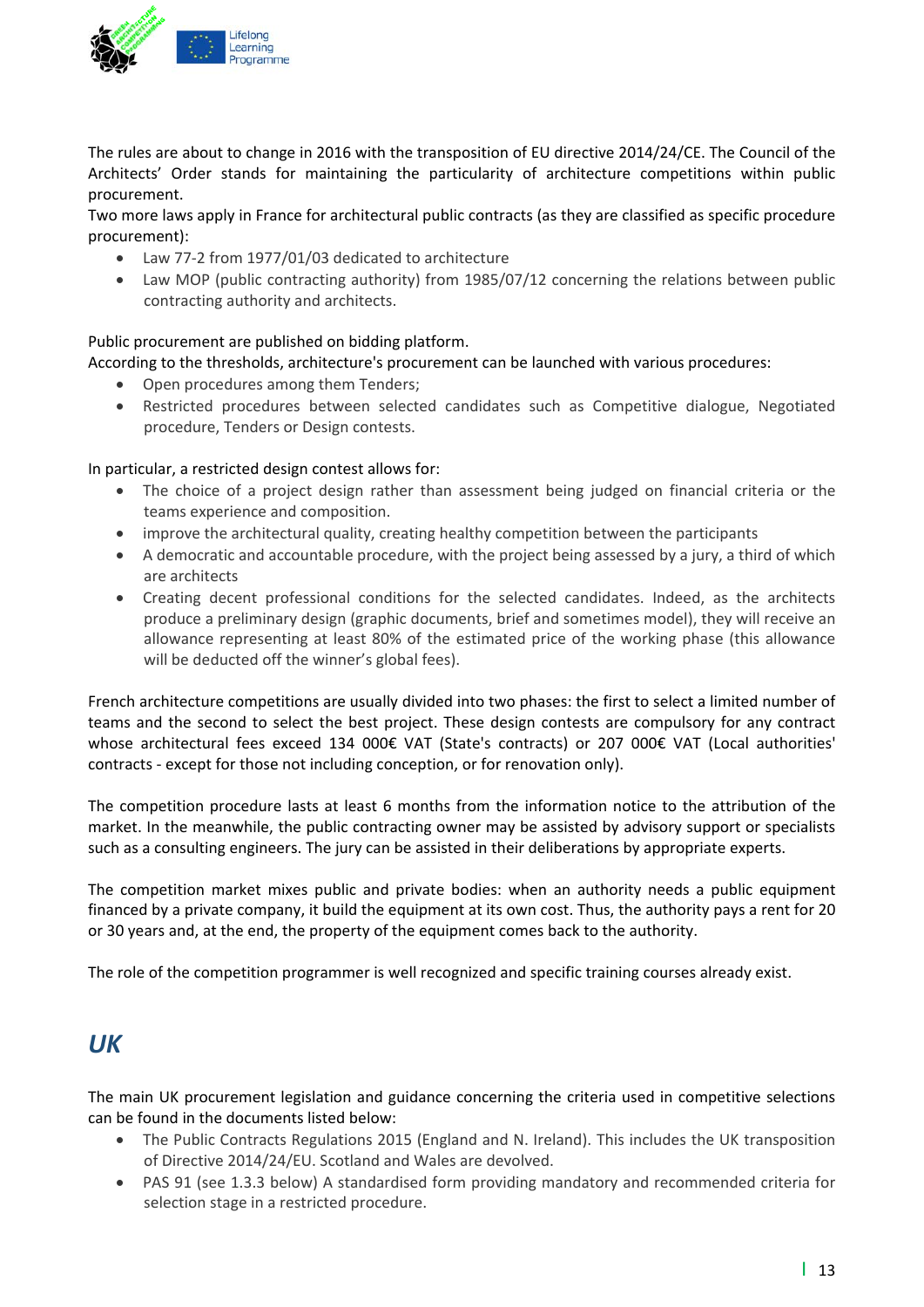

- BS 8534:2011 (British Standard on Procurement)
- BS ISO 10845:2011 (Part 1 and Part 2)

The Public Contracts (Social Value) Act 2012, and the National Planning Policy Framework are national legislation and regulations which should also be material to a contracting authorities procurement decisions. These aim to embed sustainability, localism, design quality and stakeholder value but there relationship to competition procurement is frequently poorly considered.

The following are the main UK recognized competition systems and typologies:

- **Competition by two stage restricted procedures** is the most common process for public contract awards for architectural services accounting for 81% of public notices.
- **Competitive Dialogue**; this procedure was used extensively in the public sector up until about 2011 for the acquisition of construction and design teams who were paid to develop up proposals in competition through to considerable detail. (UK schools and Health programme.) UK uptake on this inefficient and time consuming procedure was sensibly not matched elsewhere in the EU. been used frequently up until 20or Limited / Selected / "Non-open" competitions, depending on who is allowed to participate sometime preceded by an open pre-qualification process; expensive and long
- **Framework Contract awards** –in conjunction with a 2 stage restricted procedure this instrument, provided for under the EU Directive, is frequently used to award public contracts to a number of operators for a period of time (typically 4yrs) so that they may be 'called off' to do a project commission during this period.

Architects appointed onto by a framework receive no guarantee of work and are frequently required for any subsequent 'call off' to enter into an unregulated design 'mini‐competition' to secure a commission of work. This is popular but very economically expensive particularly for consultants.

- **Design contests**; by Open or restricted procedures where the submissions are judged anonymously by a jury comprising at least a third independent architects.
- **Ideas contests** for Architectural, project, art or design works. Where the competition is generally to generate new ideas. These are frequently for works below the EU thresholds and might be judged anonymously through an open, single or two stage procedure.

#### It is worth noting the following:

- **Open design contests** (national or regional) for the realization of built works where the submissions are judged anonymously by a jury comprising at least a third independent architects are extremely rare (<1% of UK architectural commissions).
- The largest numbers of commissions architects receive in the public sector are as sub‐contractors to the constructor or facilitator (49%), whilst of those remaining over half are acquired only through working in consortia with others.
- Selection through a single stage restricted procedure or by negotiated procedures are rarely used.
- A large number of contract awards are in Lots or onto Frameworks.

Within the UK the word procurement also refers to the type of construction contract and financing arrangements which may also be a critical factor in determining the form of competitive procedure invited under an EU public contract notice. These are:

- **Traditional Contract** ‐ used for 43% of construction projects (RICS 2003 data). This traditional method is the most popular for small sized construction projects where an architect is engaged. The constructor works according to a detailed plan provided on behalf of the client by the architect. There are few traditional public contracts
- **Design & Build (D&B)** ‐ This now applies to 42% of all projects where architects are engaged, is more popular on medium to larger projects, and captures the largest proportion of the market by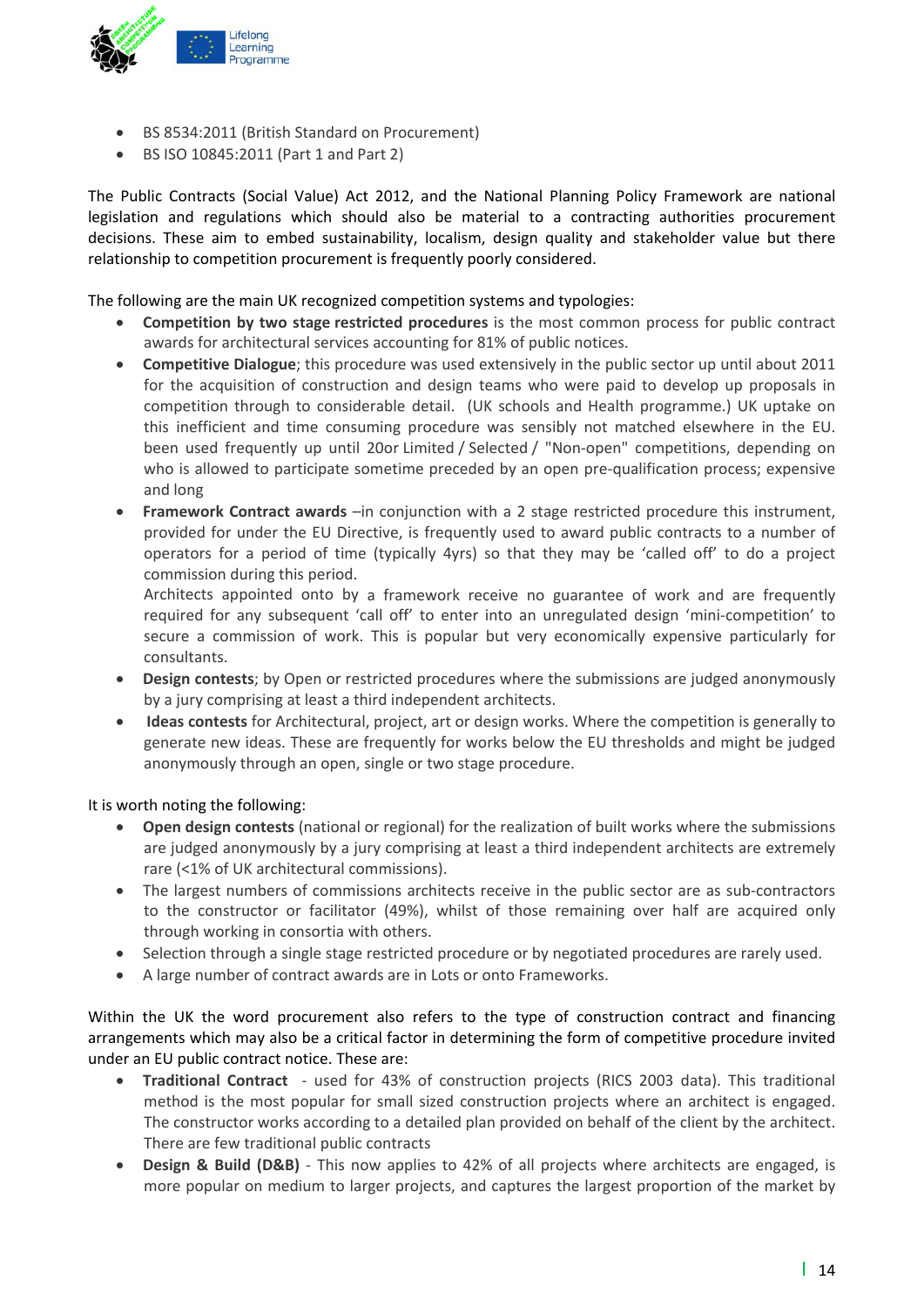

value. The contractor provides a single point of contact, takes the risk and is responsible for the design and building; while the investor might provide only an outline project brief. Tier 1 Architects are sometimes appointed up to the achievement of planning and may then be transferred over (novated) to continue work as a sub‐contractor to the prime design build constructor.

- **Construction Management** ‐ It first appeared in the UK in 1980s. Commonly applied, especially in technologically complex projects, where fast completion is crucial. The contractor acts as a management consultant, not directly responsible for subcontractors and only manage the construction works undertaken by subcontractors.
- **Management Contracting** ‐ a hybrid form being a fusion between traditional method and construction management where the management and implementation of a contract is tendered through the construction phase but risk and responsibilities are distributed.
- **Private Finance Initiative** (PFI) ‐ Contracts for this are most typically Design, Build and Finance. A D&B form used for large projects, where the contractor with or without a financial partner provides all or some of the project investment provided for public construction works. The financiers are frequently banks or other lending institutions.

The premises are also maintained and serviced by the financier who most frequently makes an investment return through a lease agreement where after a designated period of time ownership reverts to the financiers.. e.g. Queen Elizabeth II Bridge in Dartford. Hospitals, Schools etc

This transfers risk and investment from the public exchequer, but also transfers the power and accountability and frequently design quality and sustainability. PFI projects can have extremely complex legal structures that lock in the public authorities to making long term payments without capital gains.

- **Public‐Private Partnership** (PPP) ‐ a form of long‐term joint contracting founded on PFI style engagements but invoking partnership between public authorities and private organisations, e.g. modernisation and maintenance of London underground.
- **Prime Contracting** an expanded traditional form including long-term partnership. The contractor is usually obliged to undertake construction works and further building maintenance. It is commonly used by governmental institutions, such as NHS and the army.

In the UK the 'Title' of Architect is protected by law but not the 'Function' of an architect. All architects are required to be duly qualified and registered with the Architects Registration Board (ARB). Therefore legally it is not necessary for a buildings' design to be undertaken by a qualified architect. For this reason nearly 48% of commissions in the UK public sector for the design of buildings are acquired from others, (mainly contractors). In such cases architects are frequently sub‐contractors.

The Chartered Institute of Purchasing and Supply (CIPS), a professional body which has mainly developed in response to the EU procurement Directives, have largely replaced the role of architects in the management and programming of public procurement, the processes of selection and much of the development of briefs. Their work is mainly managerial, process and financially lead and engages across all fields of procurement. They are not trained to have design skills.

There remain a number of private organisations in the UK providing architectural competitions advice. One of these the Royal Institute of Architects (RIBA), is USEs' silent partner. The RIBA have a dedicated competitions office described as a 'provider of design competition management services'.

The office has a reputation for organising architectural competitions for a diverse range of project types from buildings, to urban design and the public realm, and running competitions for clients looking for innovation in product design. Competitions are seen by RIBA as source of 'inspiration and value' for clients, where choice can be delivered through a competitive selection process. The office instigate and issue very few open design contests, is not run by architects although after inception calls upon RIBA certified Client Advisors.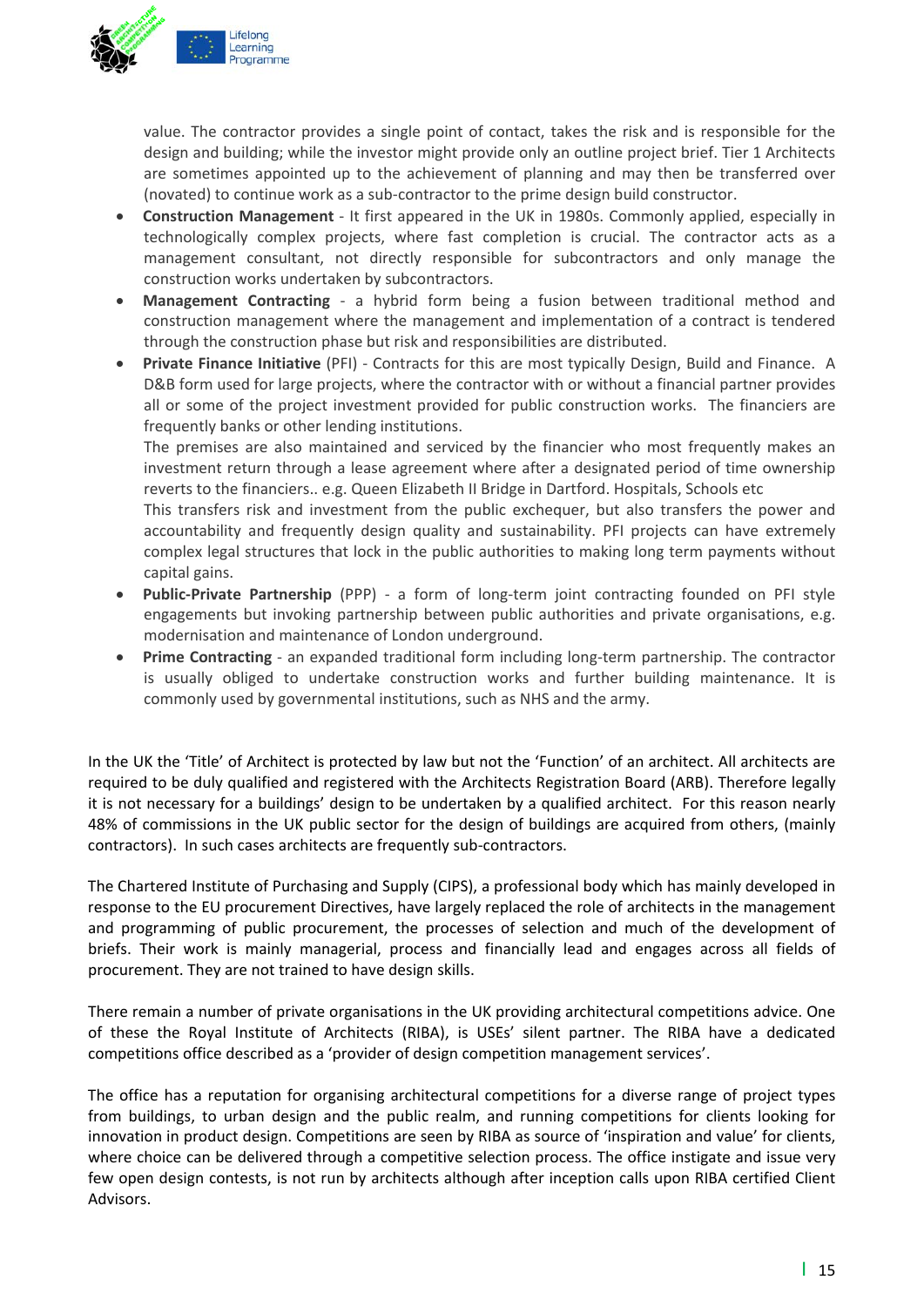

Before any design contest competition starts, the relevant actors that, play a role in the procedure at various levels are identified. In the UK the initial players in a competition may be:

- The client and their delegated representative or team.
- Managers
	- o Who can advise from the range of different selection and appointment procedures the most suitable options to meet the expectations and needs, from early feasibility to commissioning of a design team;
	- o to provide and comply with a full and comprehensive audit of the process;
	- o who develop the competitive selection and assessment procedure
- Experts in the field/sector are used when doing a bespoke competitive process. To find the right design team and/or design solution to meet all expectations this ensures that the brief and submissions can be technically prepared, assessed and validated from the wide range of alternative submissions.
- Organisers who take care of the competition organisation and administration
- Promoters to promote the competition and endorse contestants that the competition will be efficient and fair and will conform to the highest standards.

Stakeholders should play a major role in the programming and completion of a design contest or competition. But UK competitions are frequently very unprofessional with incomplete and poorly constructed briefs that ignore stakeholders and are frequently launched without the approval of statutory authorities. (RIBA work stage '0') These lead to many competitions not being realised.

Better competition programming practice should engage with:

- Professionalising the project briefing and competition programming service, improving information and research.
- Consulting and engaging widely with local stakeholders
- Enhancing the potential for empathies between clients and competitors, and between competitors and the production teams to ensure working relationships can be sympathetic and collaborative.
- Ensuring proportionate quality, analysis and precision in both the project and competition briefings, and whether the consultants will be able to realise the designs through to completion (not just planning).
- Resourcing a competition properly ‐ including paying the design team fairly‐ and so as to attract the right caliber of entrants.

All too frequently UK competitions for architectural services are poor. They are often complex and expensive, when subsequently tested designs prove to be unrealistic in terms of needs, cost and stakeholder expectations, the clients, assessors and/or designers have unrealistic expectations, commissioning is aborted and best value high quality design is not regarded as a priority. This might not be the better case if there was better competition programming, guidance, training and research.

### *Spain*

The Spanish regulatory framework applied to public competitions is as follows:

- The worldwide regulatory system issued by the World Trade Organization
- The European regulatory system
- The Spanish regulatory system "Ley de Contratos del Sector Público" (Law on Public Sector Contracts)
- Regional regulatory systems as they may apply.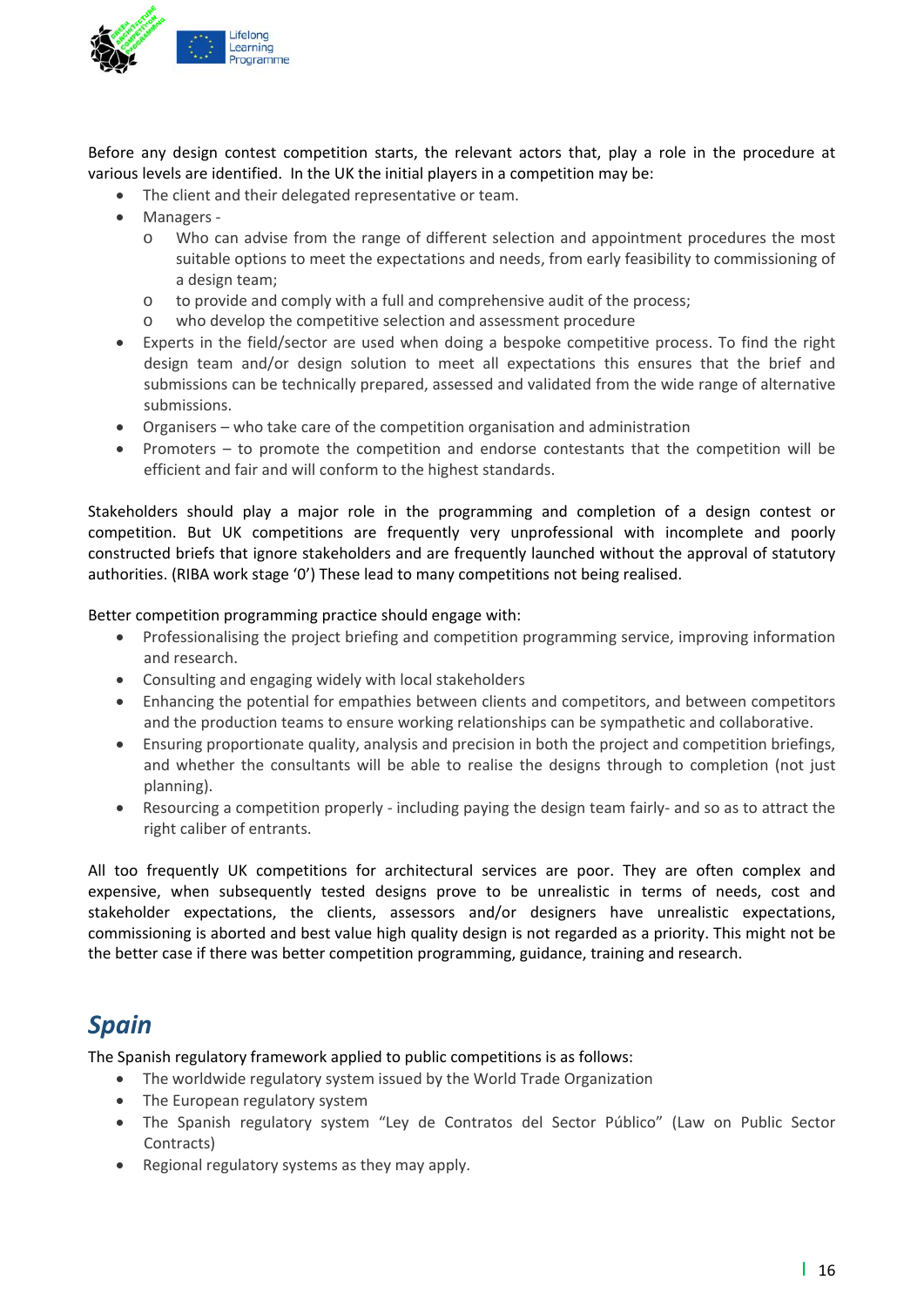

There are various different Spanish typologies for architecture competitions issued by public entities. Each different type and different regulation depends on the fee for the project. Participation can be open or restricted, and be held in 1 or 2 phases.

#### Minor Contracts ‐ *Contratos menores*

• Where projects have a fee < 18.000 $\epsilon$  the appointment is directly commissioned without a competition

#### Private competitive procedure with negotiation, which is not advertised ‐ *Licitación con procedimiento negociado sin publicidad)*

 Where the fee is > 18.000€ and < 60.000€ and the appointment is to lead to a project commission, a minimum of 3 can be privately invited to compete.

#### Publicly advertised: Competitive Procedure with Negotiation *‐ Licitación con procedimiento negociado con publicidad)*

Where the fee is  $> 60.000 \epsilon$  and  $< 100.000 \epsilon$ , the appointment is to lead to a project commission and the competition is an Open call.

#### Open Competition *‐ Concurso abierto)*

• Where the fee is  $> 100.000 \epsilon$ , the appointment is to lead to a project commission, the competition is undertaken in a 1 stage and advertised by an Open call

#### Restricted Competition *‐ Concurso restringido)*

- Where the fee is > 100.000 $\epsilon$ , the appointment is to lead to a project commission,
- Under invitation minimum 5 invited
- 2 phases

#### Design Contests *‐ Concurso de proyecto con intervención de jurado*

 This is not dependent on the fee, is an open competition judged anonymously by a jury, where there is an award of prizes that does not need to lead to a commission, and maybe in 1 or 2 phases.

The number of competitions held in Spain over the past 5 years are as follows:

| Open Competition -                                          |       |
|-------------------------------------------------------------|-------|
| Concurso abierto:                                           | 4.964 |
| Restricted Competition -                                    |       |
| Concurso restringido:                                       | 989   |
| Publicly advertised: Competitive Procedure with Negotiation |       |
| Licitación con procedimiento negociado con publicidad:      | 195   |
| Design Contests                                             |       |
| Concurso de proyecto con intervención de jurado:            | 482   |

(source: Col∙legi d'Arquitectes de Catalunya web database ‐ which includes almost all public competitions and the few of the most relevant private competitions. it does not include the *Licitación con procedimiento negociado sin publicidad*).

There is no official data about the issued public competitions but an estimation can be done. There is no official data neither about the issued private competitions and is not easy to track them.

Private competitions are not regulated by law there is no data on them and they are difficult to evaluate.

In Spain there is no official difference between "national" and "international" competition, since all the national competitions are open to all European architects, although language can be an obstacle to cross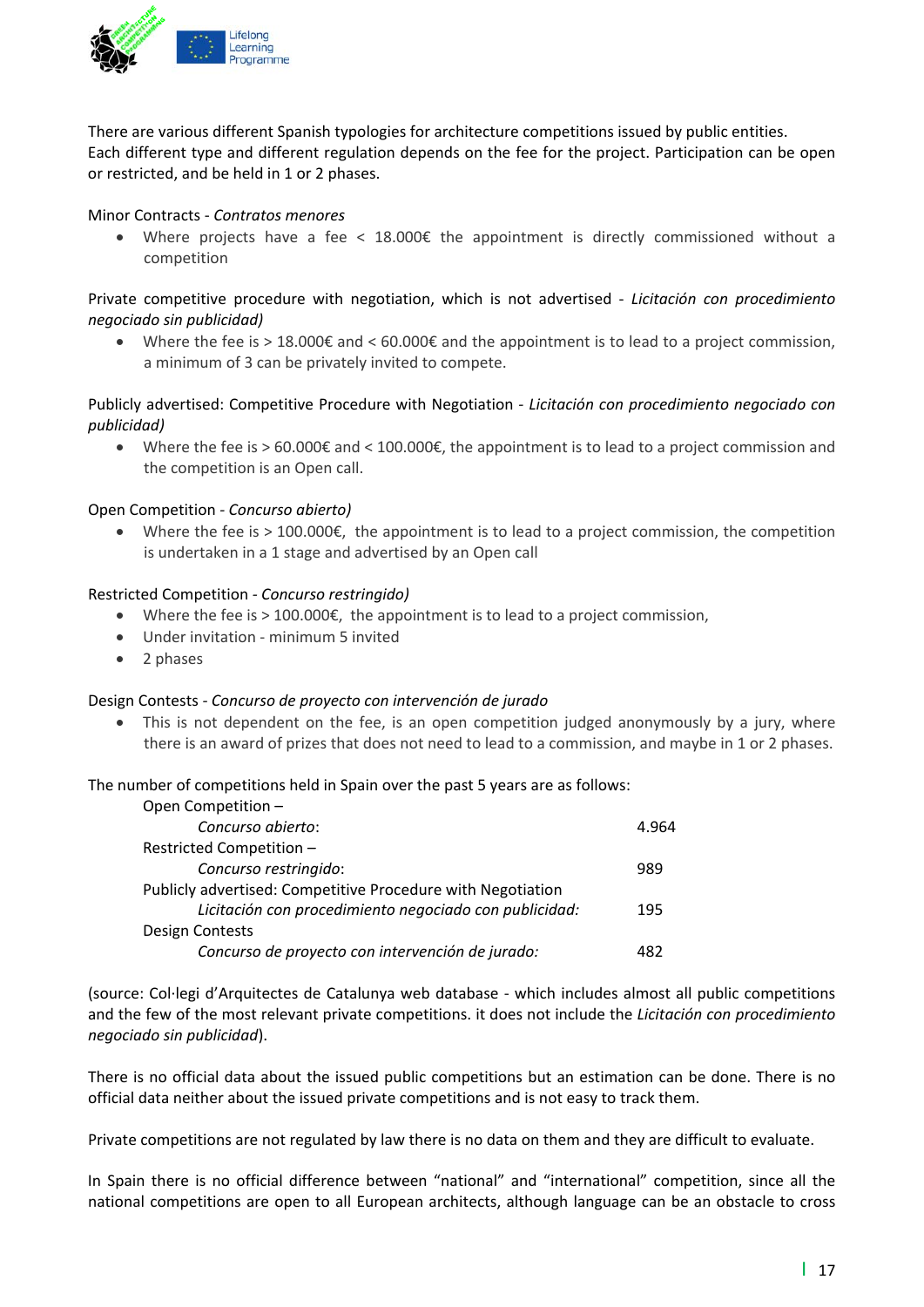

border trading. Sometimes The 'label' International Competition" is sometimes used just to make a competition more appealing, if it's published in English, or when it has an International jury.

Public competitions are issued by the government (the ministries), the regional government, the city councils, the foundations, the associations, or by public or semi‐public companies (eg. In Catalunya GISA, AENA, INCASOL, BIMSA, BSM, Foment Ciutat Vella…).

The average number of contestants in a competition ranges between 150 and 200 depending on the competition itself.

Public competitions are either organised by the public body's technical department, or in cases where they have none or the project is beyond their capacity, is assigned to a public company which would later also be responsible for managing the projects construction.

"Competition Programmers" and their role is not recognized, and there are no courses that provide professional training for this task. In some cases the organisation and management of private and public competitions are commissioned from the Architect Chambers (COAC, COAM, …) or a private architectural studios (eg In Catalonia: Builtonet o Opengap).

During the competitions development the procedure is managed by the issuing body, or where it has one, its technical department; otherwise the work is delegated to external private advisors, to the Architecture Boards, or specialist architectural offices. Competition notices are published by the State through the BOE, by the local administrations and also by the Architecture Chambers.

Officially the competition procedure lasts some months:

15 days is the minimum time for the submission (although normally 3 months is allowed).

3 months is the maximum time from the issuing body to give results.

(normally this lasts more even not contemplated by the regulations)

Although there is no clearly available data about competition outcomes, over recent years observable and circumstantial evidence clearly indicates the trends have been very negative:

- 1 Competition number have declined significantly.
- 2 The proportion of competitions that end without a building being commissioned has increased.

Considerations regarding the weak points of the competition in Spain:

A very large investment is required for architects to participate in a competition. Often the total amount of money spent by each single office sums up to more than the total cost of the project itself. This is not sustainable for the practices or the profession. Less detail should be sought in project submissions, better reward for entrants or funding contestants should be considered.

In two stage restricted procedures, and where the first phase shortlisting is determined on experience, there is discrimination against the participation of young architects.

Finding competitions in other countries is difficult: because architects find accessing and using TED difficult, and much of the data is not transparent. As a result it has been impossible to inform policy on the effectiveness, efficiency and quality of the competition system in Spain. It would be very useful to have an automatic system for architects which collects publishes and evaluates data about competitions (number of participants, percentage of positive competition outcomes…).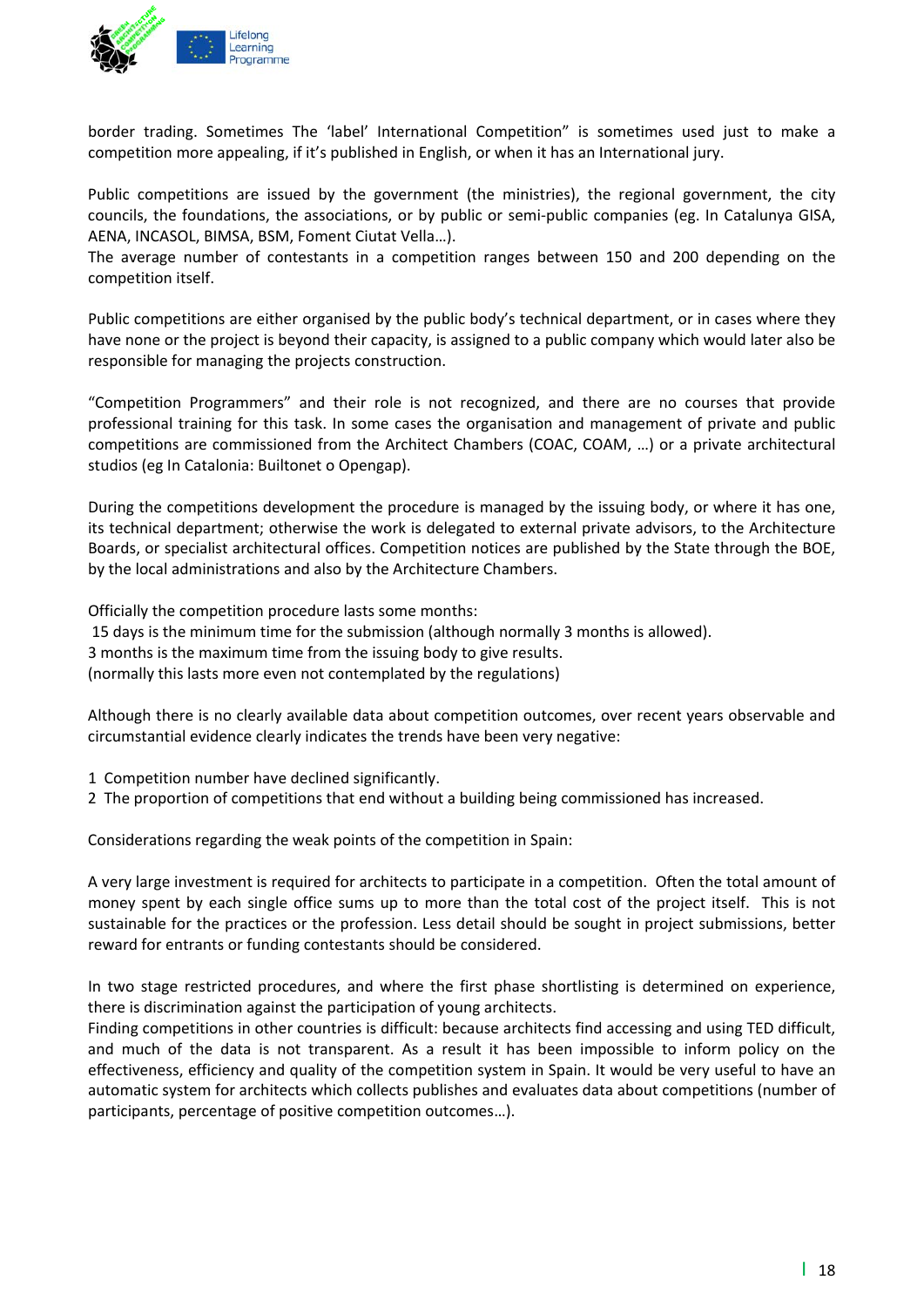

### *Italy*

The Italian regulatory framework on competitions directly belongs to the Directive 2008/18/EC "on the coordination of procedures for the award of public works contracts, public supply contracts and public services contracts". This Directive has been fulfilled through the *Decreto legislativo* 163/2006 "Law on Public Procurement" and the Regulation on the fulfillment of the Law on Public Procurement (2010).

In public procurement there are two choices that can be made. On one side, the invitation to tender (choice of a designer, based on price drop) and, on the other, competitions (choice based on the project). Competitions are very effective tools to appoint a work, and often give high quality results. For this reason, they should be considered as an ordinary tool. But, in Italy it's not so, and there are very few competitions (around 250 per year): with respect to a European average of 35‐40% on the total of appointments, in Italy the use of competitions as means to appoint a work struggles to overcome 5%.

In fact, the Italian law includes a good principle, which is actually poorly applied: "When a project is related to works characterized by architectural, environmental, historical, artistic as well as technological, the contracting authority primarily considers the opportunity of applying the competition procedure, both as design or concept competition".

This is due to:

- Lack of specific competences within the contracting authority;
- Fear of a long, time consuming procedure;
- Fear of increasing in costs;
- Fear of pleas;
- Fear of losing control over the overall designing.

In Italy there are three main types of competition:

- **1.** Design competitions, dealing with a final project (a work to be realized);
- **2.** Concept competitions, dealing with a feasibility study (focus on the idea);
- **3.** Private competitions.

The first two types can be done through public tender or tender by restricted procedure (based on a selection through a portfolio evaluation or a two-phase competition, the first on concept and the second on the project). A jury is in charge of evaluate projects: their number, role and qualifications are described in the announcement, but not their names.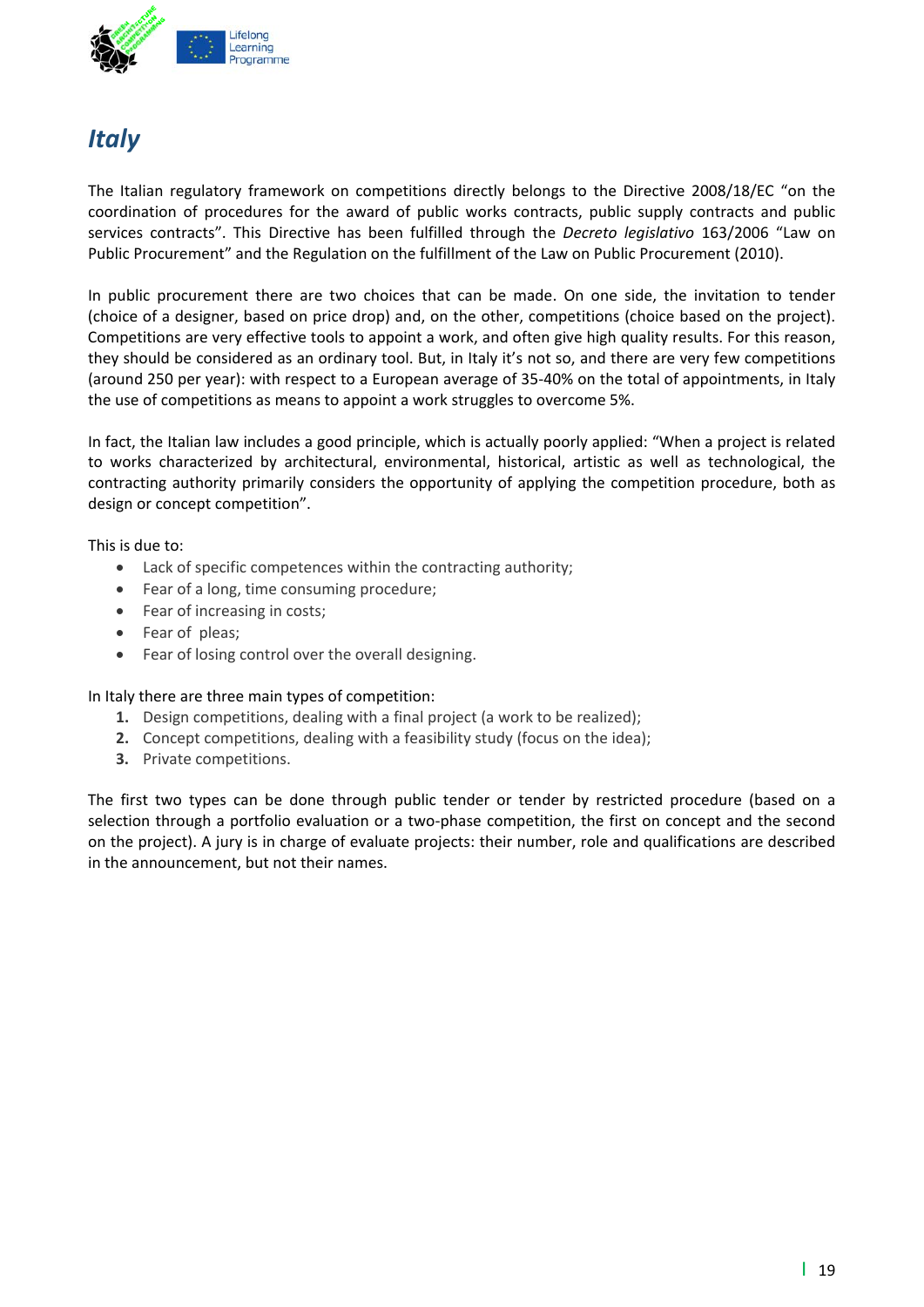

### **GREENARCH PROJECT**

As mentioned before, GreenArch project started from the need of young architects to find their working place in national and European contexts, having thus the chance to acquire experience spendable on the labour market. In this framework, the project was built on **4 main actions**:

- **1. Reading the context**: partners shared national and European competition context and analysed stakeholders. This led to a common framework for competition programming;
- **2. Programming**: partners defined contents and assessment method of a training course;
- **3. Mentoring** for young architects: partners defined and implemented a training/mentoring activity tested and evaluated during project life;
- **4. Share opportunities**: it deals with a discussion on how to implement a framework and aspects of a cooperative digital platform for architects wishing to participate in European competitions.

Main outputs are strictly related to these actions and they can be summarized as follows (further details will follow in the following pages):

- 1) The **Platform**: starting from the context analysis and the discussion related to training and advisory services needed by architects to participate to competitions, partners developed a drafted idea of a networking tool able to connect architects from different countries and provide help and information on international architecture competitions;
- 2) The **professional training**, to train at national or international level architects willing to become European Competition Programmers;
- 3) The **mentoring activity**, to "train", providing help, specifically young architects (in terms of age and experience) to participate to a competition (how a brief should be read, what is needed to participate, …).

### **The Platform**

### *Introduction and principles*

This new digital component is detailed and proposed in addition to the digital portal and guidance tools recommended otherwise within this report.

A platform named COCO (Competition Connector) be designed as a connection tool for architects and studios allowing them to team up, collaborate and be able to compete together on an international level.

According to EU law, an architect with an address or firm based in the European Union or European Economic Area can participate in any of the competitions held here. However, it is obviously more advantageous to work with someone who knows the local or regional settings and their specific communities, history, topography, climate, laws, standards and regulations.

Additionally, to successfully compete in the EU or EEA area architects from outside must team up with an EU practice.

### *Description of the tool*

COCO platform aims at making architects able to team up more easily and enter the competition.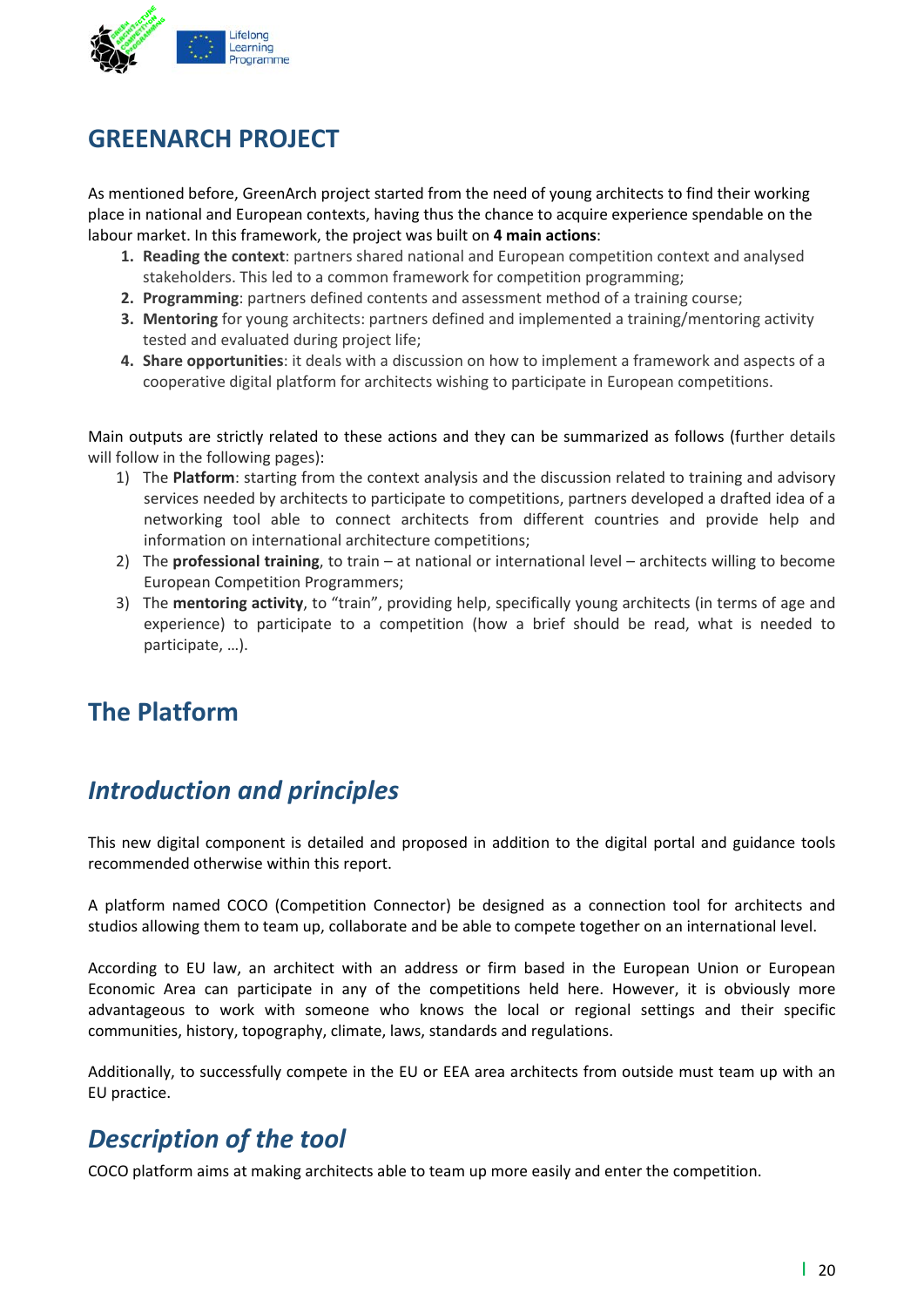

Essentially it is a database, where you enter simple information about yourself and more importantly your contact info.



The principle of the database is simple. It is provided for architects who are either willing to participate in a competition, are aiming to create a team and are looking for others to work with, or for architects who are looking for competitions available in other countries (see image below).



- Ease networking among architects;
- Make entering international competitions easier and more feasible;
- Enhance the quality of competition entries.

The platform would need development to deliver its potential and functionality. However as only a minimum of information and a contact details need be provided it would be possible, for architects to express their interest in taking part in competitions initially at an early stage.

For young architects and smaller practices, who already operate successfully in such digital network environments, this tool would be of particular value whilst also providing them with access to partner more established offices wishing to enter a competition. This collaborative tool can improve efficiencies and cross border trading for example by providing a specialist knowledge service about local environment, laws, regulations and standards, help overcoming language barriers, offer flexible designing skills and internal market outsourcing. It has capacity to develop long term EU, national and regional collaborations.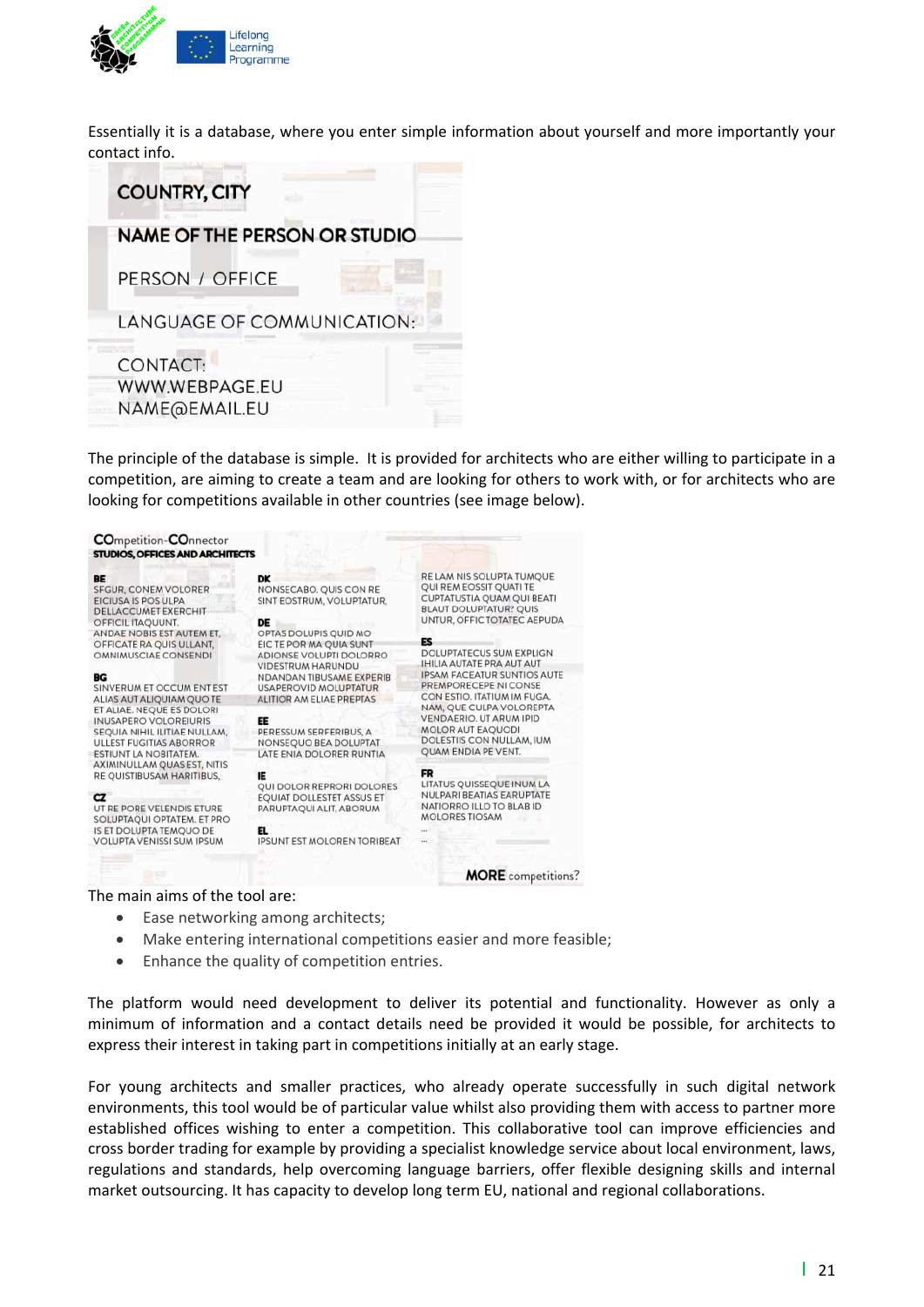

### **Core project activities: Professional Training and Mentoring**

GreenArch project originally aimed at extending architects' chances to enter the labour market. This would be achieved by promoting the "competition programmer" role at EU level and by supporting architects to find their "professional identity", with an innovative career guidance. In addition, architects should be enabled to work in different countries and untangle among different national regulations and procedures, improving their competences.

#### To reach that, the following strategy has been implemented:

- the analysis and exchange of problems, suggestions and possible solutions, good and bad practices, in order to learn from others' success, mistakes and previous and/or effective experiences;
- the discussion of new training approaches and advisory services to be implemented to help architects in working on competitions, taking into consideration sustainability and paying attention to technical, regulatory and socio‐cultural aspects.

#### From this continuous activity of sharing among partners, two main results arose:

- **1.** Proposals for implementing mentoring activity to support architects in dealing with competitions at European and national level;
- **2.** Proposals for course training of European Architecture Competition Programmers (EACP).

### *The professional training program*

#### **Context**

For several years, the economic squeeze leads to the development of fearful and overcautious attitudes from contracting bodies and clients who are looking for way more guarantees before engaging a project.

At the same time, more and more obligations and responsibilities rely on architects. Each step of the project requires to make precise decisions and choices leading sometimes to significant renunciations.

Programming allows us to define upstream, more precisely, the purpose of any commission: its feasibility in terms of regulatory, architectural, functional, economic and operational constraints are properly evaluated to thus allow architects and their team to give a more precise and clever answer to the owner's expectations.

Programming, by undertaking a detailed analysis of the context, a clear definition of the objectives and an intelligible explanation of the use issues, the needed resources and the performances that need to be implemented, helps to lay the foundations for a productive dialogue between client and architect.

France, with the MOP (maitrise d'ouvrage publique) law, appears as an exception in the European spectrum, by requiring the realisation of a detailed brief (what we call the program) before launching any architectural design contest or competition.

A well written program is the result of several months (or years) of work going through several phases and involving a various and important number of stakeholders (users, partners, policy makers, funders, etc).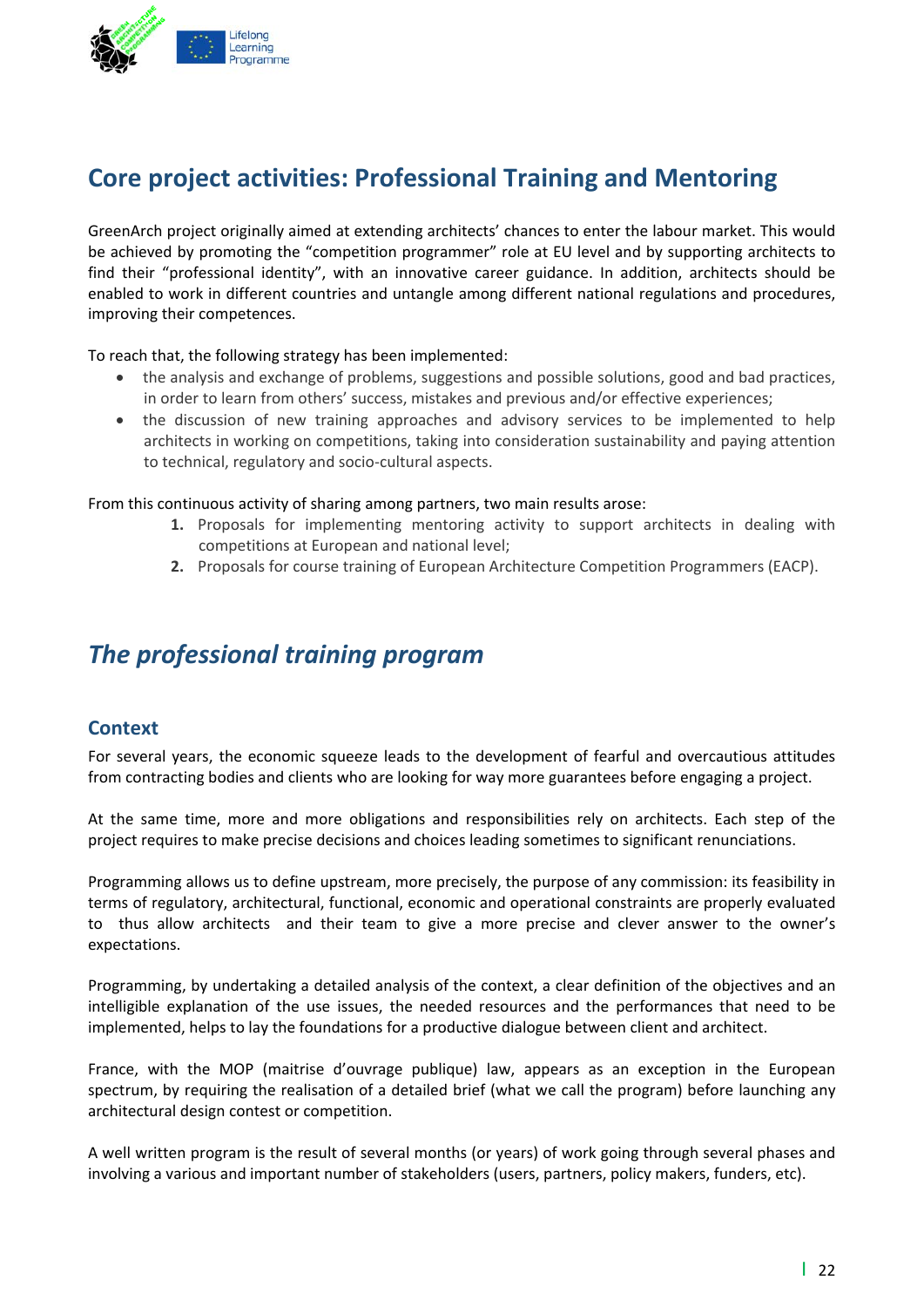

It specifies the programmatic concept and finely describes:



As a contractual document, the "program brief" contains the conclusions of a long process. As such, the programmer is one major piece of the projects existence and the guardian of the project's memory in keeping all the exchange traces and pursued objectives throughout its mission.

#### **Programming**

Whether the commissions are public or private and whatever their national specificities, their type and position, they require the completion of specifications.

European programmers can therefore find themselves in different situations:

- Private:
	- o Establish a program for another architect and accompany the selection;
	- o Define the brief in order to achieve the project himself (if he's architect ).
- Public:
	- o Establish a program for a competition.

Eventually, this mission can be extended to accompany the selection. Two components could be distinguished in the programmer's work:

- **1.** Developing and writing the program itself
- **2.** Its implementation (from candidates' selection to project's management of the architecture team, on behalf of the client.)

#### **Objectives**

The study conducted under the GreenArch project is twofold:

- On one hand, improving the quality of the command in organizing and defining the expectations, means and specifications of the framework, in particular among young registered architects,
- On the other hand, conducting a pedagogical activity towards the project owner to promote good practices, architectural quality and take into account environmental constraints in the various stages of his project.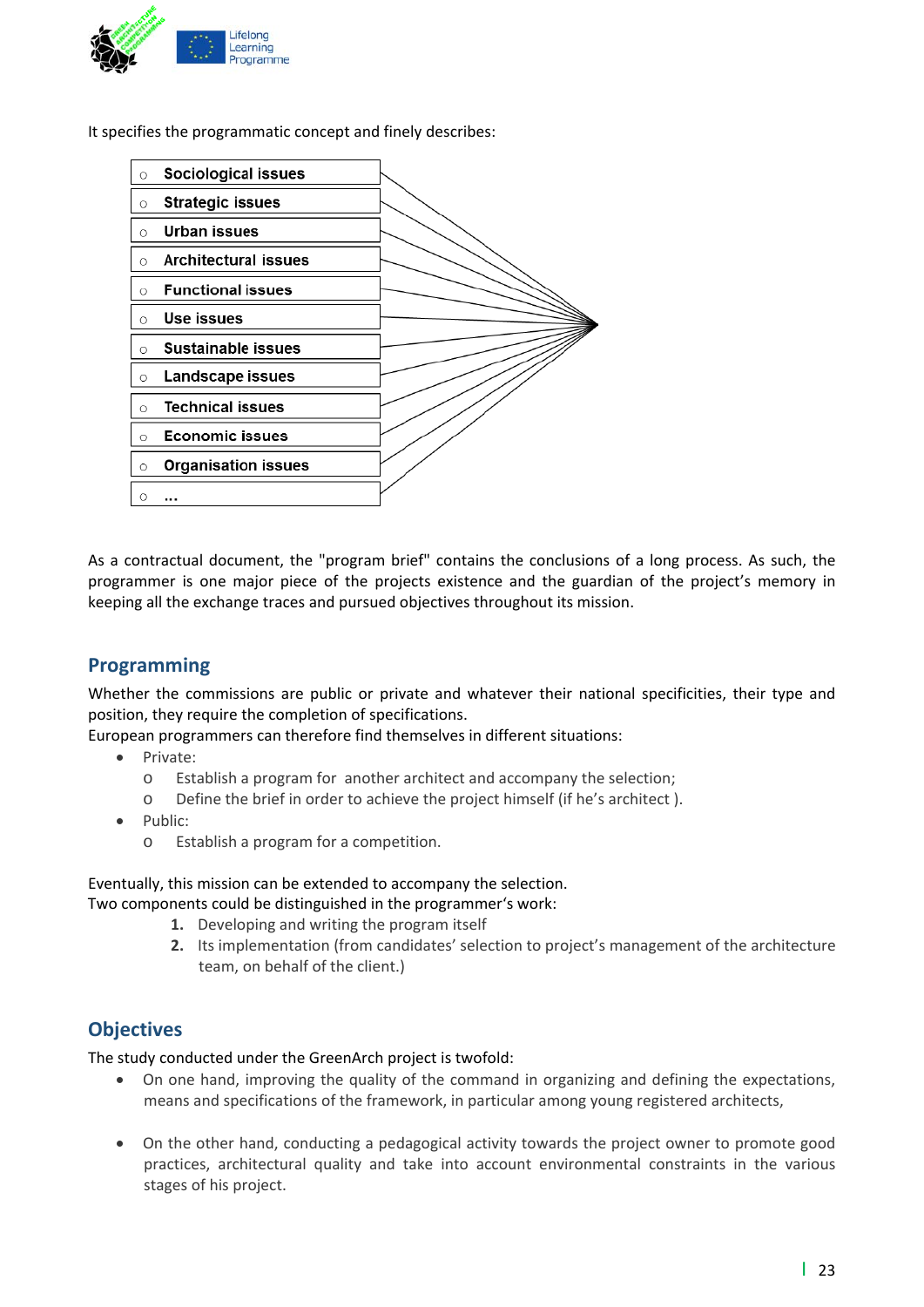

### **Training**

The training aims to complete the initial training of architects in upgrading and consolidating their programming skills and methods to allow them, to structure and accompany the command in its definition. It is based on two complementary approaches:

- Learning modules and / or awareness of the issues and skills that needs to be implemented at each step of the programmatic process
- Workshops, enabling their implementation and articulation within a global approach through practical work and simulation exercises

The training approach is based on an active implication of the participants: through individual and group exercises they will set in resonance the project and its context as a global matter.

Facilities buildings and installations tours can also be arranged. They would question the role of the program and the nature of its content through a critical analysis of the buildings' use, the buildings' relation to the context etc...

Training schedule: 17 days of classes, visits and practical cases, divided as follows:

6.5 days of theoretical modules 6 days of practical workshops interspersed throughout the modules 3 days of visits 1.5 days of evaluation and reporting.



**MODULE 1 THE PROGRAM PROCESS Goals:**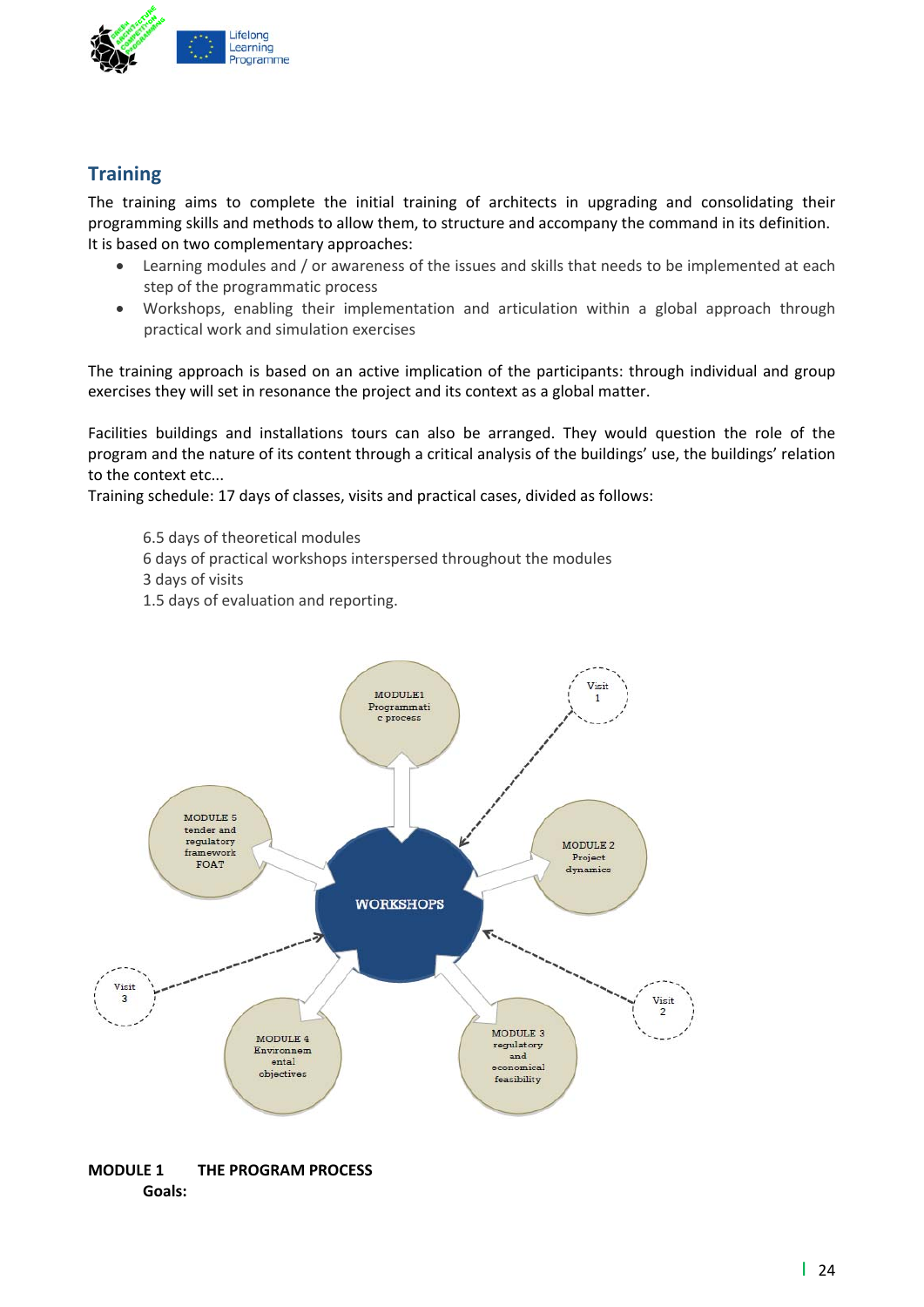

- Define the role of the programmer,
- Raise awareness of the programming approach,
- Provide programmatic method and the "tools"
- Articulate the various phases of a global vision

#### **Duration**: 1 day

#### **Themes:**

- **1.** Key programming steps, "from command to program":
	- a. Definition phases: The opportunity studies; The pre‐program: defining objectives, needs, programmatic concept;
	- b. Architectural, technical and economic feasibility;
	- c. The various development phases: general program;
	- d. Consolidation phases: detailed technical specifications and tender documents.
- **2.** Programming "Tools":
	- a. The synthetic media (maps, tables);
	- b. Concept maps and schemes (general, detailed);
	- c. Functional articulation diagrams;
	- d. The summary of surfaces;
	- e. The space sheets;
	- f. Feasibility Scenarios;

#### **MODULE 2: THE PROJECT and ITS DYNAMIC**

#### **Goals:**

- Knowing the different project stakeholders
- Identifying the resources persons and knowing when you will have to mobilize/involve them in the process
- Knowing how to bring out the needs and writing them down
- Understanding the context and the different levels of expectations
- Raising awareness of the participatory methods
- Learning how to mentor a group > role‐playing game

#### **Duration**: 2 days

#### **Themes:**

- **1.** The system of actors / stakeholders:
	- a. The contracting authorities;
	- b. Instances of validations and supervision (technical committee, steering committee);
	- c. Users (people working in and for the building);
	- d. Users (people enjoying the building);
	- e. Employees;
	- f. Resource persons;
- **2.** Survey Methodology and the participatory method:
	- a. Questionnaire
	- b. Semi‐structured interview
	- c. Free individual interview and / or collective one
	- d. The different levels of involvement / their benefits and limitations:
	- e. Consultation,
	- f. Dialogue,
	- g. Participation,
	- h. Self‐management,
- **3.** The animation and support of a participatory approach
	- a. Goal definition
	- b. General organization and schedule: involving and associating the "driving forces" (well engaged people) schedule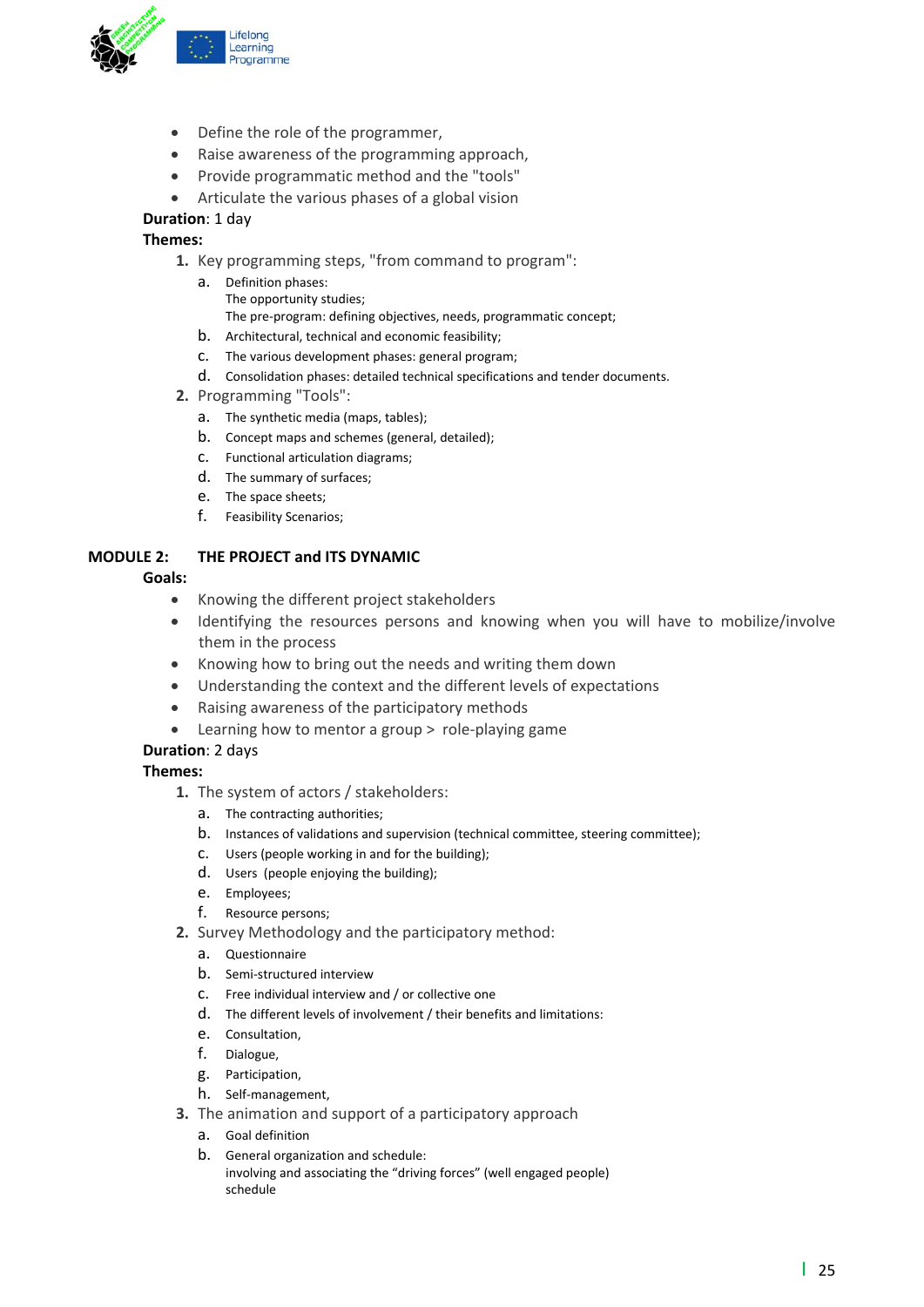

- c. financial and human resources
- d. The implementation tools
- **4.** Synthesis and restitution

#### **Workshop 1 and 2**:

programming and Objectives' definition phases' Diagnosis

#### **MODULE 3: REGULATORY AND ECONOMIC FEASIBILITY**

#### **Goals** :

- Knowing how to establish an economic assessment at the stage of the program
- Anticipating risks

#### **Duration**: 1.5 days

#### **Themes:**

- **1.** Feasibility studies : a critical stage of the project:
	- e. Regulatory framework analysis;
	- f. Physical and contextual constraints Analysis;
	- g. Site Capabilities ‐Adequation with the objectives;
- **2.** Predictive cost Estimate of the operation in the programming stage:
	- a. Total cost estimate Analysis;
	- b. Consolidation;
	- c. The concept of risk;
	- d. The overall cost;
	- e. Financial analysis of feasibility scenarios;
- **3.** Operational Planning

**Workshop 3:** requirements definition and programmatic concept

**Workshop 4:** programmatic scenarios and feasibility

#### **MODULE 4 : ENVIRONMENTAL TARGETS**

#### **Goals** :

- Raising awareness of sustainable development issues
- Enlightening regulatory frameworks and assessment tools within a sustainable development framework
- Developing an integrated approach regarding technical and environmental issues
- Identifying specific technical performances regarding the program's expectations
- Critical analysis of validation and performance systems

#### **Duration**: 2 days

#### **Themes:**

- **1.** The sustainable development approach
- **2.** Regulatory requirements and other criteria
- **3.** Technical performances ‐ programmer's role/ designers' role
- **4.** Approaches, certifications and labels
- **5.** Maintenance and durability of structures

**Workshop 5**: detailed technical and environmental functional program

**Workshop 6:** specific programs (furnishing missions, scenography, museography)

#### **Training evaluation**

- **1.** Continuous assessment conducted throughout the training (participation and group work)
- **2.** Final report done by a team of 3 people maximum to articulate the various steps of a programming project (method of proposed work) and oral presentation in front of a jury (training exercise)
- **3.** Final Scenario with final oral (in the presence of a client)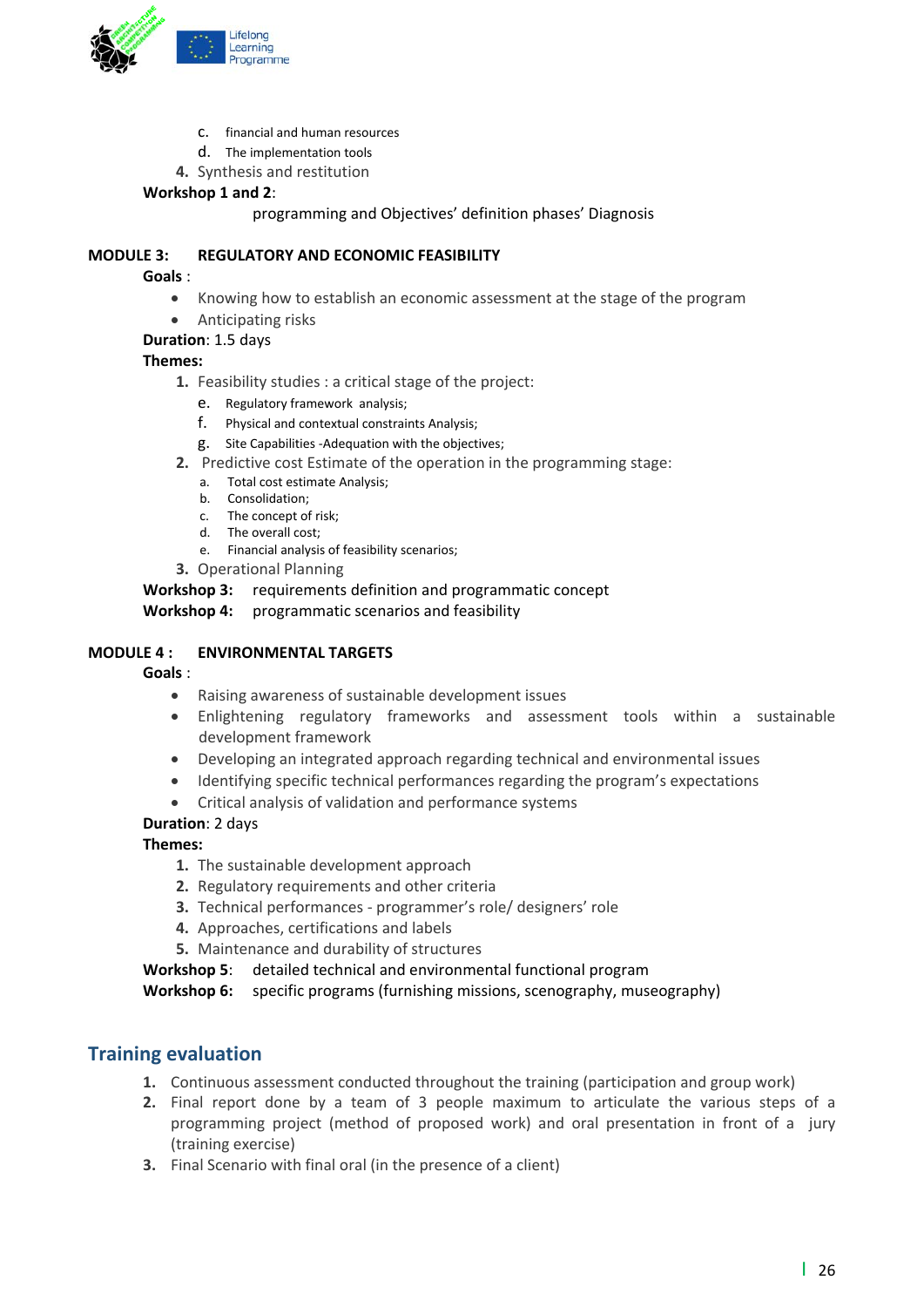

### *The mentoring activity*

#### **Introduction**

Defining a mentoring training programme is one of the core activities of the GreenArch project and it's aimed to orient and prepare young architects at the moment to face an international competition. Three different formats have been imagined for this training course:

- a short course to be held in London RIBA/USE
- a long course to be held in Barcelona IAAC
- an online course

#### **Short Course**

Short CPD (continuous professional development) course with appropriate credits (see different countries legislation) at RIBA/USE

For the short course a pilot test took place in London on 22nd February 2015 (*please see appendix 3 – Other case studies – 2 young architects approaching a competition: competition mentoring pilot exercise*). Paola Boffo of USE acted as the mentor and recently graduated architects from Curl La Tourelle Architects were the trainees.

Below there is the summary of the topics developed for a typical CPD short course.

#### **Summary**

- How to analyse the competitions Market and which competition to select
- How to read the Brief
	- o Who's the client
	- o The judge
	- o What contract imply?
	- o What is the prize?
- What is required to be delivered
	- o A concept or an idea
	- o A Pre‐qualification questionnaire (PQQ)
	- o Detailed layouts
	- o Graphics, CGIs
- What needs to be presented?
- How to communicate the idea to put forward?
- Dates and Deadlines to consider and meet
- Team organization and collaboration
	- o Who to collaborate with
	- o How to collaborate
	- o Workload and programme
- Resources evaluation
- Legislation and Regulations in European countries
	- o Where to refer for the legislation
	- o Who to contact: 'Green Arch competition Portal'
	- o Headlines on the planning and legislation system work in European countries
- Other countries aspect to consider: currency, banking system, economical and political situation
- Exit strategy
	- o Lessons learnt
	- o How and when to market the project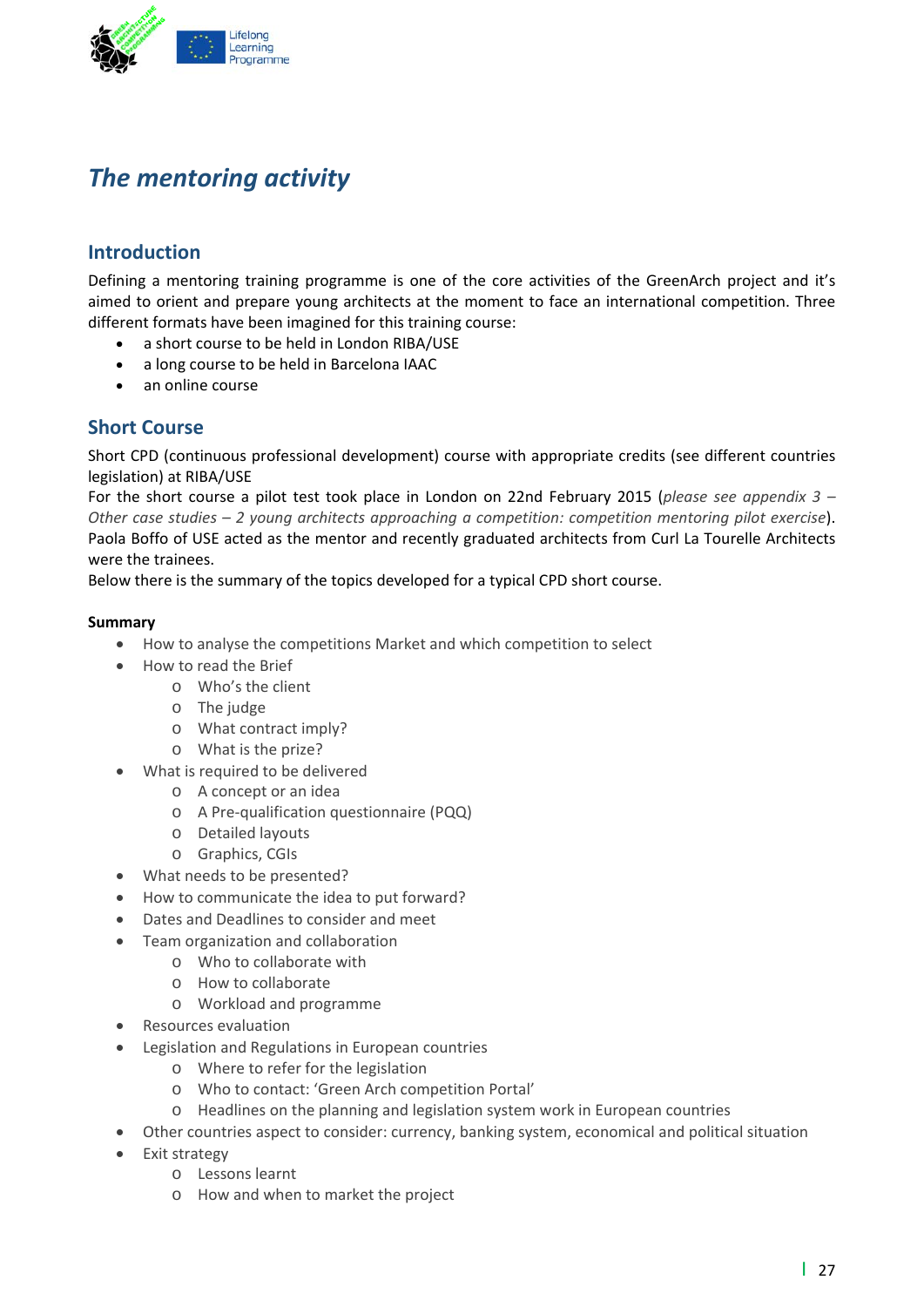

- If a winner
- If a non‐winner

Regular webinar with a Q&A session could be also organized to provide all the necessary support.

The organization that could disseminate/host events around the Green Arch competition mentoring course:

- RIBA and any architectural professional institution in the form of a CPD (continuous professional development) course with appropriate credits (see different countries legislation);
- Universities;
- ACE, Architects Council of Europe.

#### **Long Course**

#### **Long course accreditation**

This course is planned to be taught at IAAC ‐ Institute for Advanced Architecture of Catalonia ‐ with the collaboration of the COAC ‐ Collegi d'Arquitectes de Catalunya. The course is directed to architects (no age limit) who are aiming to improve their possibilities to win an open architecture competition.

This course will last 50 hours and will offer 2 ECTS recognized by the UPC ‐ Universitat Politécnica de Catalunya. ECTS stands for European Credit Transfer System, the standard adopted by all universities in the European Higher Education Area (EHEA) to ensure the homogeneity and quality of the courses they offer. Under the current model, a credit is equal to 10 class hours, whereas an ECTS credit takes into account, in addition to actual class time, all the other activities carried out during a student's learning process (studying, assignments, practical work, etc.).

#### **Structure of the long course**

The 50 hours of training are including classes, exercises and activities of evaluation, and they are distributed in three weeks in evening hours (3 hours per day from Monday to Friday) in order to allow working people as well to attend to the course.

The course is divided in 3 modules, corresponding to the competition phases:

**Module 1** ‐ Getting ready for the competition **Module 2** ‐ During the competition **Module 3** ‐ After the submission

#### *Long course ‐ draft program*

|                    | <b>TOPIC</b>                      | <b>CONTENT</b>                                                                                                                             | <b>METHOD</b>                                                     | <b>HOURS</b> |
|--------------------|-----------------------------------|--------------------------------------------------------------------------------------------------------------------------------------------|-------------------------------------------------------------------|--------------|
| <b>MODULE</b><br>1 | to<br>How<br>competitions Market? | analyse the -Possible opponents<br>-Possibilities to win<br>-Evaluation<br>of<br>the<br>own<br>experience<br>-Interests of the competition | -Dissertation + examples<br>-Exercise: analyse a real competition | $2+3$        |
|                    | How to read the Brief?            | -The client<br>-The judge<br>-The contract<br>-The prize                                                                                   | -Examples<br>-Exercise: elaborate your own brief                  | $2+3$        |
|                    | Requirements<br>deliver?          | to I-Idea<br>-Pre-qualification                                                                                                            | -Dissertation<br>-Exercise:<br>Select<br>οf<br>a<br>group         | $2 + 3$      |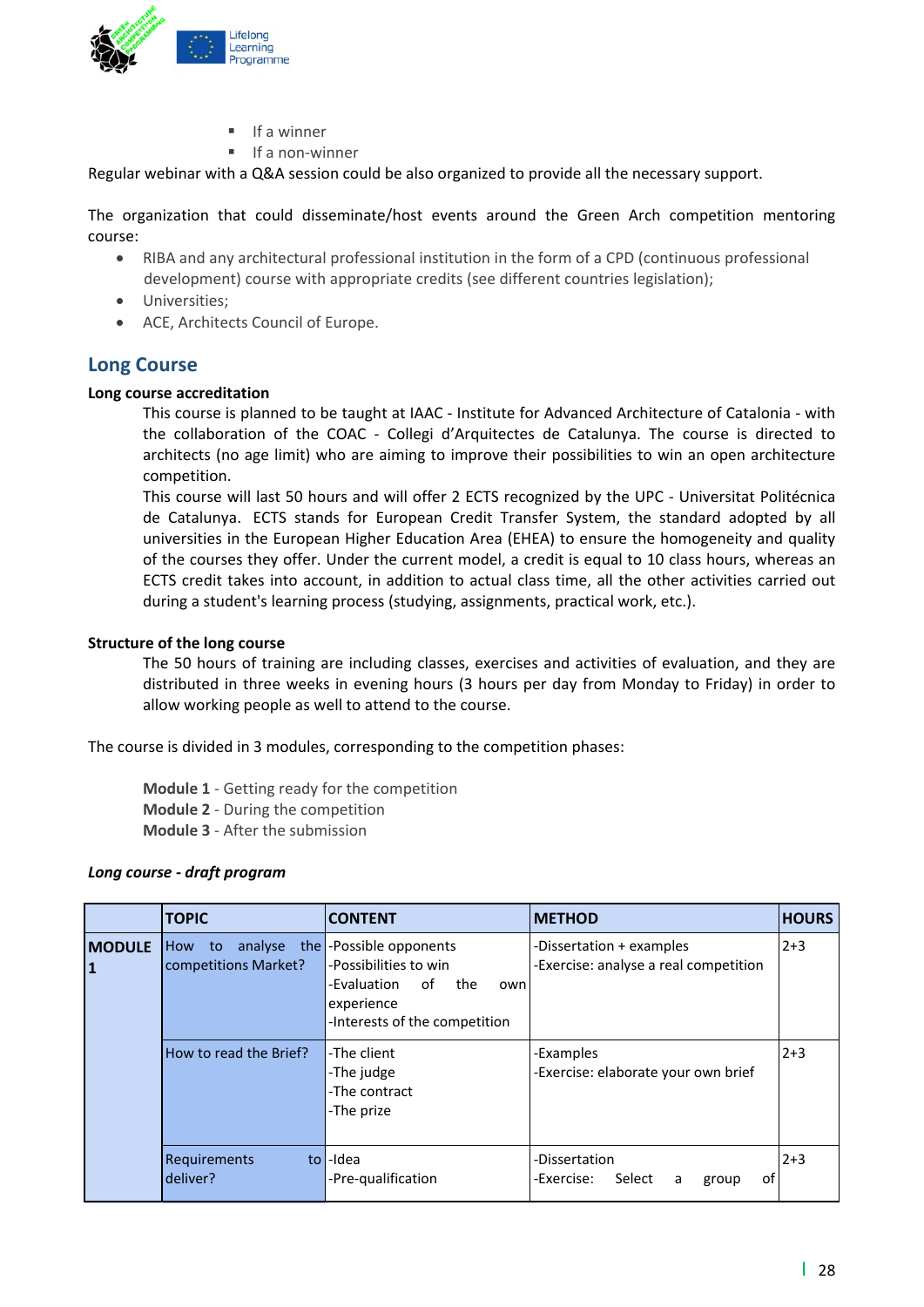

|                                 |                                                | questionnaire<br>-Detailed Layouts<br>-Graphics, CGIs                                  | documents from other offices and<br>comment them                    |         |
|---------------------------------|------------------------------------------------|----------------------------------------------------------------------------------------|---------------------------------------------------------------------|---------|
| <b>MODULE</b><br>$\overline{2}$ | communicate - Marketing<br>How to<br>the idea? | -Visual strategy                                                                       | <b>Examples of brands logics</b><br>Exercise: Try to sell your idea | $2 + 3$ |
| Legislation<br>Regulations      | Dates and deadlines                            | -Working flow<br>-Planning                                                             | -Examples<br>Exercise: Create your own schedule<br>in groups        | $2 + 3$ |
|                                 | Team organization                              | -Who to collaborate with<br>-How to collaborate<br>-Workload and programme             | -Psychology dissertation<br>Exercise: Role game                     | $2 + 3$ |
|                                 | <b>Resources evaluation</b>                    | -Economy<br>-Time<br>-Skills                                                           | -Examples<br>Exercise: Elaborate a budget                           | $2 + 3$ |
|                                 |                                                | and - Where to refer to legislation<br>-Who<br>to<br>contact<br>$(Co-Co)$<br>platform) | -Dissertation<br>-Exercise: Find an specific legislation            | $2 + 3$ |
|                                 | Other countries aspects<br>to consider         | -Economy<br>-Politics<br>-Culture<br>- Art<br>- History                                | Examples<br>Exercise:<br>of<br>List<br>country<br>characteristics   | $2 + 3$ |
| <b>MODULE</b><br>3              | <b>Exit strategy</b>                           | -Lessons learnt<br>-How and when market the<br>project (winner/no winner)              | -Dissertation<br>-Exercise: Public debate                           | $2 + 3$ |

#### **Online course**

A possible evolution of the short and long course is the online course that can be possibly integrated with the digital portal.

The interest of this format is in the possibility to address more specifically the different national realities. The online course should be completed with Q&A sessions to provide all the necessary support.

#### **The Mentor and the mentee**

Role of the mentor:

- Share information about the competition mechanism with the students
- **•** Increase their capacity to plan the work
- support and analyze when there are no winning results
- Increase their capacity to have an economical understanding of their profession

#### Competences that the mentor should own:

- Experience of at least 15 years in a Practice
- Being at least be the winner of 1 contest and 1 competition (private and public)
- Understanding how to programme a competition and how these are evaluated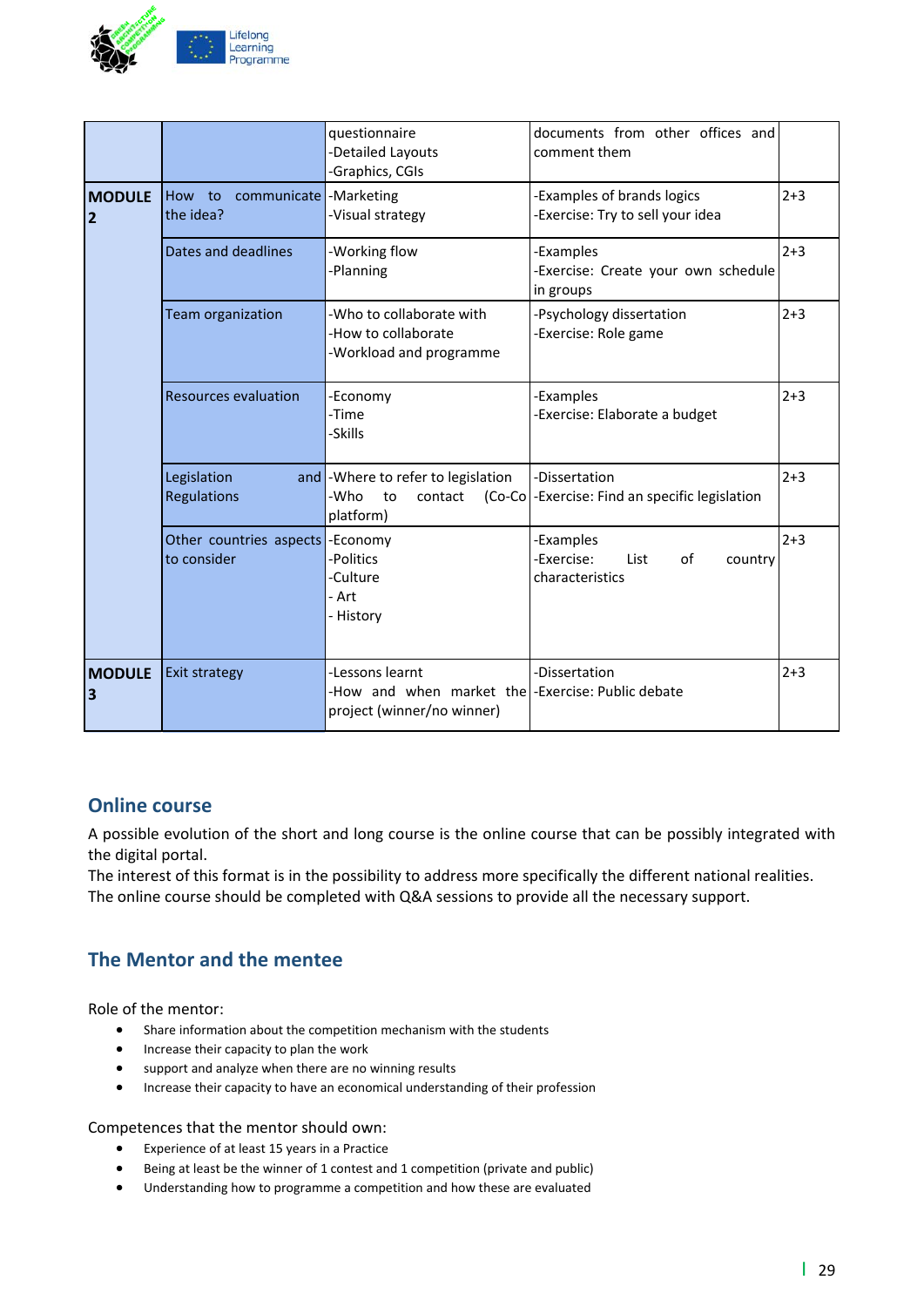

- Experience in competition programming or competition evaluation (having participated as jury or organizer)
- Skills in marketing and communication
- Knowledge about the contemporary market of architecture
- Knowledge about how to manage a company
- Knowledge about the regulation of international competitions

The mentor competences/skills/knowledge to be able to "assist" architects:

- Assist with Q&As
- Assist with local knowledge and regulations
- Having teaching experience, skills and methodology
- Being an architect him/herself

#### How can the Mentor skills be measured/assessed:

- CV and Portfolio
- Interviews
- Evidence of previous competition work
- Questionnaire
- References

#### Competences skills the mentor should be able to share with the students:

- Capacity to measure and predict
- Rationality
- **•** Efficiency
- Empathy (team work)
- Marketing: How to engage the client with the proposal
- **•** Being able to share the experience
- Having a deep understand the competition process
- Having a deep understand the brief and what needs to be delivered
- Knowledge of the European panorama of competitions and contests
- Knowledge and understanding of the European laws and local regulations
- Capability to be effective in the communication (either graphic and written)
- Capability to effectively organize the schedule and the workflow in a given time

#### The new competences of the "mentored people" should be:

- How to find the information
- How to team up and gather suitable human resources for the competition
- How to gather general resources suitable for the project to deliver
- How to choose a suitable competition
- How to be more effective in communicating your ideas

#### How can these be measured?

- CV and Portfolio
- Interviews
- Live competition result
- Questionnaire proving the level of satisfaction of the mentored people
- An exercise testing the competences acquired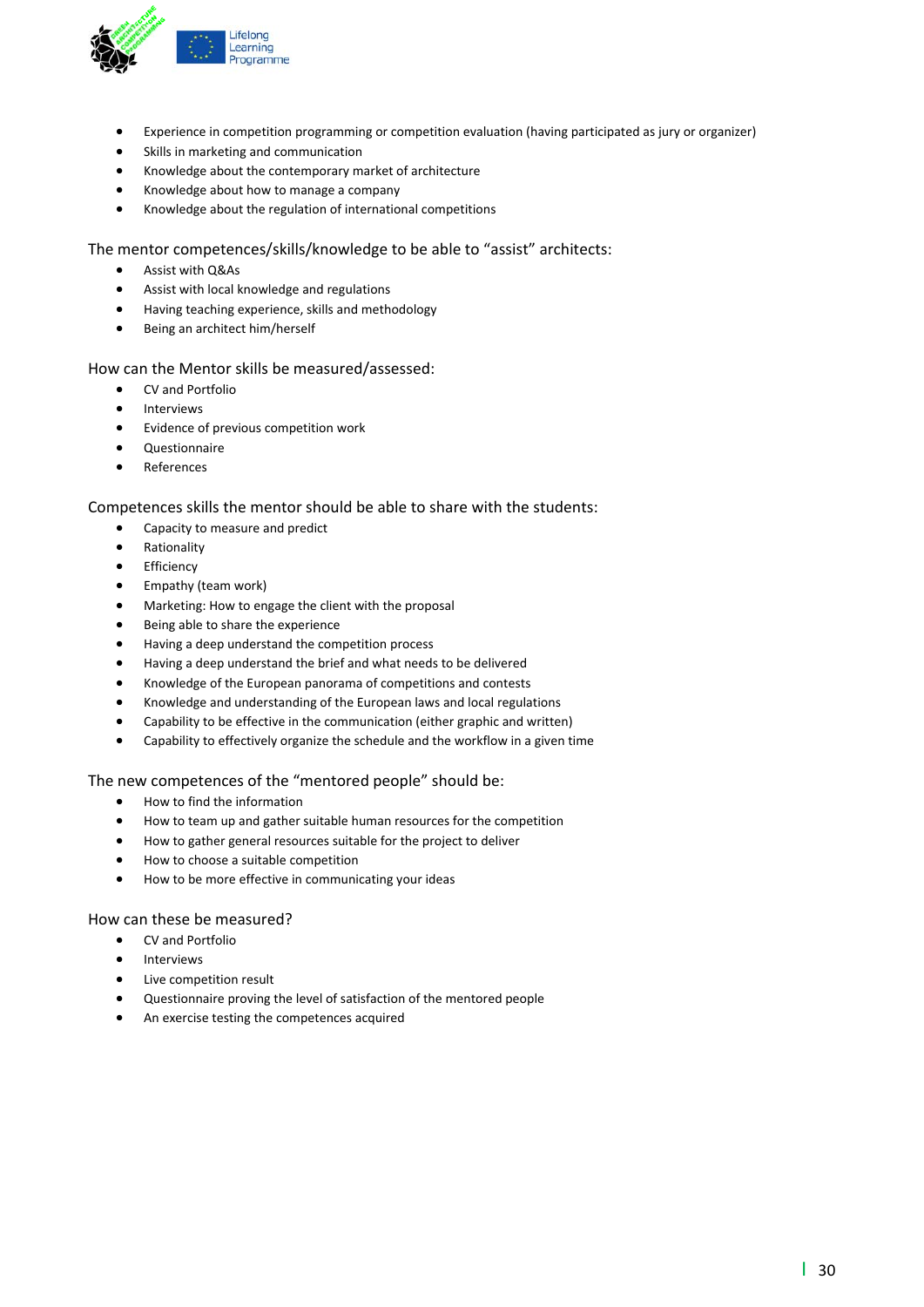

### **TARGETED FUTURE ORGANIZATIONS**

The project partners involved different professionals and target groups, from construction company's directors to project managers, from students to architects engaged at different levels in different sectors.

Young architects were involved to test the mentoring aspect of the project. Their participation has been tracked with direct interviews and full involvement in the project meetings. Presentations were given to present the pilot test and the effectiveness of their experiences.

From the test it become apparent that the main organizations to target are Universities and professional institutes. These have the majority of the links and opportunities to reach out the right type of audience for the mentoring and programming courses the GreenArch team would like to deliver.

Due to geographical distances or other type of barriers, the digital platform will create the opportunity to target a much wider audience.

### **THE FUTURE OUTPUTS AND IMPACTS OF THIS PROJECT**

The GreenArch project is recognized by all partners to have provided an excellent opportunity to share the knowledge and competences across borders, create a suitable environment to talk about matters that otherwise would not have been discussed and put together a group with the aim to continue to network in the future.

The project had a tremendous impact on the way of thinking and perceiving work in different countries especially for young Architects and SMEs.

The involvement of stakeholders during the project helped to establish and strengthen the cooperation network setting the basis for further projects development.

If delivered as currently thought and set up, the GreenArch project will impact on the professional competences an Architect will be able to acquire across Europe. Through the enhancement of competitions as tools to better programme and deliver architectural projects, young practices and individual professionals will have better and more opportunities to enter in the construction market.

With the implementation of the GreenArch recommendations, design contests will be delivered in a more transparent and equal way, the average quality standard will raise and costs probably will be better controlled. The skills and knowledge of the competition market will increase creating more of a demand to program more design contests.

The promotion of the European Architecture Competition Programmer role to deliver and monitor competitions will create more of an interest around the subject of the competitions delivery.

In addition, architects working together across Europe might enhance the numbers and quality of architectural competitions to:

- Improve access, opportunity, societal engagement and quality;
- Reduce waste and increase sustainability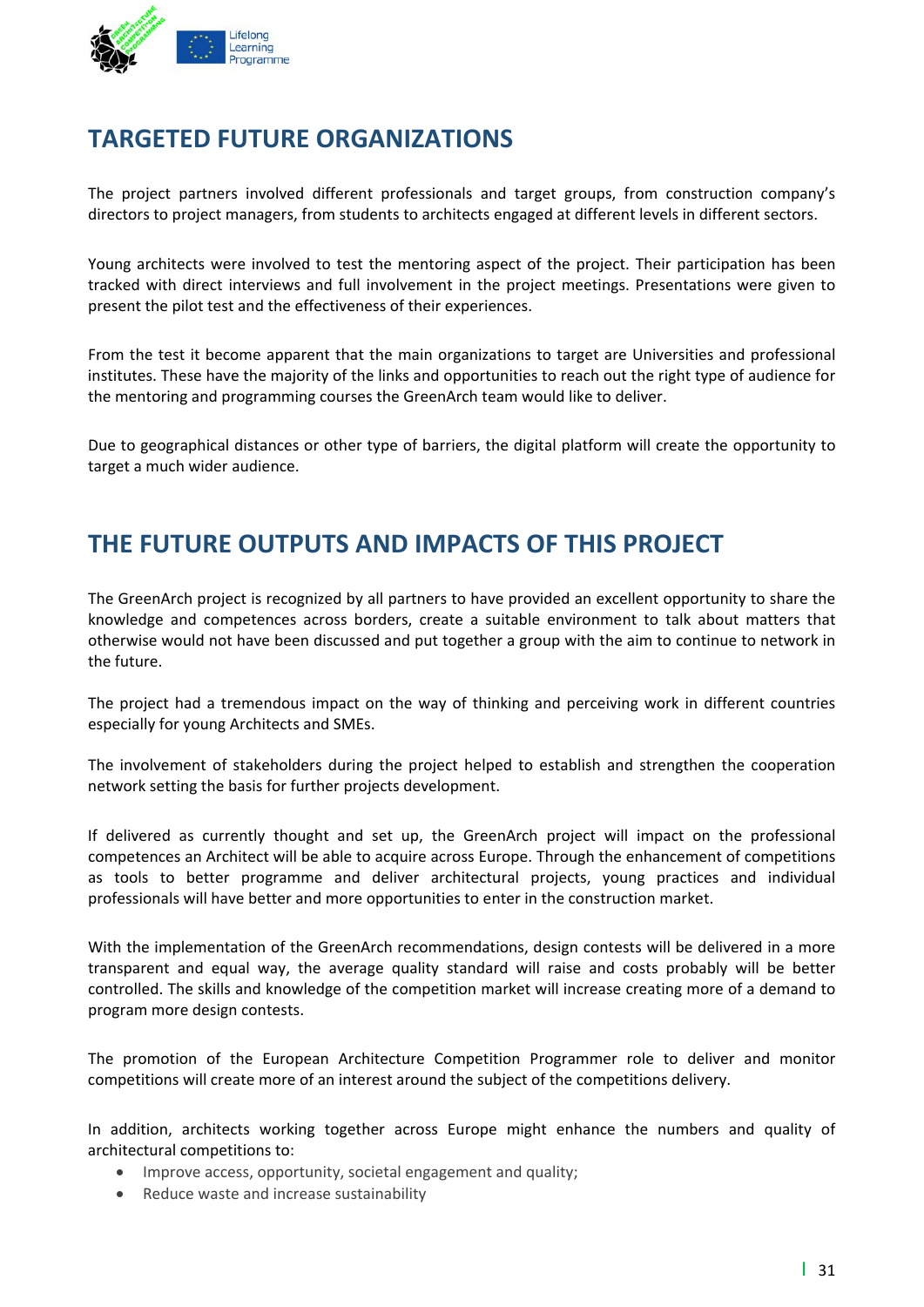

Support and enhance growth.

This final point is going to be the starting point for future initiatives and project continuation.

The GreenArch project team have discussed to further develop the project and build the digital platform as described in this handbook. Through the platform there will be the opportunity to create a network of professionals and potential clients where they can share knowledge and information, team up with partners from different countries and enter markets that otherwise would be difficult to access.

The platform should also function as a display of all European competitions. The Competition Programmer academic program and the Young Architect Training Course for Design Competitions should be also announced in this platform.

The future development of the project can also oversee the delivery of the courses in different locations across Europe.

The GreenArch team is interested in exploring the opportunity to further develop the project under a future Erasmus programme or a similar kind funding opportunity.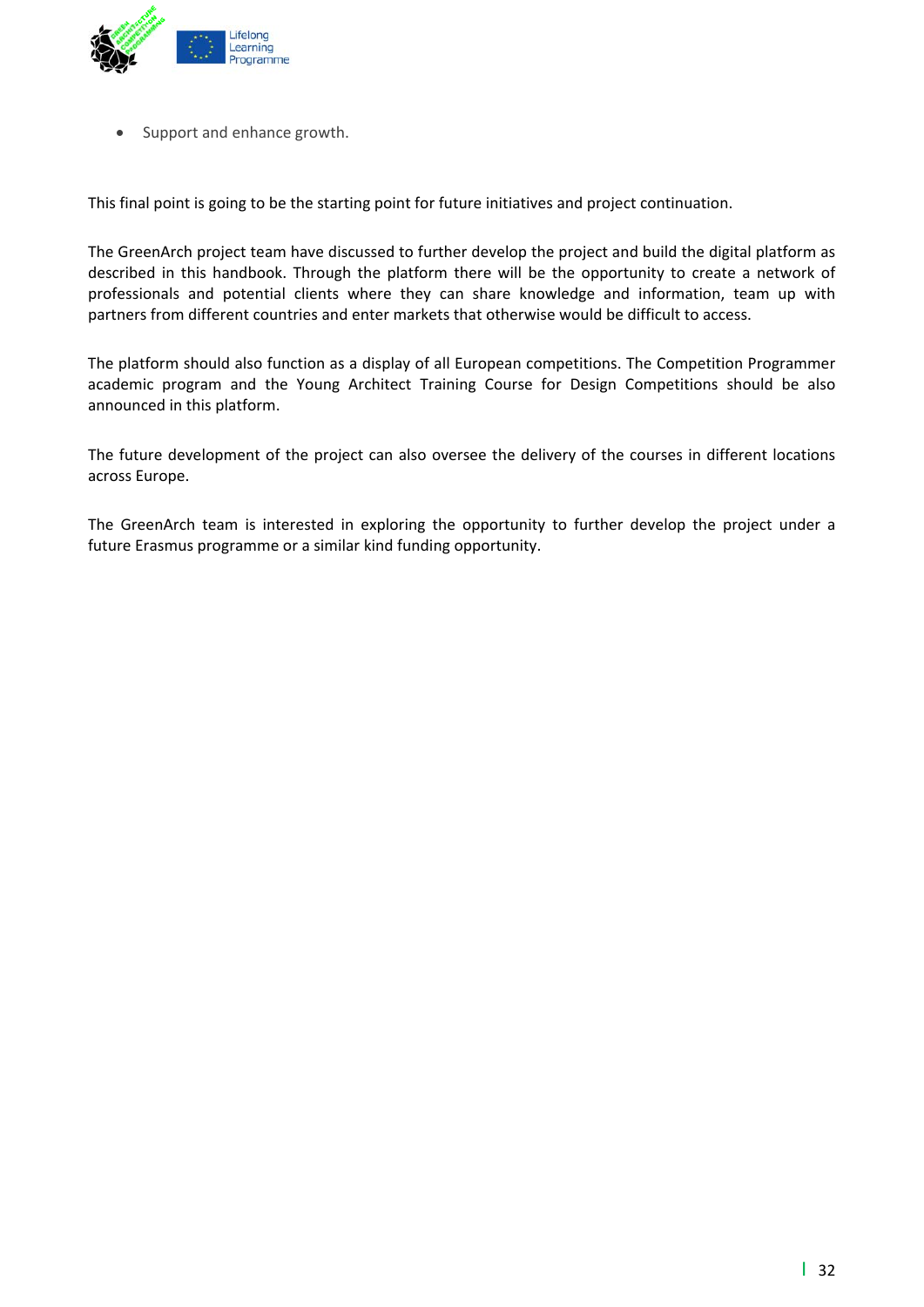

### **DETAILED RECOMMENDATIONS**

The following represents the full **RECOMMENDATIONS** identified by the GreenArch partners to improve architectural competitions at both national and European level were

#### **1. European digital networks for architecture competitions**

#### **RECOMMENDATION 1**

*A digital portal for construction design professionals should be established for pan EU level operation to enhance collaboration, knowledge sharing, guidance, educational initiatives, professional engagement, transparency, research and access whilst being able to provide feedback on the digital migration.* 

Much within the new Directive 2014/24/EU is welcome particularly on digital migration which is recognised as having the capacity to transform competitive practices. GreenArch however believe that there is much more that could and should be done to build on the reforms of the new Directive 2014/24/EU to further improve opportunities offered by digital migration.

To sustain better outputs in architecture and construction at local and EU levels sector specific pan‐ European digital platforms need developing. These could allow issue, transmission, exchange and repositories of submissions along with facilitation of the European single e‐Procurement Passport.

This platform offers opportunity to further sustainable competition practices, disseminate pedagogy, offer remote support and training, deliver online competitions guidance, increase cross border interaction, collaborations, develop policy research, evaluations, comparative analysis and feedback reporting and develop multiple innovative resources, that might extend over the whole construction life cycle etc.

This single portal should aim to bring together existing and new competition and architectural networks, other information sources on international markets, practice, briefs, guidance, construction, standards and regulations to offer architects from different countries pan European collaborative opportunities, knowledge sharing and learning tools.

This would also empower and connect architects interested in consortia working, collaborations, teaming up and practicing together by remote network, so they can deploy jointly and engage cross border in competitions and professional practice.

Repositories of exemplary European practice and big data analysis of comparative practices would be facilitated with potential for links into the professional institutes across member states to permit understanding of different regions regulatory frameworks and servicing for exchange of the European Procurement passport. The first tier stakeholders might be the GreenArch participants along with those identified in the web bibliography.

#### **FURTHERMORE:**

#### **Recommendation 1.1**

*A portal/platform providing a single point of access to European architectural competitions delivering a comprehensive database would support better communication and professional engagement.*

It remains difficult to find public and private architectural competition opportunities in other EU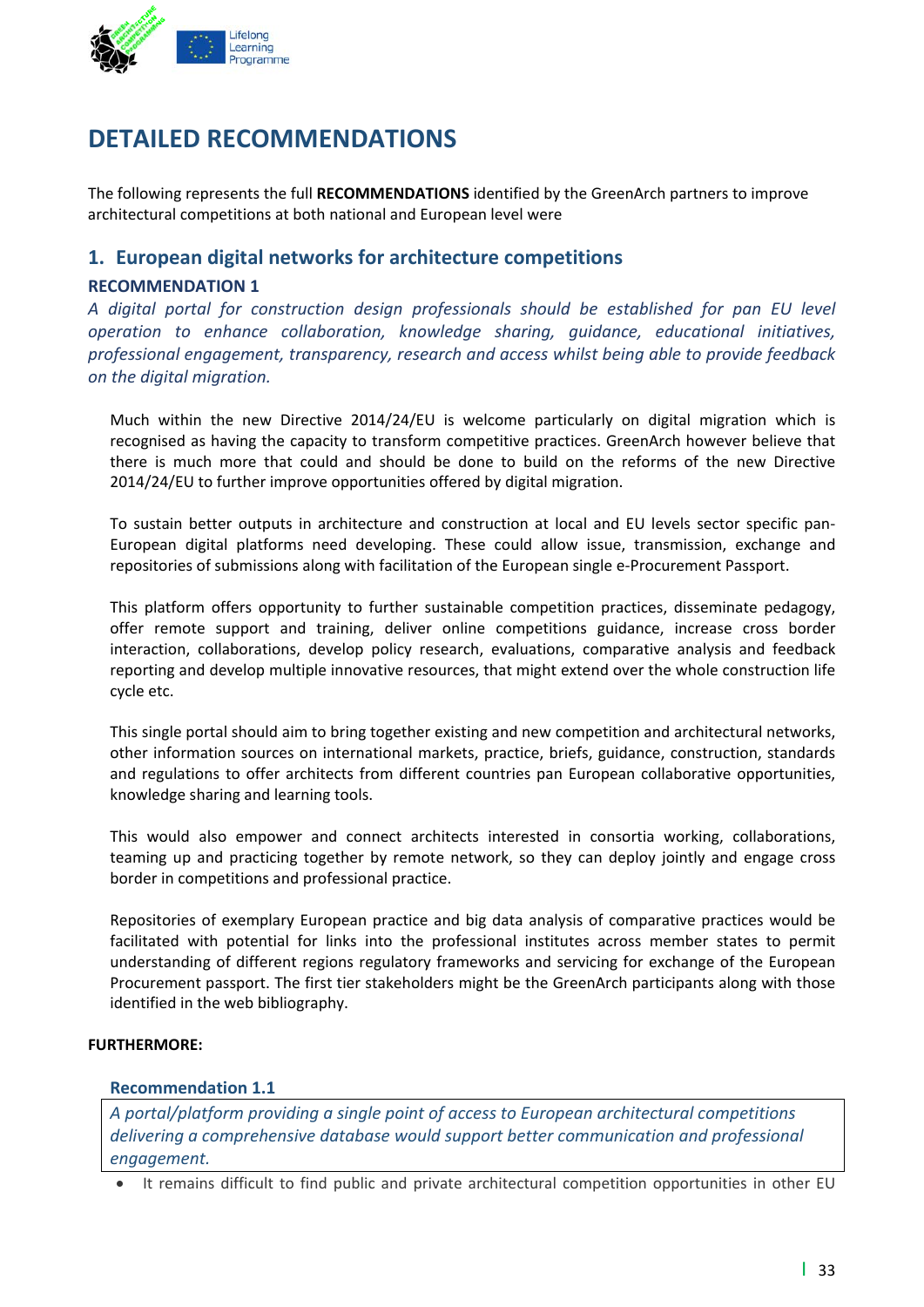

countries despite the availability of TED, a number of national/regional initiatives and expensive subscription services. This is detrimental to cross border trading.

#### **Recommendation 1.2**

*A single access portal as recommended above should be deployed to develop a trans‐European digital service capable of automated collation and archiving of comprehensive competitions data (values, types of procedures and instruments, number of participants, awards, percentage of positive competition outcomes, etc…).* 

 Analysis and evaluation of the efficiency, effectiveness and quality of EU architectural and construction competitions and there outputs is not adequate. The data grain available on TED excludes private competitions and is insufficient. This would provide the facility and capacity to research policy, impacts and practice for ongoing improvement.

#### **Recommendation 1.3**

*A platform (named COCO within this report) be designed as a connection tool for architects and studios allowing them to team up, collaborate and be better able to compete together on an international level.*

 There are limited facilities for pan European collaborative practice or for developing capabilities that allow designers to tap into regional or local knowledge and practice. For young architects and smaller practices, this tool would be of particular value whilst also providing them with access to partner more established offices wishing to enter a competition. This collaborative tool can improve efficiencies and cross border trading by for example providing a specialist knowledge service about local environment, laws, regulations and standards, help overcoming language barriers, offer flexible designing skills and internal market outsourcing. It has capacity to develop long term EU, national and regional collaborations.

#### **Further draft details of this digital module are described elsewhere within this report**

#### **Recommendation 1.4**

*Model Pan European competition best practice standards and guidance for the appointment of architectural services informed by the profession clients, and research outputs (from eg the European portal) should be developed and adopted for benchmarking. These would be made available digitally in multi lingual publication.*

 There has been inconsistent application of standard competitive procedures defined under the EU Public works directives across European member states. There is a lack of benchmarking and access to exemplary practice and guidance across Europe between different member states that gives rise to the inconsistent application of standards. Many of the standards applied fall short in terms of high quality, sustainable and best value outputs. The EU architectural profession should work together to recommend, agree and promote standardized best practice and sector specific competitive selection methodologies, guidance and practice covering the appointment of architects by relevant ranges of procedures.

This would include developing standardised procedural methodologies facilitating better, simpler more accessible, efficient and effective practice, raise the quality benchmark and deliver benefits for cross border trading that would advance and improve competitive selection.

#### **Recommendation 1.5**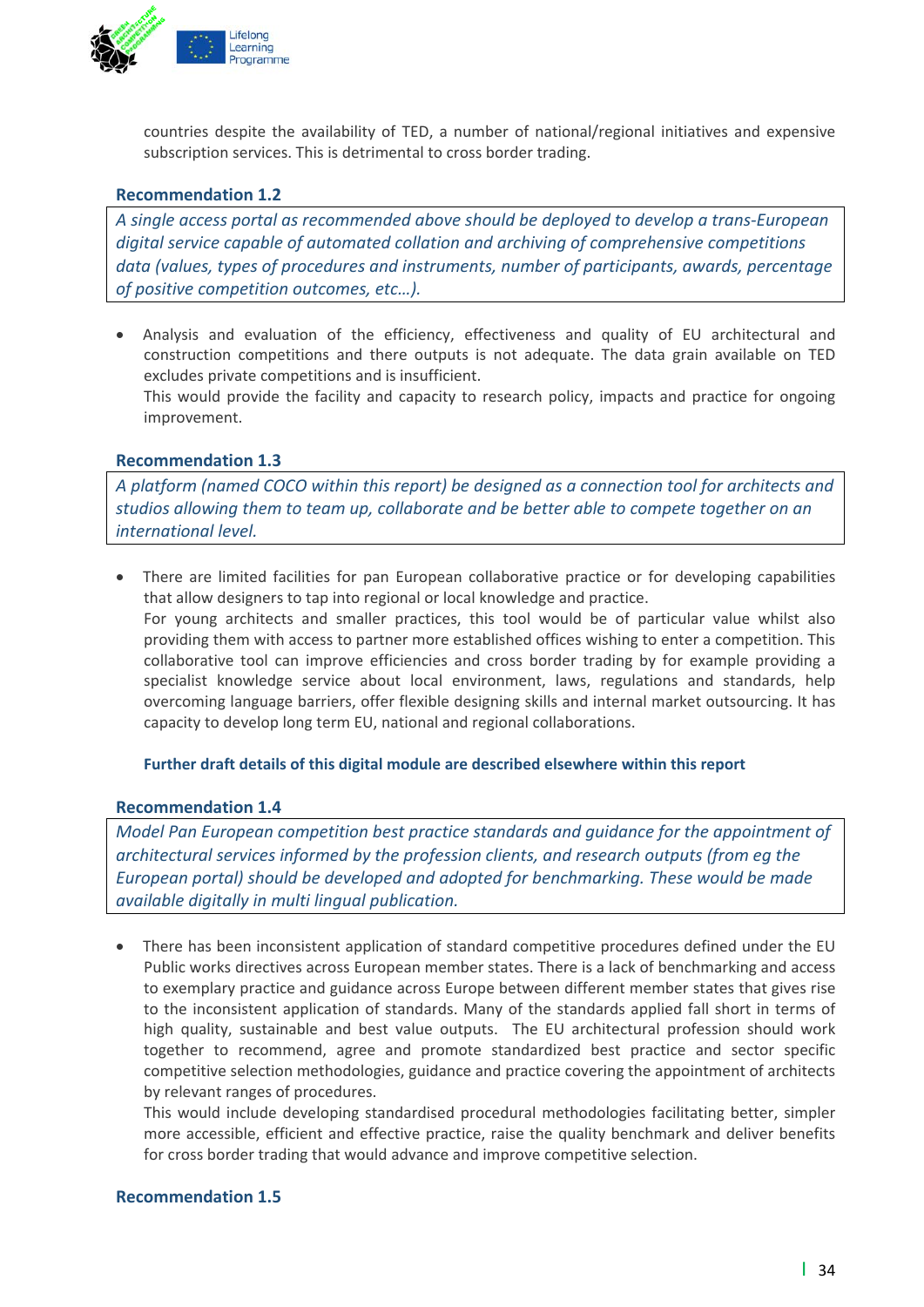

*There should be better facilitation of social networks for information use and sharing.*

To improve dissemination, communication and networking.

#### **2. Architect competition programmers**

#### **RECOMMENDATION 2**

*An advanced, accessible and high level educational program for architectural competition programmers and advisors should be developed so that pre tendering project briefs and competition programming, knowledge, guidance and best practices might be improved.* 

#### **FURTHERMORE**

#### **Recommendation 2.1**

*Training of competition programmers should be a specific development objective to:*

*‐ Improve the quality and potential of pre‐tender project and competition briefs their preparation, and analysis, along with the means, the adequacy of specifications and the proportionality of the competition procedure.* 

*AND*

*‐ Promote by pedagogical engagement with client/commissioners improvements which can advance sustainability that can deliver impacts in practice across all stages of an architectural commission and beyond.*

*European competitions organized by a trained Competition Programmer would be acknowledged by a distinction, validation or quality kitemark.*

 Courses for competitions programmer could be delivered digitally across the proposed digital platform.

A course structure giving further indicative detail is described within this report

#### **3. Design contests.**

#### **RECOMMENDATION 3**

*Preferably construction design and planning services should be acquired by anonymous selection and assessment through design contests with a majority of independent jurors. A third of all jurors should be architects or where another particular professional qualification is required at least a third of the jury shall have that or an equivalent qualification.*

Design contests (Directive Art 78‐82) are unmatched for repeatedly delivering the most cherished and best valued architecture. Design contests can successfully deliver quality, sustainability, best value, improved access and they support innovation.

### **4. Micro, SME, young, and emergent architects RECOMMENDATION 4**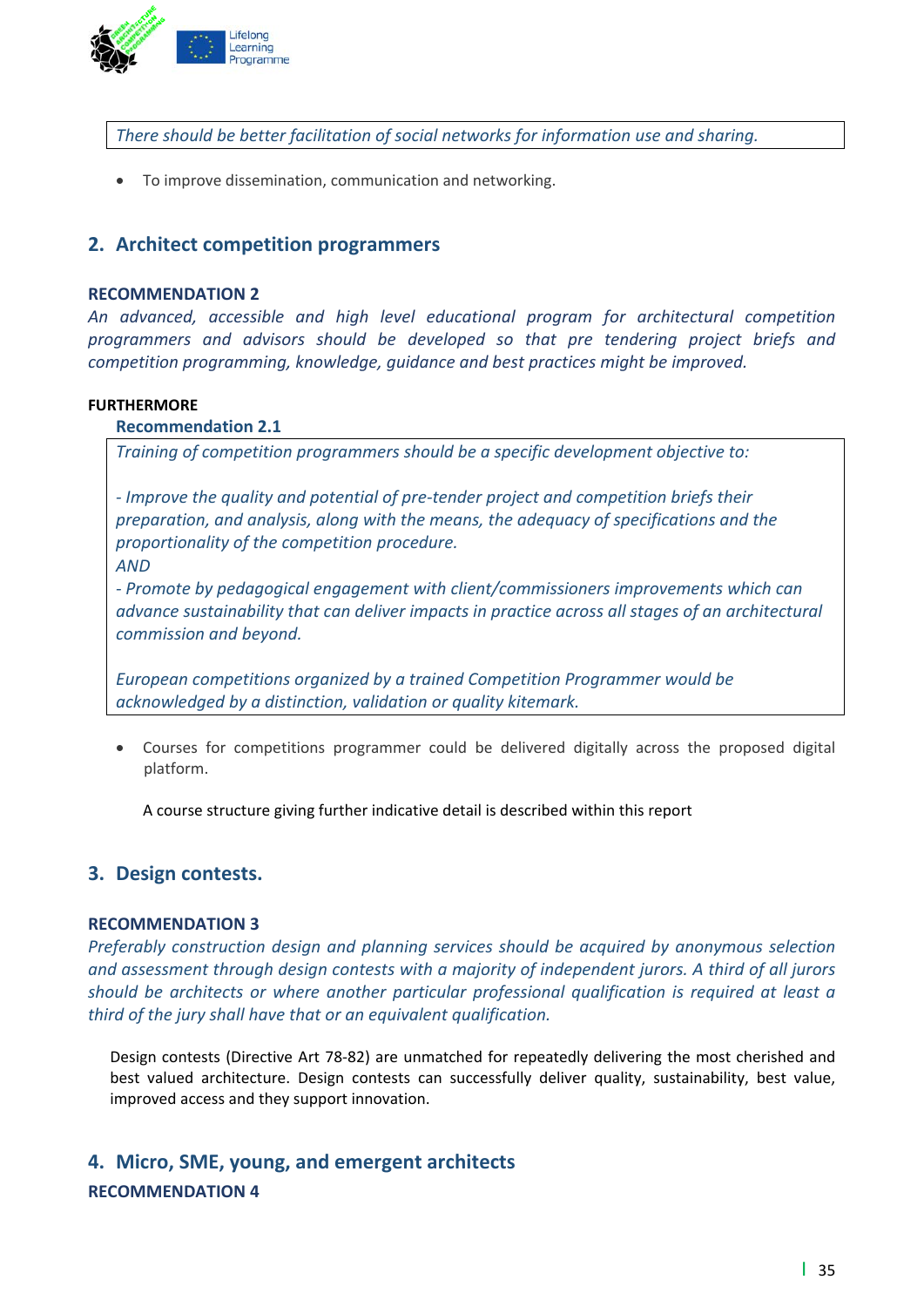

*More still needs to be done to provide opportunity and create a level and proportionate playing field for Micro, SME, young and emergent architects to allow them to compete within the European market.* 

Increasing access improves competition, encourages innovation and by allowing business progression contributes to growth.

#### **FURTHERMORE**

#### **Recommendation 4.1**

*Competitions should be more economic, adopt procedural standardization (where possible and beneficial), and be simpler; or alternatively there should be better funding made available for*  $competing.$ 

 Participation in a competitive selection is a large speculative investment for architectural firms. The total economic cost of all individual firms participating can easily amount to more than the value of the contract commission.

#### **Recommendation 4.2**

*Access for young architects, micro‐businesses and SMEs to competitions should be significantly improved. This might be advanced with better guidance and/or a type of quota system (as is provided by embedding adoption of the principle of 'wild card' bidders).* 

Economic progress is dependent on allowing new talent and innovation to enter the market.

In restricted competitive procedures, first stage selection under taken on the basis of previous experience or financial standing is particularly prejudicial to the participation of young and early career architects starting practices.

#### **Recommendation 4.2**

*Small firms should be better enabled to compete*

 To improving access to competitions consideration should be given to providing small firms and young architects the facilities to allow them to be better able to compete. This might include through networking or programmes of training and mentoring.

#### **5. Raising the EU threshold values.**

#### **RECOMMENDATION 5**

*EU threshold value and specifically those for service contracts should be raised to a value equivalent to the median of contract award values. In this context however the EU should legislate to ensure all public competitions above euro 20k be advertised transparently in standard formats across pan European portals.*

We welcome and support the commitment made in Directive 2014/24/EU (Art 92) towards raising EU threshold values. At lower contract values, the disproportionate cost and complexity of public procurement processes and procedures is contributing to market aggregation and the consequent exclusion of young architects, SMEs and micro businesses from competitions.

A less proscriptive legislative approach to lower value contracts requiring that they be advertised publically can ensure the principles of transparency are maintained simply and easily with acceptance of greater risk,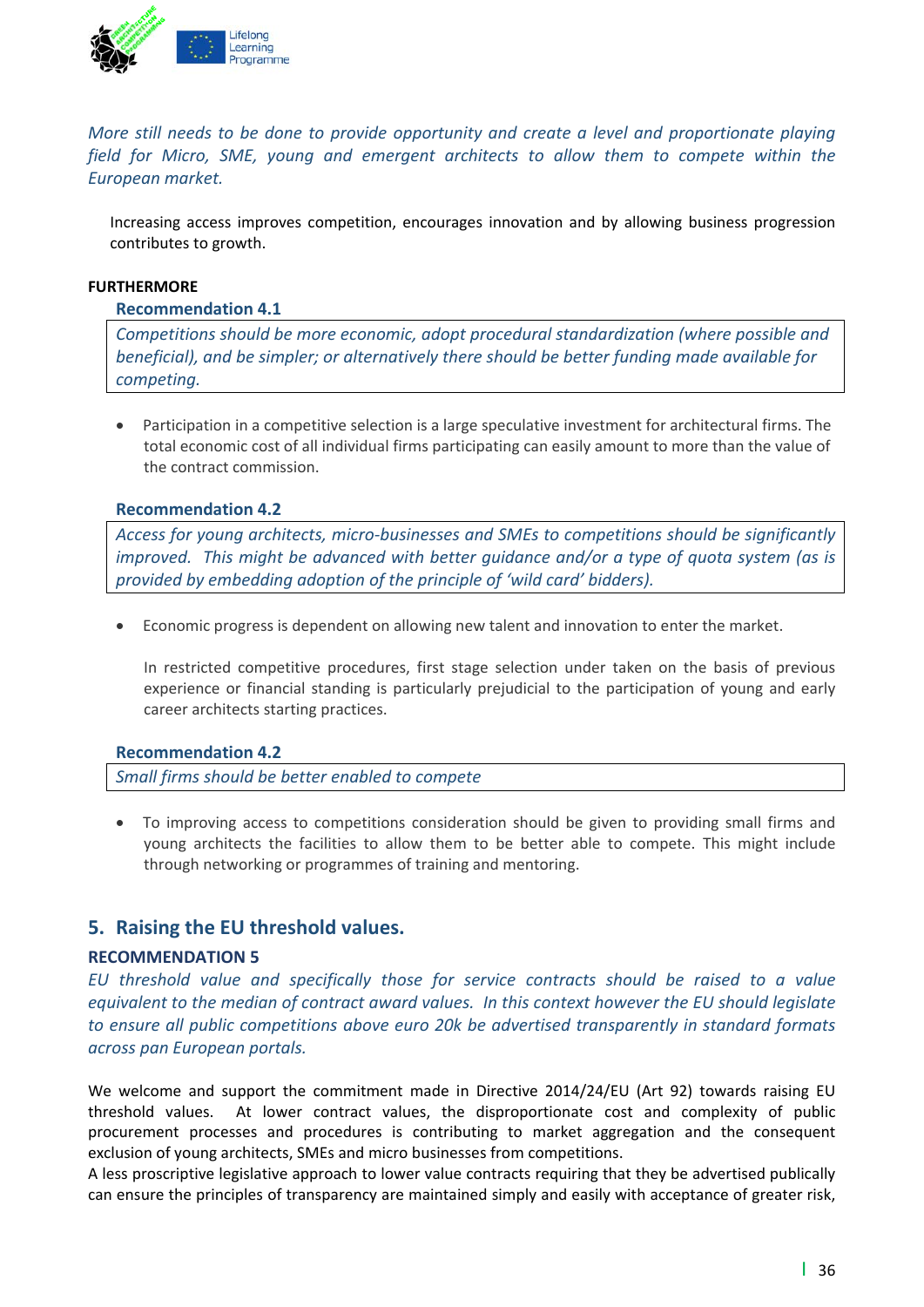

and reliance placed on intelligent commissioning and probity by national legislation. For EU service contracts procured at the median values the economic cost of the transactions (c. 8%) reach a reasonably proportionate viability.

#### **7. Progressing GreenArch**

#### **Recommendation 5**

*A commission should be created including the GreenArch participant parties in order to further develop, promote, consult on and realise the summary and detail recommendations contained in this report.*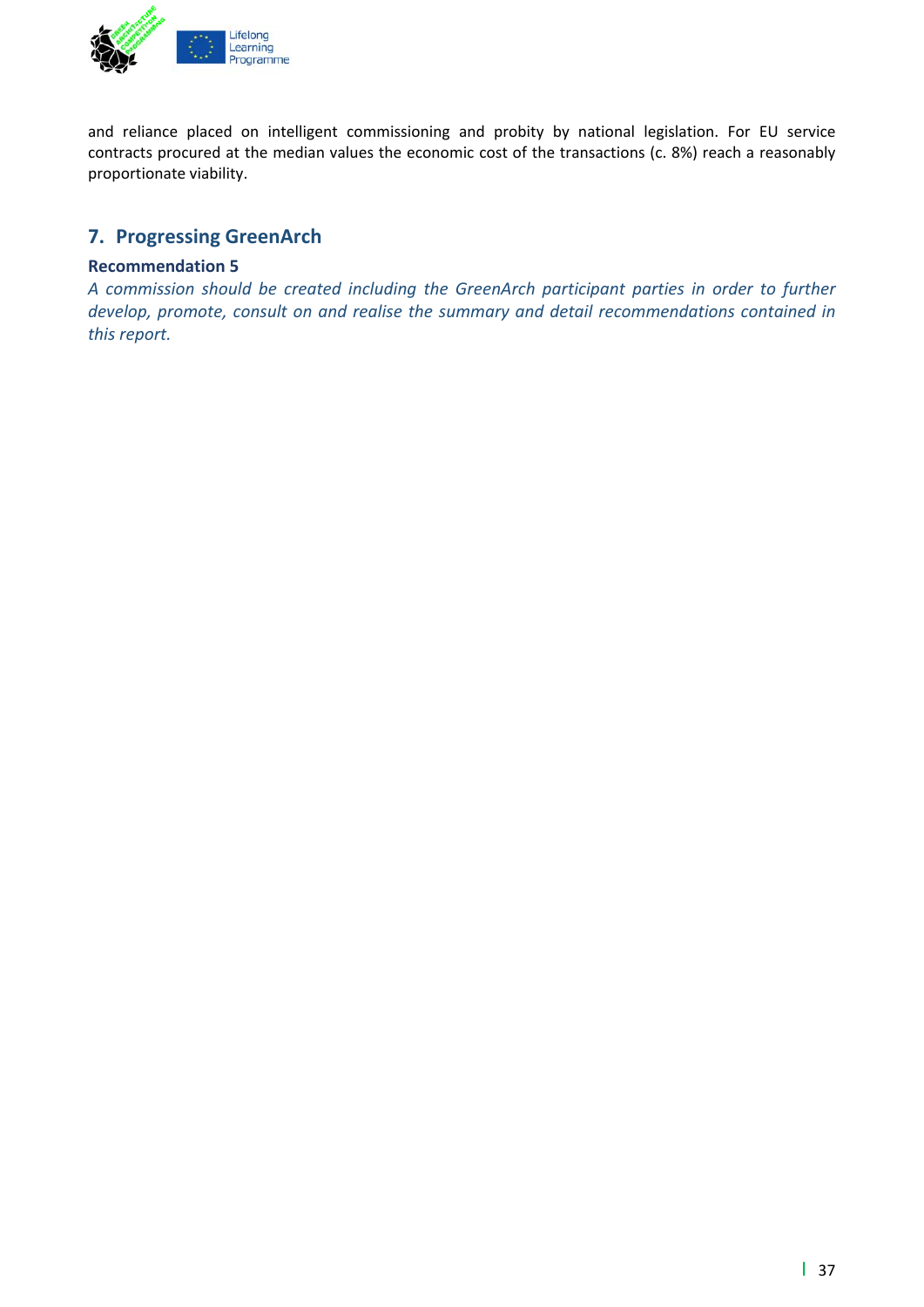

## **BIBLIOGRAPHY**

Ed: Chupin, Jean‐Pierre., Cucuzzella. Carmela., Helal, Bechara., (2015) *Architecture Competitions and the Production of Culture, Quality and Knowledge: An International Inquiry.* Potential Architecture books. Canada 26 Jan 2015 ISBN 978‐0‐9921317‐0‐8

ACE (2012) *'The Architectural Profession in Europe 2012 ‐ A Sector Study Commissioned by the Architects' Council of Europe.* Architects' Council of Europe Dec 2012

ACE (2014) *European Public Procurement Legislation and Architects' Services: Recommendations and Guidelines for Transposition into National Law. Adopted by the ACE General Assembly on 24 April 2014.* 15p Architects Council of Europe. April 2014

EU Commission (2008) *(COM (2008) 400) Communication from the Commission to The European Parliament, The Council, The European Economic And Social Committee And The Committee Of The Regions Public procurement for a better environment* In: EUR‐Lex Access to European Law. 16 July 2008

European Parliament, Council of the European Union (2014) *Directive 2014/24/EU of The European Parliament and of The Council of 26 February 2014 on public procurement and repealing Directive 2004/18/EC* In: Official Journal of the European Union 26 February 2014

Menteth, Walter, O'Carroll, Owen, Curtis, Russell and Sawyer, Bridget (2014) *Public construction procurement trends 2009‐2014.* In: Project Compass CIC, UK. Dec 2014. ISBN 9780993148101

Mission Interministérielle pour la qualité des constructions publiques (MIQCP) *Guide de sensibilisation à la Programmation – Découvrir l'intérêt de la programmation et s'engager dans la démarche.* 84p*.* (2008)

Achatzki, Hans Peter., *Achatzi Dahms GbR, Berlin, IfS Institut für Stadtforschung und Strukturpolitik Berlin.* (2013) *Aufwendungen bei der Vergabe von Planungsleistungen: Evaluierung der zeitlichen Abläufe und monetären Aufwendungen bei Vergabeverfahren von Planungsleistungen im Hochbau. 14p* Bundesministerium für Umwelt, Naturschutz, Bau und Reaktorsicherheit. Deutschlandim Auftrag des Bundesinstituts für Bau‐, Stadt‐ und Raumforschung (BBSR) im Bundesamt für Bauwesen und Raumordnung (BBR) und des Bundesministeriums für Verkehr, Bau und Stadtentwicklung *DE. November 2013*

IABSE (2013) *Guidelines for Design Competitions for Bridges.* 56p International Association for Bridge and Structural Engineering Zurich, ISBN 978‐3‐85748‐131‐4

RIBA (2012) *Building Ladders of Opportunity – How reforming construction procurement can drive growth in the UK economy.* 40p RIBA London May 2012

RIBA (2012) *Design Competitions guidance for clients*. 24p RIBA London

European Commission (2011) *Regions in the European Union Nomenclature of territorial units for statistics NUTS 2010/EU‐27* ed: 2011 148p Eurostats Methodologies & Working papers Publications Office of the European Union, ISBN 978‐92‐79‐18521‐2

(2010) *Competition Standard for Architecture – CSA 2010.* 66p The Federal Chamber of Architects and Chartered Engineering Consultants. Austria.

**Websites and digital publications:**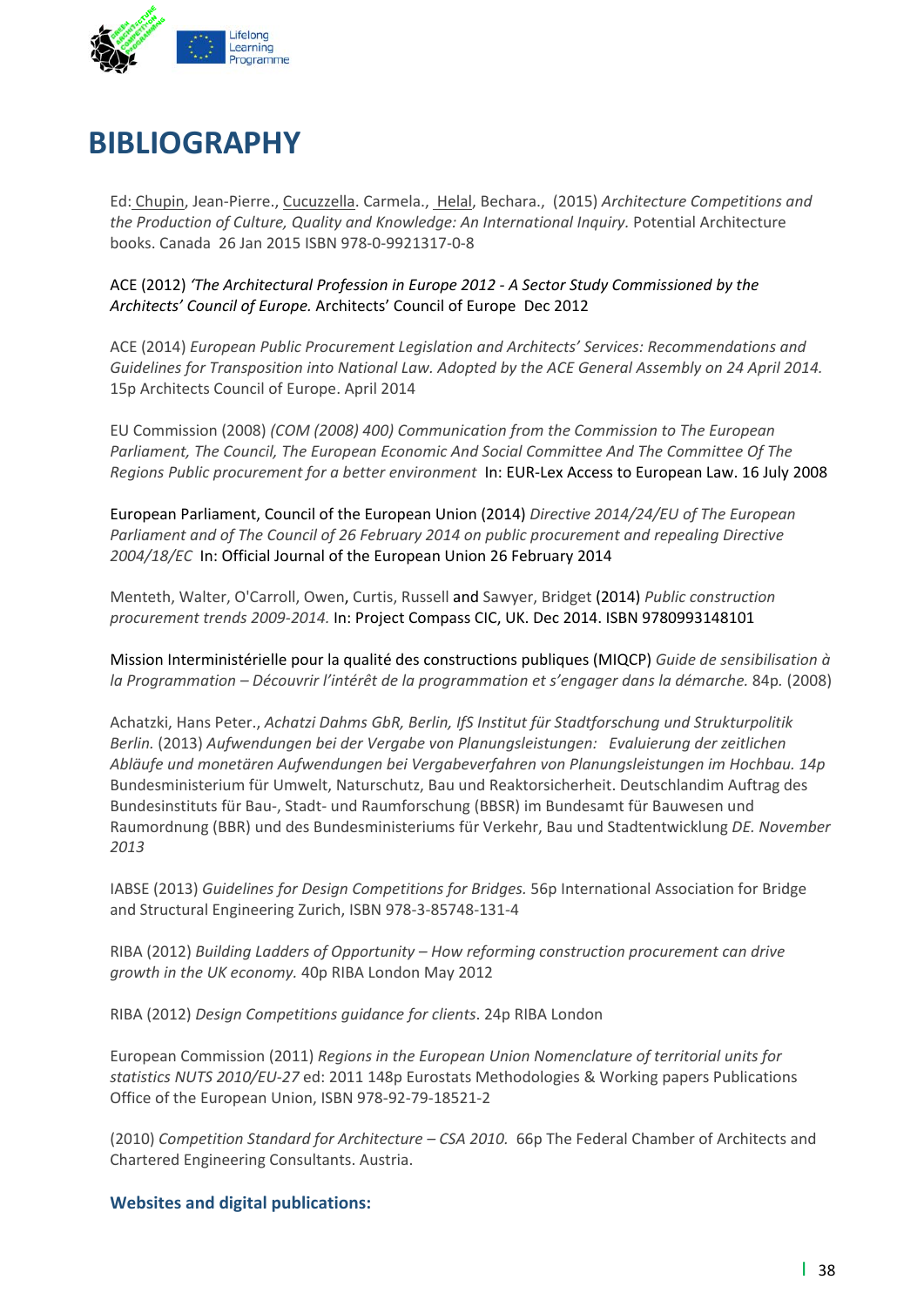

GREENARCH (2015) http://greenarch‐euproject.com Website of the GreenArch Project containing items presentations, research and outputs many of which are referenced in this report

OJEU (2015): www.eur‐lex.europa.eu/ Website of the official compendium of EU legislation (L series) and other official documents of the EU institutions, bodies and agencies (C series and its supplements). It is published every day from Tuesday to Saturday in the official languages of the EU and is available in different formats.

ACE (2015): www.ace‐cae.eu Website of Architect's council of Europe. GreenArch areas of interest are largely covered under the remit of The Public Procurement and Competitions working group.

CNOA (2015): www.architectes.org Website containing the board of architects and datas about exercise conditions of architect profession

CROAIF (2015): www.architectes‐idf.org CROAIF website presenting the institution and their events

FOAT (2015) www.concorsomuseoscienzetorino.concorrimi.it Website and template for the competition for The Regional Museum of Natural Sciences of Turin, providing a competition digital interface with depository for submissions and management system. FOAT, IT 2015

Project Compass CIC (2015) www.Projectcompass.co.uk Website: easy access e‐procurement intelligence service for architects and clients, providing current UK construction related OJEU tender notices, data, research and guidance. Menteth, Walter, Curtis, Russell, O'Carroll, Owen and Sawyers, Bridget Project Compass CIC. UK Feb 2015

TheFulcrum.EU (2015) www.thefulcrum.eu Website: The Fulcrum an international platform that aims for better & transparent public procurement for architecture via an e-procurement system, Project Compass CIC, Architectuur Lokaal Feb 2015

RIBA (2015) www.architecture.com Website portal for the Royal Institute of British Architects a UK membership organization for architects

ARB (2015) www.arb.org.uk/ Website of the Architects Registration Board containing a digitally accessible register of all UK registered architects.

Secci, Roberto (2014) http://youtu.be/s4kBxwM623A Video. Land reclamation and environmental restoration of Balangero and Corio former asbestos mine. IT

MIQCP (2015) www.archi.fr/MIQCP/ Website for the Inter-ministerial Mission for the quality of public building which aims to promote the architectural quality

STEUNPUNT ('Helpdesk'‐2015) www.ontwerpwedstrijden.nl/ Website : of the Dutch architecture network Architectuur Lokaal providing Competitions access, support, research and guidance for clients and architects.

BUSTLER (2015) www.bustler.net/index.php/competitions/ Website for international competitions.

DIVISARE (2015) http://divisare.com/competitions Website: for public and private competitions in architecture in Italy and internationally